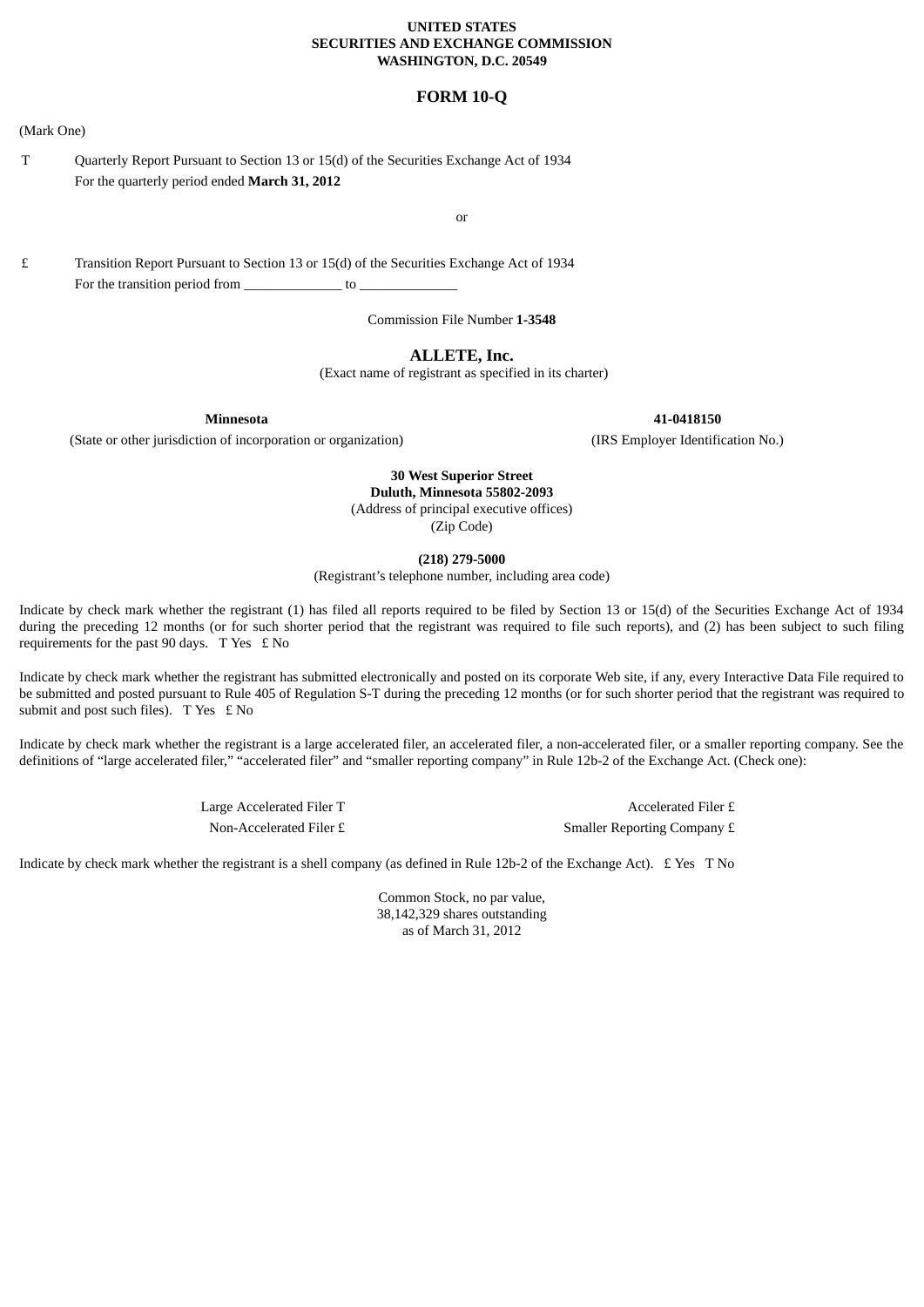**INDEX**

<span id="page-1-0"></span>

| <b>Definitions</b> |                                   |                                                                                                 | $\underline{\mathbf{3}}$ |
|--------------------|-----------------------------------|-------------------------------------------------------------------------------------------------|--------------------------|
|                    | <b>Forward-Looking Statements</b> |                                                                                                 | $\overline{5}$           |
|                    |                                   | <b>Financial Information</b>                                                                    |                          |
| Part I.            |                                   |                                                                                                 |                          |
|                    | Item 1.                           | <b>Financial Statements (Unaudited)</b>                                                         |                          |
|                    |                                   | <b>Consolidated Balance Sheet -</b>                                                             |                          |
|                    |                                   | March 31, 2012 and December 31, 2011                                                            | $6\overline{6}$          |
|                    |                                   | <b>Consolidated Statement of Income -</b>                                                       |                          |
|                    |                                   | Quarter Ended March 31, 2012 and 2011                                                           | $\underline{7}$          |
|                    |                                   | <b>Consolidated Statement of Comprehensive Income -</b>                                         |                          |
|                    |                                   | Quarter Ended March 31, 2012 and 2011                                                           | $\underline{8}$          |
|                    |                                   | <b>Consolidated Statement of Cash Flows -</b>                                                   |                          |
|                    |                                   | Quarter Ended March 31, 2012 and 2011                                                           | 9                        |
|                    |                                   | <b>Notes to Consolidated Financial Statements</b>                                               | 10                       |
|                    |                                   |                                                                                                 |                          |
|                    | Item 2.                           | <b>Management's Discussion and Analysis of Financial Condition</b><br>and Results of Operations | 28                       |
|                    | Item 3.                           | Quantitative and Qualitative Disclosures about Market Risk                                      | 38                       |
|                    | Item 4.                           | <b>Controls and Procedures</b>                                                                  | 39                       |
| Part II.           | <b>Other Information</b>          |                                                                                                 |                          |
|                    |                                   |                                                                                                 |                          |
|                    | Item 1.                           | <b>Legal Proceedings</b>                                                                        | 39                       |
|                    | Item 1A.                          | <b>Risk Factors</b>                                                                             | 40                       |
|                    | Item 2.                           | <b>Unregistered Sales of Equity Securities and Use of Proceeds</b>                              | $\underline{40}$         |
|                    | Item 3.                           | <b>Defaults Upon Senior Securities</b>                                                          | 40                       |
|                    |                                   |                                                                                                 |                          |
|                    | Item 4.                           | <b>Mine Safety Disclosures</b>                                                                  | $\underline{40}$         |
|                    | Item 5.                           | <b>Other Information</b>                                                                        | $\frac{40}{5}$           |
|                    | Item 6.                           | <b>Exhibits</b>                                                                                 | 41                       |
| <b>Signatures</b>  |                                   |                                                                                                 | 42                       |
|                    |                                   | ALLETE First Quarter 2012 Form 10-Q                                                             | $\overline{c}$           |
|                    |                                   |                                                                                                 |                          |

Page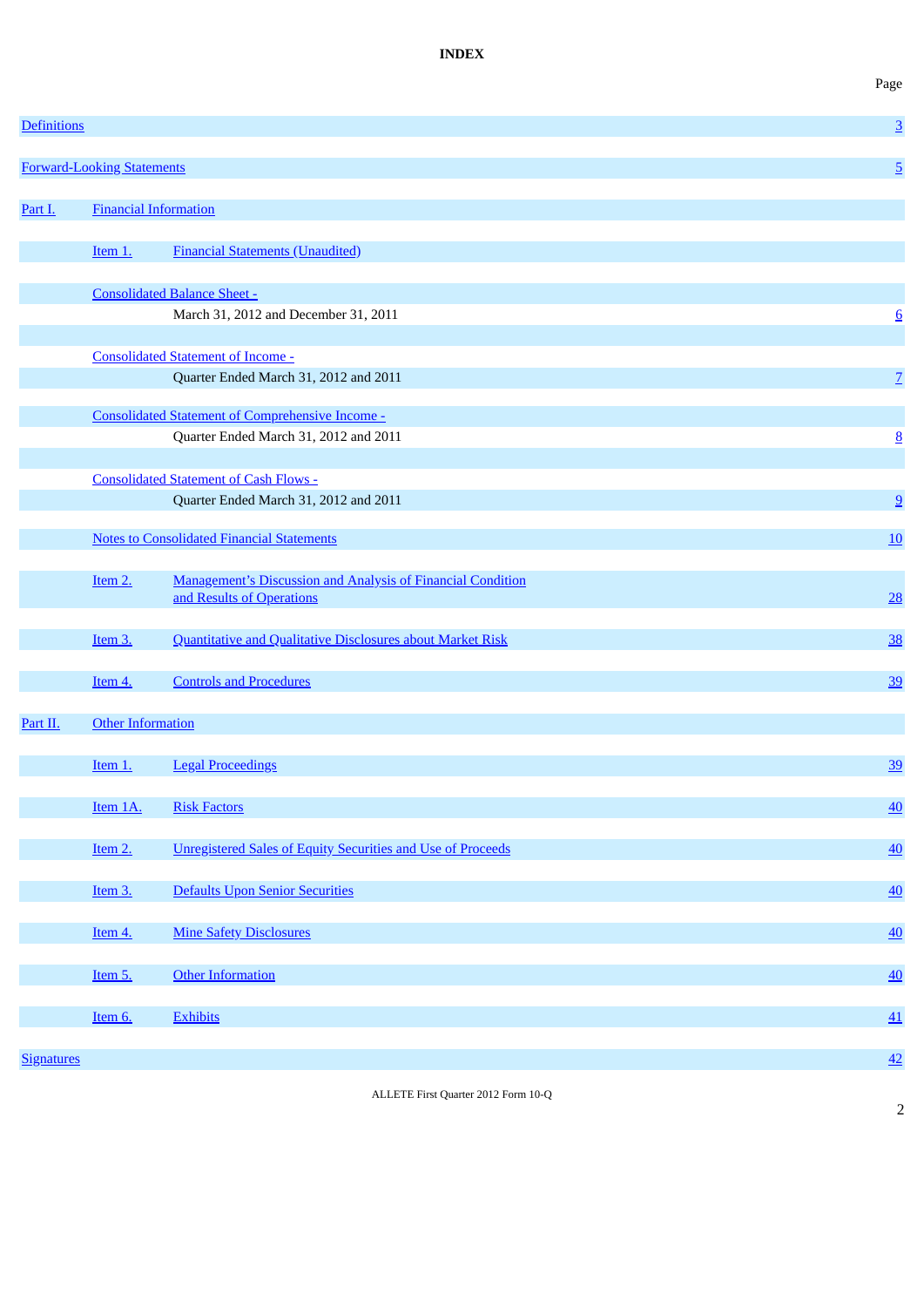## **Definitions**

The following abbreviations or acronyms are used in the text. References in this report to "we," "us" and "our" are to ALLETE, Inc., and its subsidiaries, collectively.

| <b>Abbreviation or Acronym</b> | Term                                                                                                                                                                           |
|--------------------------------|--------------------------------------------------------------------------------------------------------------------------------------------------------------------------------|
| AC                             | <b>Alternating Current</b>                                                                                                                                                     |
| <b>AFUDC</b>                   | Allowance for Funds Used During Construction - consisting of the cost of both the debt and equity funds used to<br>finance utility plant additions during construction periods |
| <b>ALLETE</b>                  | ALLETE, Inc.                                                                                                                                                                   |
| <b>ALLETE Clean Energy</b>     | ALLETE Clean Energy, Inc.                                                                                                                                                      |
| <b>ALLETE Properties</b>       | ALLETE Properties, LLC, and its subsidiaries                                                                                                                                   |
| ARS                            | <b>Auction Rate Securities</b>                                                                                                                                                 |
| <b>ATC</b>                     | American Transmission Company, LLC                                                                                                                                             |
| Bison 1                        | <b>Bison 1 Wind Facility</b>                                                                                                                                                   |
| Bison 2                        | <b>Bison 2 Wind Project</b>                                                                                                                                                    |
| Bison 3                        | <b>Bison 3 Wind Project</b>                                                                                                                                                    |
| <b>BNI</b> Coal                | BNI Coal, Ltd.                                                                                                                                                                 |
| Boswell                        | <b>Boswell Energy Center</b>                                                                                                                                                   |
| CAIR                           | Clean Air Interstate Rule                                                                                                                                                      |
| CO <sub>2</sub>                | <b>Carbon Dioxide</b>                                                                                                                                                          |
| Company                        | ALLETE, Inc., and its subsidiaries                                                                                                                                             |
| <b>CSAPR</b>                   | <b>Cross-State Air Pollution Rule</b>                                                                                                                                          |
| DC                             | <b>Direct Current</b>                                                                                                                                                          |
| <b>EPA</b>                     | <b>Environmental Protection Agency</b>                                                                                                                                         |
| <b>ESOP</b>                    | Employee Stock Ownership Plan                                                                                                                                                  |
| <b>FASB</b>                    | <b>Financial Accounting Standards Board</b>                                                                                                                                    |
| <b>FERC</b>                    | <b>Federal Energy Regulatory Commission</b>                                                                                                                                    |
| Form 10-K                      | ALLETE Annual Report on Form 10-K                                                                                                                                              |
| Form 10-Q                      | ALLETE Quarterly Report on Form 10-Q                                                                                                                                           |
| GAAP                           | United States Generally Accepted Accounting Principles                                                                                                                         |
| <b>GHG</b>                     | <b>Greenhouse Gases</b>                                                                                                                                                        |
| Hibbard                        | Hibbard Renewable Energy Center                                                                                                                                                |
| <b>Invest Direct</b>           | ALLETE's Direct Stock Purchase and Dividend Reinvestment Plan                                                                                                                  |
| $Item$ <sub>____</sub>         | Item ___ of this Form 10-Q                                                                                                                                                     |
| kV                             | Kilovolt(s)                                                                                                                                                                    |
| Laskin                         | <b>Laskin Energy Center</b>                                                                                                                                                    |
| <b>LIBOR</b>                   | London Interbank Offered Rate                                                                                                                                                  |
| MACT                           | Maximum Achievable Control Technology                                                                                                                                          |
| Magnetation                    | Magnetation, Inc.                                                                                                                                                              |
| Manitoba Hydro                 | Manitoba Hydro-Electric Board                                                                                                                                                  |
| <b>MATS</b>                    | Mercury and Air Toxics Standards                                                                                                                                               |
| Medicare Part D                | Medicare Part D provision of The Patient Protection and Affordable Care Act of 2010                                                                                            |
| Mesabi Nugget                  | Mesabi Nugget Delaware, LLC                                                                                                                                                    |
| Minnesota Power                | An operating division of ALLETE, Inc.                                                                                                                                          |
| Minnkota Power                 | Minnkota Power Cooperative, Inc.                                                                                                                                               |
| <b>MISO</b>                    | Midwest Independent Transmission System Operator, Inc.                                                                                                                         |
| <b>MPCA</b>                    | Minnesota Pollution Control Agency                                                                                                                                             |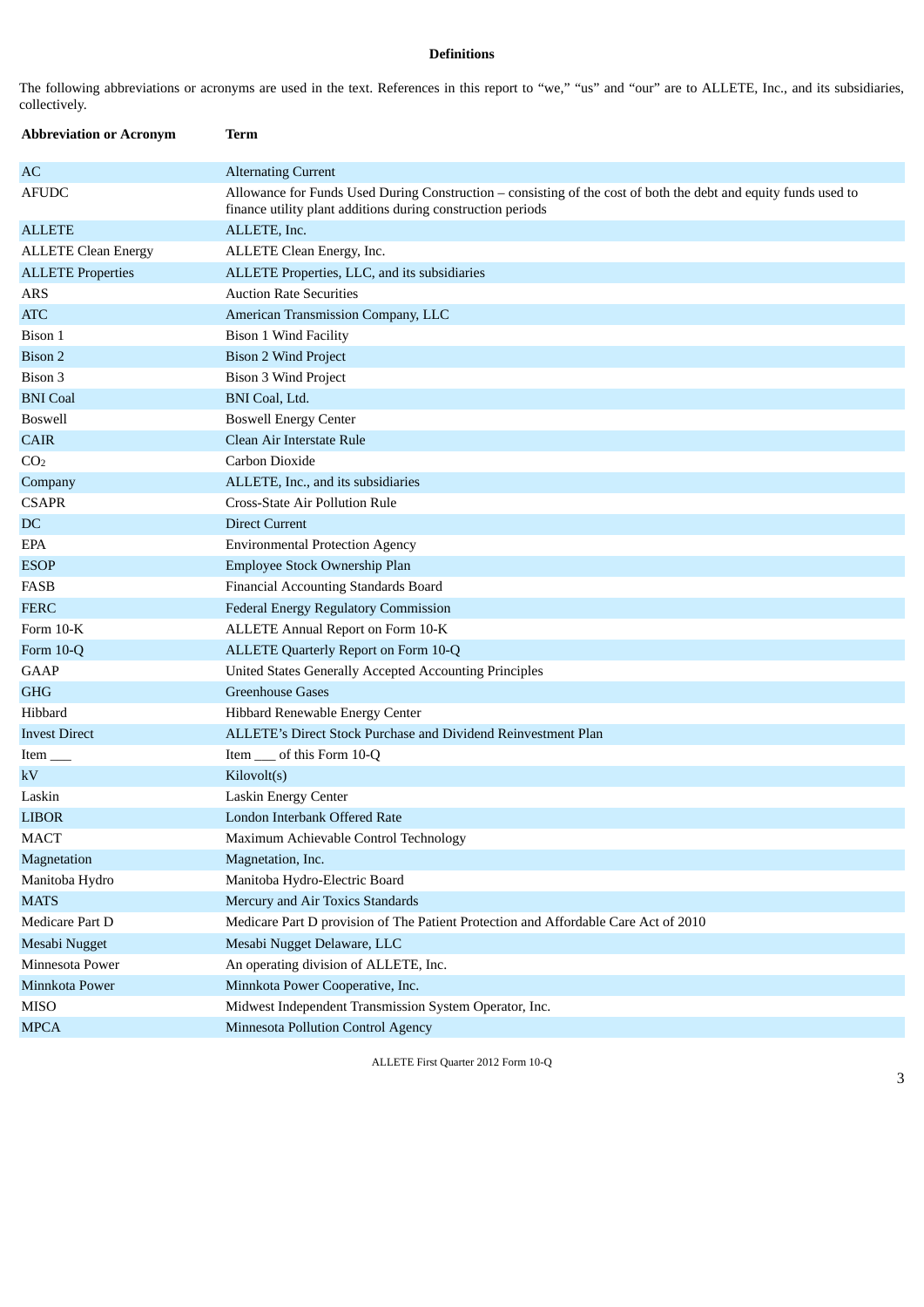## **Definitions (Continued)**

<span id="page-3-0"></span>

| <b>Abbreviation or Acronym</b> | Term                                                                                               |
|--------------------------------|----------------------------------------------------------------------------------------------------|
| <b>MPUC</b>                    | Minnesota Public Utilities Commission                                                              |
| MW / MWh                       | Megawatt(s) / Megawatt-hour(s)                                                                     |
| <b>NAAQS</b>                   | National Ambient Air Quality Standards                                                             |
| <b>NDPSC</b>                   | North Dakota Public Service Commission                                                             |
| Non-residential                | Retail commercial, non-retail commercial, office, industrial, warehouse, storage and institutional |
| NO <sub>2</sub>                | Nitrogen Dioxide                                                                                   |
| NO <sub>X</sub>                | Nitrogen Oxide                                                                                     |
| Note $\rule{1em}{0.15mm}$      | Note ____ to the consolidated financial statements in this Form 10-Q                               |
| <b>NPDES</b>                   | National Pollutant Discharge Elimination System                                                    |
| Oliver Wind I                  | Oliver Wind I Energy Center                                                                        |
| Oliver Wind II                 | Oliver Wind II Energy Center                                                                       |
| Palm Coast Park                | Palm Coast Park development project in Florida                                                     |
| Palm Coast Park District       | Palm Coast Park Community Development District                                                     |
| <b>PPA</b>                     | Power Purchase Agreement                                                                           |
| <b>PPACA</b>                   | The Patient Protection and Affordable Care Act of 2010                                             |
| <b>PSCW</b>                    | <b>Public Service Commission of Wisconsin</b>                                                      |
| Rainy River Energy             | Rainy River Energy Corporation - Wisconsin                                                         |
| <b>SEC</b>                     | Securities and Exchange Commission                                                                 |
| <b>SIP</b>                     | <b>State Implementation Plan</b>                                                                   |
| SO <sub>2</sub>                | <b>Sulfur Dioxide</b>                                                                              |
| <b>Square Butte</b>            | Square Butte Electric Cooperative                                                                  |
| SWL&P                          | Superior Water, Light and Power Company                                                            |
| <b>Taconite Harbor</b>         | <b>Taconite Harbor Energy Center</b>                                                               |
| <b>Taconite Ridge</b>          | Taconite Ridge Energy Center                                                                       |
| <b>Town Center</b>             | Town Center at Palm Coast development project in Florida                                           |
| <b>Town Center District</b>    | Town Center at Palm Coast Community Development District                                           |
| U.S.                           | <b>United States of America</b>                                                                    |
| <b>USS Corporation</b>         | <b>United States Steel Corporation</b>                                                             |
| <b>WDNR</b>                    | <b>Wisconsin Department of Natural Resources</b>                                                   |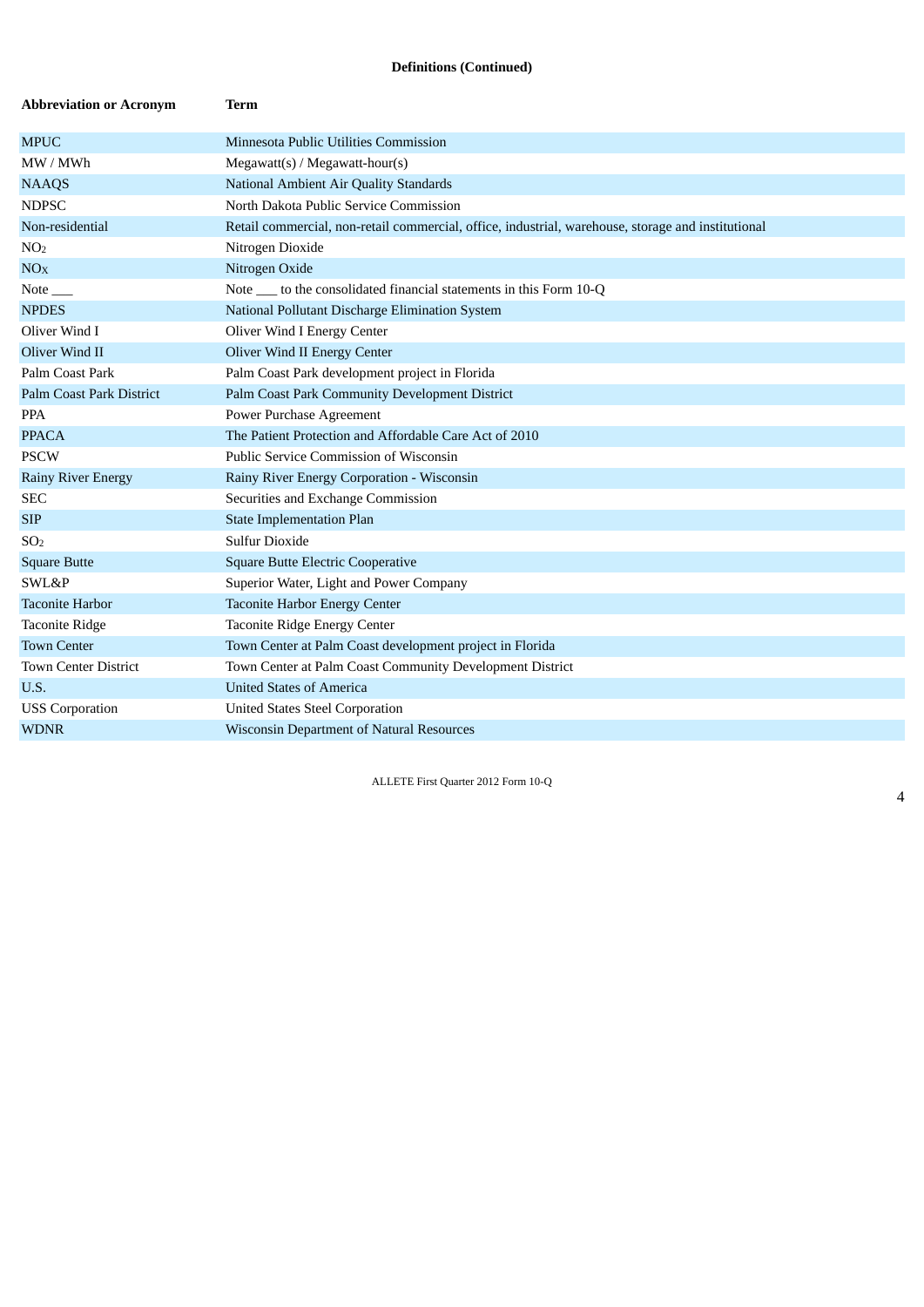## **Forward-Looking Statements**

Statements in this report that are not statements of historical facts are considered "forward-looking" and, accordingly, involve risks and uncertainties that could cause actual results to differ materially from those discussed. Although such forward-looking statements have been made in good faith and are based on reasonable assumptions, there is no assurance that the expected results will be achieved. Any statements that express, or involve discussions as to, future expectations, risks, beliefs, plans, objectives, assumptions, events, uncertainties, financial performance, or growth strategies (often, but not always, through the use of words or phrases such as "anticipates," "believes," "estimates," "expects," "intends," "plans," "projects," "likely," "will continue," "could," "may," "potential," "target," "outlook" or words of similar meaning) are not statements of historical facts and may be forward-looking.

In connection with the safe harbor provisions of the Private Securities Litigation Reform Act of 1995, we are providing this cautionary statement to identify important factors that could cause our actual results to differ materially from those indicated in forward-looking statements made by or on behalf of ALLETE in this Form 10-Q, in presentations, on our website, in response to questions or otherwise. These statements are qualified in their entirety by reference to, and are accompanied by, the following important factors, in addition to any assumptions and other factors referred to specifically in connection with such forward-looking statements that could cause our actual results to differ materially from those indicated in the forward-looking statements:

- our ability to successfully implement our strategic objectives;
- regulatory or legislative actions, including changes in governmental policies of the United States Congress, state legislatures, the FERC, the MPUC, the PSCW, the NDPSC, the EPA and various state, local and county regulators, and city administrators, about allowed rates of return, capital structure, financings, industry and rate structure, acquisition and disposal of assets and facilities, real estate development, operation and construction of plant facilities, recovery of purchased power, capital investments and other expenses, present or prospective wholesale and retail competition (including but not limited to transmission costs), zoning and permitting of land held for resale and environmental matters;
- our ability to manage expansion and integrate acquisitions;
- the potential impacts of climate change and future regulation to restrict the emissions of GHG on our Regulated Operations;
- effects of restructuring initiatives in the electric industry;
- economic and geographic factors, including political and economic risks;
- changes in and compliance with laws and regulations;
- weather conditions, natural disasters and pandemic diseases;
- war, acts of terrorism and cyber attacks;
- wholesale power market conditions:
- population growth rates and demographic patterns;
- effects of competition, including competition for retail and wholesale customers;
- changes in the real estate market;
- pricing and transportation of commodities;
- changes in tax rates or policies or in rates of inflation;
- project delays or changes in project costs;
- availability and management of construction materials and skilled construction labor for capital projects;
- changes in operating expenses and capital expenditures;
- global and domestic economic conditions affecting us or our customers;
- our ability to access capital markets and bank financing;
- changes in interest rates and the performance of the financial markets;
- our ability to replace a mature workforce and retain qualified, skilled and experienced personnel; and
- the outcome of legal and administrative proceedings (whether civil or criminal) and settlements.

<span id="page-4-0"></span>Additional disclosures regarding factors that could cause our results and performance to differ from results or performance anticipated by this report are discussed in Item 1A under the heading "Risk Factors" beginning on page 26 of our 2011 Form 10-K. Any forward-looking statement speaks only as of the date on which such statement is made, and we undertake no obligation to update any forward-looking statement to reflect events or circumstances after the date on which that statement is made or to reflect the occurrence of unanticipated events. New factors emerge from time to time, and it is not possible for management to predict all of these factors, nor can it assess the impact of each of these factors on the businesses of ALLETE or the extent to which any factor, or combination of factors, may cause actual results to differ materially from those contained in any forward-looking statement. Readers are urged to carefully review and consider the various disclosures made by us in this Form 10-Q and in our other reports filed with the SEC that attempt to advise interested parties of the factors that may affect our business.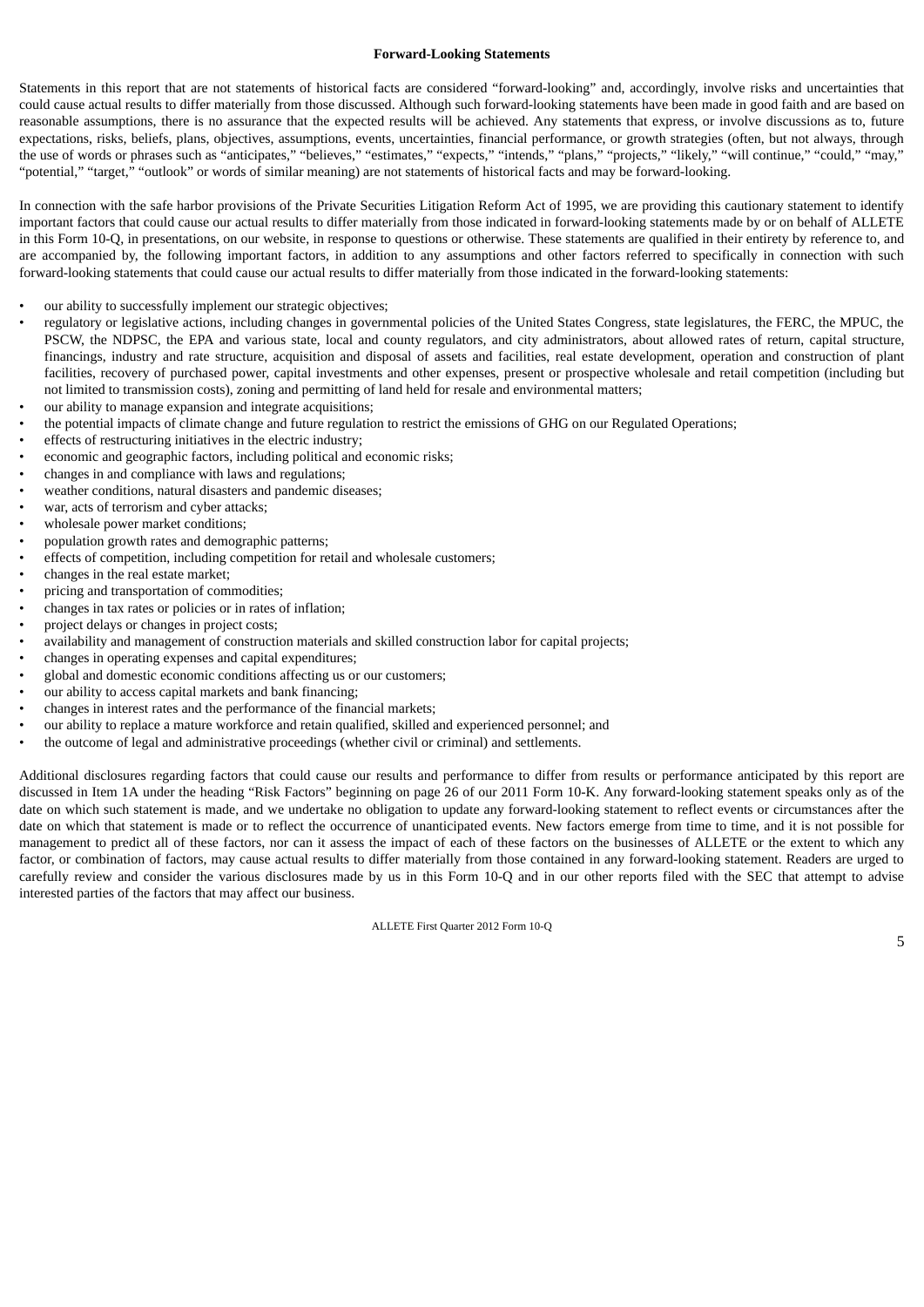#### **ALLETE CONSOLIDATED BALANCE SHEET Millions – Unaudited**

<span id="page-5-1"></span><span id="page-5-0"></span>

| <b>Assets</b><br><b>Current Assets</b><br><b>Cash and Cash Equivalents</b><br>\$118.2<br>\$101.1<br>Accounts Receivable (Less Allowance of \$1.0 and \$0.9)<br>76.7<br>79.7<br>69.1<br><b>Inventories</b><br>72.2 |
|-------------------------------------------------------------------------------------------------------------------------------------------------------------------------------------------------------------------|
|                                                                                                                                                                                                                   |
|                                                                                                                                                                                                                   |
|                                                                                                                                                                                                                   |
|                                                                                                                                                                                                                   |
|                                                                                                                                                                                                                   |
| 22.9<br>Prepayments and Other<br>27.1                                                                                                                                                                             |
| <b>Total Current Assets</b><br>290.0<br>277.0                                                                                                                                                                     |
| Property, Plant and Equipment - Net<br>2,002.8<br>1,982.7                                                                                                                                                         |
| 339.3<br><b>Regulatory Assets</b><br>345.9                                                                                                                                                                        |
| Investment in ATC<br>100.5<br>98.9                                                                                                                                                                                |
| 135.7<br>132.3<br><b>Other Investments</b>                                                                                                                                                                        |
| Other Non-Current Assets<br>38.3<br>39.2                                                                                                                                                                          |
| \$2,906.6<br><b>Total Assets</b><br>\$2,876.0                                                                                                                                                                     |
|                                                                                                                                                                                                                   |
| <b>Liabilities and Equity</b>                                                                                                                                                                                     |
| <b>Liabilities</b>                                                                                                                                                                                                |
| <b>Current Liabilities</b>                                                                                                                                                                                        |
| \$51.5<br>\$71.8<br><b>Accounts Payable</b>                                                                                                                                                                       |
| <b>Accrued Taxes</b><br>30.8<br>26.4                                                                                                                                                                              |
| <b>Accrued Interest</b><br>11.3<br>12.8                                                                                                                                                                           |
| 5.5<br>5.4<br>Long-Term Debt Due Within One Year                                                                                                                                                                  |
| 1.6<br>Notes Payable<br>1.1                                                                                                                                                                                       |
| Other<br>41.8<br>45.6                                                                                                                                                                                             |
| <b>Total Current Liabilities</b><br>142.5<br>163.1                                                                                                                                                                |
| Long-Term Debt<br>856.5<br>857.9                                                                                                                                                                                  |
| Deferred Income Taxes<br>383.4<br>373.6                                                                                                                                                                           |
| <b>Regulatory Liabilities</b><br>45.3<br>43.5                                                                                                                                                                     |
| Defined Benefit Pension and Other Postretirement Benefit Plans<br>254.0<br>253.5                                                                                                                                  |
| Other Non-Current Liabilities<br>111.1<br>105.1                                                                                                                                                                   |
| 1,792.8<br>1,796.7<br><b>Total Liabilities</b>                                                                                                                                                                    |
|                                                                                                                                                                                                                   |
| <b>Commitments, Guarantees and Contingencies (Note 13)</b>                                                                                                                                                        |
|                                                                                                                                                                                                                   |
| <b>Equity</b><br>730.0<br>705.6<br>Common Stock Without Par Value, 80.0 Shares Authorized, 38.1 and 37.5 Shares Outstanding                                                                                       |
| <b>Unearned ESOP Shares</b><br>(27.0)<br>(29.0)                                                                                                                                                                   |
| <b>Accumulated Other Comprehensive Loss</b><br>(27.5)<br>(28.9)                                                                                                                                                   |
| <b>Retained Earnings</b><br>438.3<br>431.6                                                                                                                                                                        |
| 1,113.8<br>1,079.3<br><b>Total Equity</b>                                                                                                                                                                         |
| <b>Total Liabilities and Equity</b><br>\$2,906.6<br>\$2,876.0                                                                                                                                                     |

<span id="page-5-2"></span>The accompanying notes are an integral part of these statements.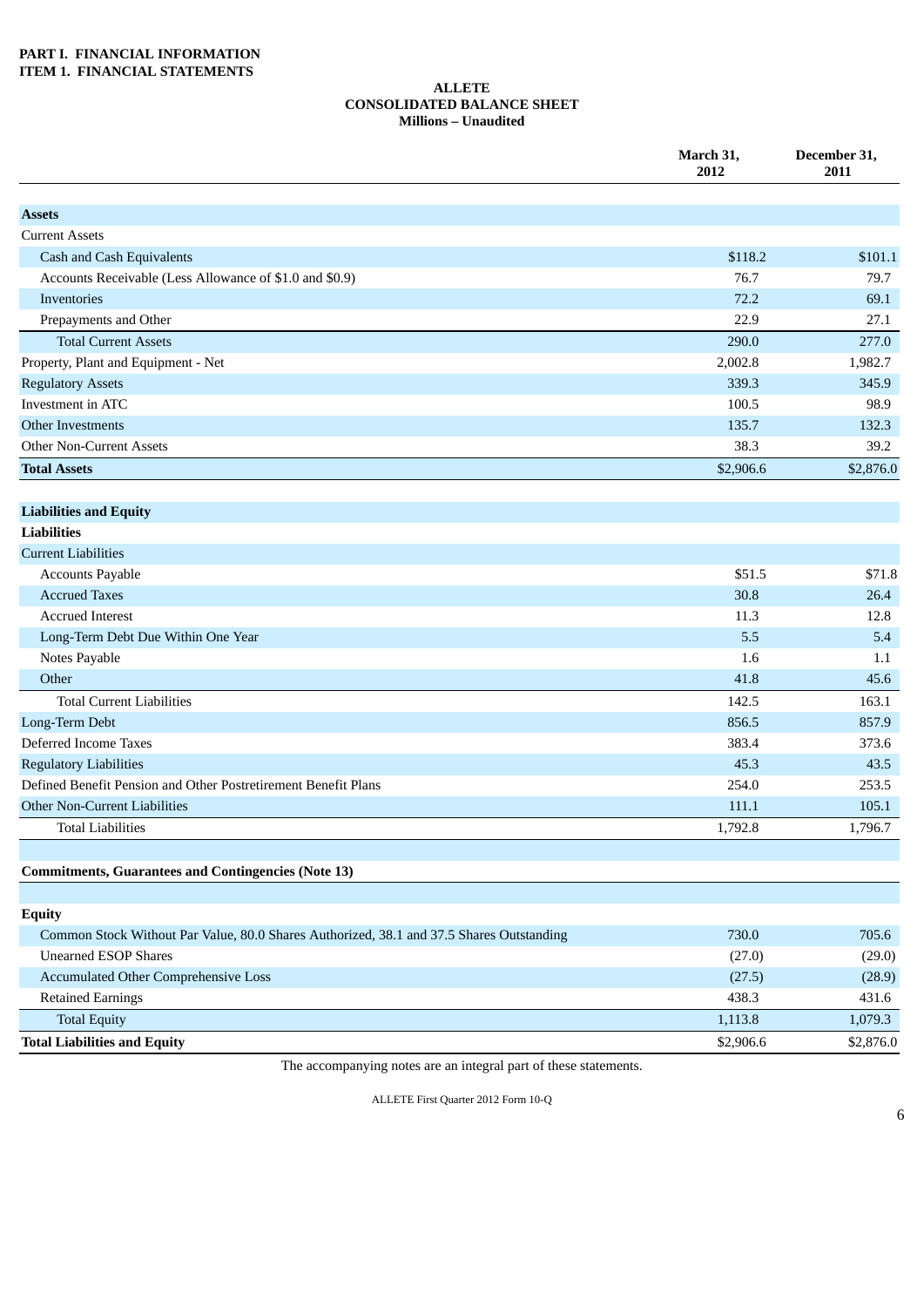## **ALLETE CONSOLIDATED STATEMENT OF INCOME Millions Except Per Share Amounts – Unaudited**

|                                                                | <b>Quarter Ended</b> |         |
|----------------------------------------------------------------|----------------------|---------|
|                                                                | March 31,            |         |
|                                                                | 2012                 | 2011    |
|                                                                |                      |         |
| <b>Operating Revenue</b>                                       | \$240.0              | \$242.2 |
| <b>Operating Expenses</b>                                      |                      |         |
| Fuel and Purchased Power                                       | 77.1                 | 79.0    |
| <b>Operating and Maintenance</b>                               | 99.9                 | 90.1    |
| Depreciation                                                   | 24.6                 | 22.3    |
| <b>Total Operating Expenses</b>                                | 201.6                | 191.4   |
|                                                                |                      |         |
| <b>Operating Income</b>                                        | 38.4                 | 50.8    |
|                                                                |                      |         |
| <b>Other Income (Expense)</b>                                  |                      |         |
| <b>Interest Expense</b>                                        | (11.0)               | (10.7)  |
| <b>Equity Earnings in ATC</b>                                  | 4.6                  | 4.4     |
| Other                                                          | 0.7                  | 0.8     |
| <b>Total Other Expense</b>                                     | (5.7)                | (5.5)   |
| <b>Income Before Non-Controlling Interest and Income Taxes</b> | 32.7                 | 45.3    |
| <b>Income Tax Expense</b>                                      | 8.3                  | 8.2     |
| <b>Net Income</b>                                              | 24.4                 | 37.1    |
| Less: Non-Controlling Interest in Subsidiaries                 |                      | (0.1)   |
| <b>Net Income Attributable to ALLETE</b>                       | \$24.4               | \$37.2  |
|                                                                |                      |         |
| <b>Average Shares of Common Stock</b>                          |                      |         |
| <b>Basic</b>                                                   | 36.8                 | 34.6    |
| Diluted                                                        | 36.9                 | 34.7    |
|                                                                |                      |         |
| <b>Basic Earnings Per Share of Common Stock</b>                | \$0.66               | \$1.07  |
| <b>Diluted Earnings Per Share of Common Stock</b>              | \$0.66               | \$1.07  |
| <b>Dividends Per Share of Common Stock</b>                     | \$0.46               | \$0.445 |
|                                                                |                      |         |

<span id="page-6-0"></span>The accompanying notes are an integral part of these statements.

ALLETE First Quarter 2012 Form 10-Q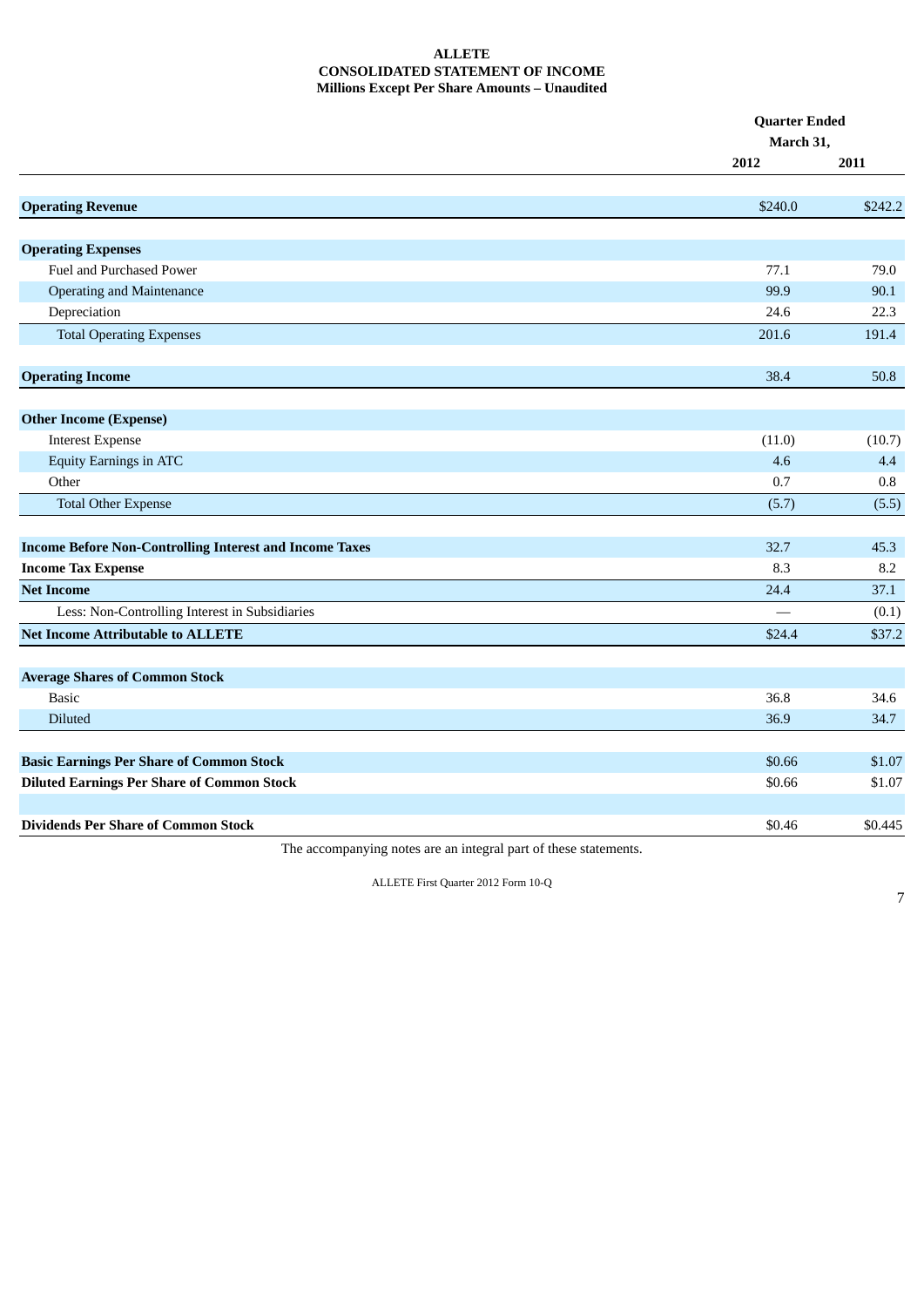## **ALLETE CONSOLIDATED STATEMENT OF COMPREHENSIVE INCOME Millions – Unaudited**

|                                                                |        | <b>Quarter Ended</b><br>March 31, |  |
|----------------------------------------------------------------|--------|-----------------------------------|--|
| <b>Comprehensive Income (Loss)</b>                             | 2012   | 2011                              |  |
| <b>Millions</b>                                                |        |                                   |  |
| Net Income                                                     | \$24.4 | \$37.1                            |  |
| Other Comprehensive Income (Loss)                              |        |                                   |  |
| <b>Unrealized Gain on Securities</b>                           |        |                                   |  |
| Net of Income Taxes of \$0.7 and \$0.6                         | 1.0    | 0.9                               |  |
| <b>Unrealized Loss on Derivatives</b>                          |        |                                   |  |
| Net of Income Taxes of $$(0.1)$ and \$—                        | (0.1)  |                                   |  |
| Defined Benefit Pension and Other Postretirement Benefit Plans |        |                                   |  |
| Net of Income Taxes of \$0.3 and \$0.3                         | 0.5    | 0.4                               |  |
| Total Other Comprehensive Income                               | 1.4    | 1.3                               |  |
| Total Comprehensive Income                                     | \$25.8 | \$38.4                            |  |
| Less: Non-Controlling Interest in Subsidiaries                 |        | (0.1)                             |  |
| Comprehensive Income Attributable to ALLETE                    | \$25.8 | \$38.5                            |  |

<span id="page-7-0"></span>The accompanying notes are an integral part of these statements.

ALLETE First Quarter 2012 Form 10-Q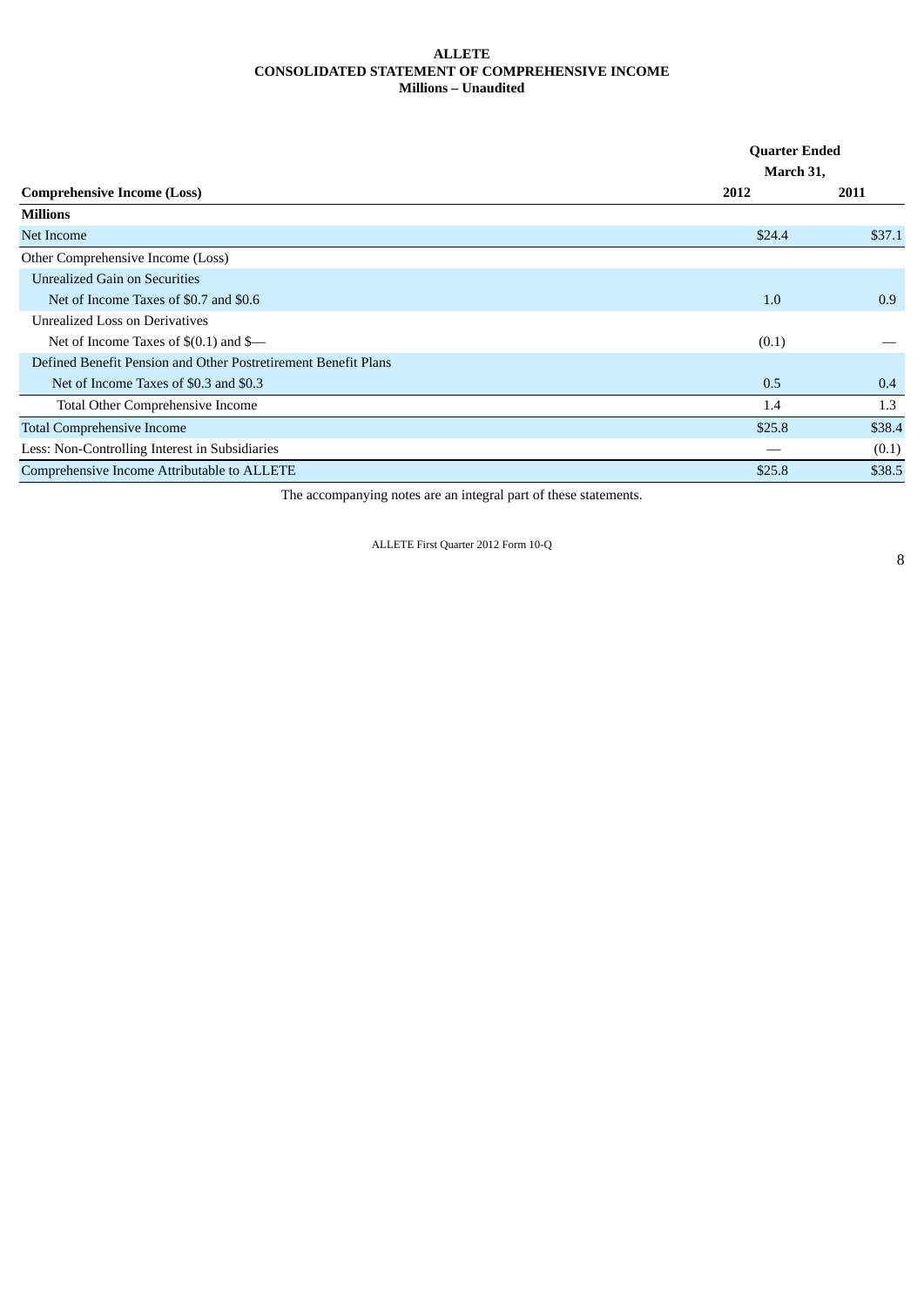## **ALLETE CONSOLIDATED STATEMENT OF CASH FLOWS Millions – Unaudited**

|                                                                                      | <b>Quarter Ended</b> |        |
|--------------------------------------------------------------------------------------|----------------------|--------|
|                                                                                      | March 31,            |        |
|                                                                                      | 2012                 | 2011   |
|                                                                                      |                      |        |
| <b>Operating Activities</b><br>Net Income                                            | \$24.4               | \$37.1 |
|                                                                                      |                      |        |
| Allowance for Funds Used During Construction                                         | (0.8)                | (0.6)  |
| Income from Equity Investments, Net of Dividends<br>Gain on Sale of Assets           | (0.7)                |        |
|                                                                                      |                      | (0.7)  |
| <b>Depreciation Expense</b>                                                          | 24.6                 | 22.3   |
| <b>Amortization of Debt Issuance Costs</b>                                           | 0.2                  | 0.2    |
| Deferred Income Tax Expense                                                          | 8.3                  | 8.1    |
| <b>Share-Based Compensation Expense</b>                                              | 0.7                  | 0.6    |
| <b>ESOP Compensation Expense</b>                                                     | 1.8                  | 1.9    |
| Defined Benefit Pension and Postretirement Benefit Expense                           | 6.9                  | 6.2    |
| <b>Bad Debt Expense</b>                                                              | 0.3                  | 0.2    |
| Changes in Operating Assets and Liabilities                                          |                      |        |
| <b>Accounts Receivable</b>                                                           | 2.7                  | 7.8    |
| Inventories                                                                          | (3.1)                | 3.9    |
| Prepayments and Other                                                                | 4.2                  | 4.1    |
| <b>Accounts Payable</b>                                                              | (7.9)                | (12.7) |
| <b>Other Current Liabilities</b>                                                     | (0.9)                | 0.2    |
| Cash Contributions to Defined Benefit Pension and Other Postretirement Benefit Plans |                      | (10.9) |
| Changes in Regulatory and Other Non-Current Assets                                   | 2.1                  | (2.5)  |
| Changes in Regulatory and Other Non-Current Liabilities                              | 5.7                  | 3.9    |
| <b>Cash from Operating Activities</b>                                                | 68.5                 | 69.1   |
| <b>Investing Activities</b>                                                          |                      |        |
| Proceeds from Sale of Available-for-sale Securities                                  | 0.5                  | 7.0    |
| Payments for Purchase of Available-for-sale Securities                               | (0.8)                | (0.9)  |
| Investment in ATC                                                                    | (0.8)                | (0.8)  |
| Changes to Other Investments                                                         | (1.5)                | (0.9)  |
| Additions to Property, Plant and Equipment                                           | (53.9)               | (51.5) |
| Proceeds from Sale of Assets                                                         |                      | 1.4    |
| <b>Cash for Investing Activities</b>                                                 | (56.5)               | (45.7) |
|                                                                                      |                      |        |
| <b>Financing Activities</b>                                                          |                      |        |
| Proceeds from Issuance of Common Stock                                               | 23.7                 | 2.1    |
| <b>Changes in Notes Payable</b>                                                      | 0.5                  | (0.5)  |
| Reductions of Long-Term Debt                                                         | (1.4)                | (1.0)  |
| Dividends on Common Stock                                                            | (17.7)               | (16.2) |
| Cash from (for) Financing Activities                                                 | 5.1                  | (15.6) |
|                                                                                      |                      |        |
| <b>Change in Cash and Cash Equivalents</b>                                           | 17.1                 | 7.8    |
| <b>Cash and Cash Equivalents at Beginning of Period</b>                              | 101.1                | 44.9   |
| <b>Cash and Cash Equivalents at End of Period</b>                                    | \$118.2              | \$52.7 |
|                                                                                      |                      |        |

<span id="page-8-0"></span>The accompanying notes are an integral part of these statements.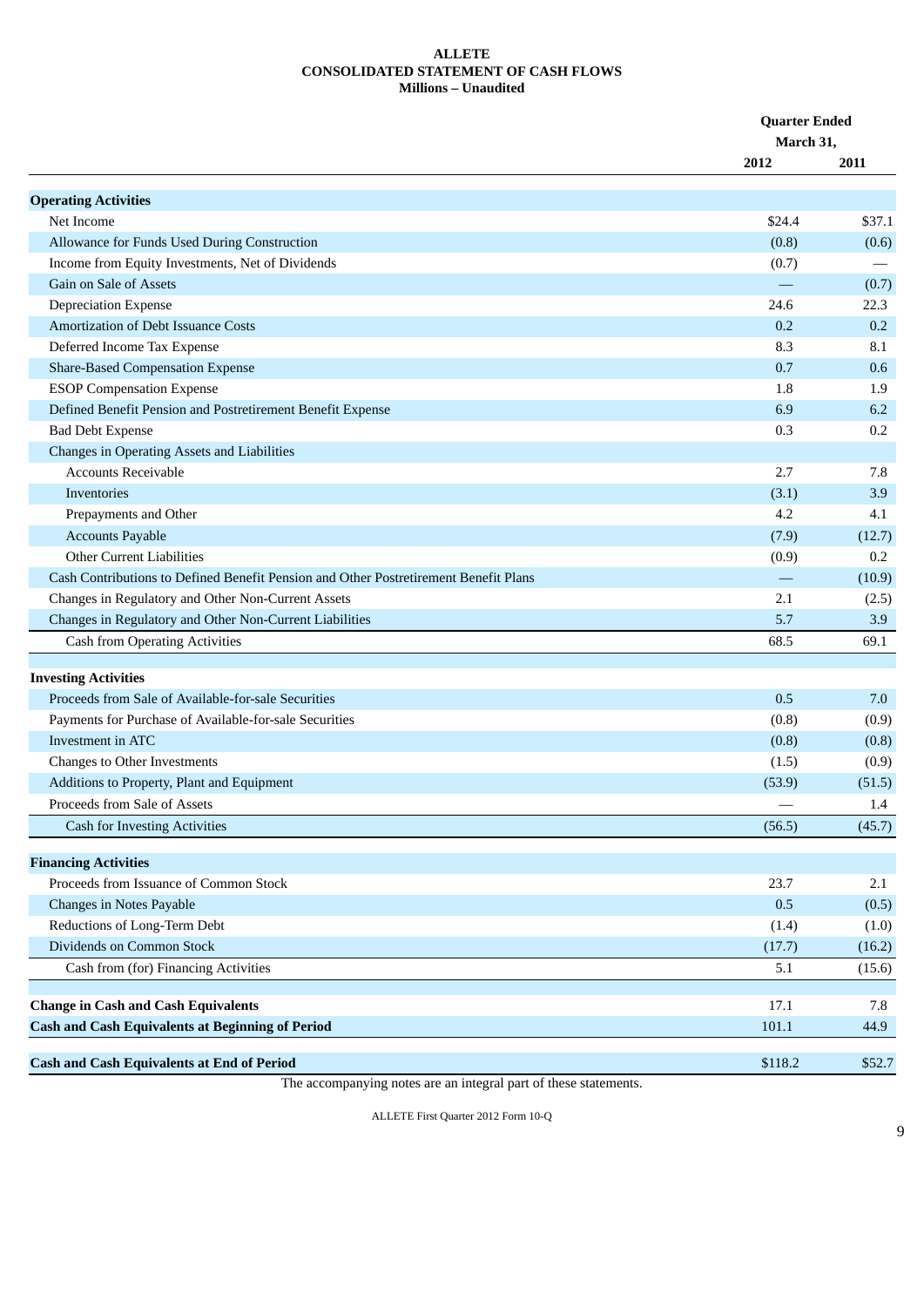## **NOTES TO CONSOLIDATED FINANCIAL STATEMENTS**

The accompanying unaudited consolidated financial statements have been prepared in accordance with the instructions to Form 10-Q and Rule 10-01 of Regulation S-X and do not include all of the information and notes required by GAAP for complete financial statements. Similarly, the December 31, 2011, consolidated balance sheet was derived from audited financial statements but does not include all disclosures required by GAAP. All adjustments are of a normal, recurring nature, except as otherwise disclosed. Operating results for the period ended March 31, 2012, are not necessarily indicative of results that may be expected for any other interim period or for the year ending December 31, 2012. For further information, refer to the consolidated financial statements and notes included in our 2011 Form 10-K.

#### **NOTE 1. OPERATIONS AND SIGNIFICANT ACCOUNTING POLICIES**

**Inventories.** Inventories are stated at the lower of cost or market. Amounts removed from inventory are recorded on an average cost basis.

| <b>Inventories</b>                                                                  | March 31,<br>2012 | December 31,<br>2011 |
|-------------------------------------------------------------------------------------|-------------------|----------------------|
| <b>Millions</b>                                                                     |                   |                      |
| Fuel                                                                                | \$31.8            | \$28.6               |
| Materials and Supplies                                                              | 40.4              | 40.5                 |
| <b>Total Inventories</b>                                                            | \$72.2            | \$69.1               |
|                                                                                     | March 31,         | December 31,         |
| <b>Prepayments and Other Current Assets</b>                                         | 2012              | 2011                 |
| <b>Millions</b>                                                                     |                   |                      |
| Deferred Fuel Adjustment Clause                                                     | \$15.5            | \$17.5               |
| Other                                                                               | 7.4               | 9.6                  |
| <b>Total Prepayments and Other Current Assets</b>                                   | \$22.9            | \$27.1               |
| <b>Other Current Liabilities</b>                                                    | March 31,<br>2012 | December 31,<br>2011 |
| <b>Millions</b>                                                                     |                   |                      |
| <b>Customer Deposits</b>                                                            | \$21.3            | \$16.3               |
| Other                                                                               | 20.5              | 29.3                 |
| <b>Total Other Current Liabilities</b>                                              | \$41.8            | \$45.6               |
| <b>Other Non-Current Liabilities</b>                                                | March 31,<br>2012 | December 31,<br>2011 |
| <b>Millions</b>                                                                     |                   |                      |
| <b>Asset Retirement Obligation</b>                                                  | \$60.2            | \$57.0               |
| Other                                                                               | 50.9              | 48.1                 |
| <b>Total Other Non-Current Liabilities</b>                                          | \$111.1           | \$105.1              |
| Supplemental Statement of Cash Flows Information.                                   |                   |                      |
| For the Three Months Ended March 31,                                                | 2012              | 2011                 |
| <b>Millions</b>                                                                     |                   |                      |
| Cash Paid During the Period for Interest - Net of Amounts Capitalized               | \$12.3            | \$10.4               |
| Cash Paid During the Period for Income Taxes                                        | \$0.2             | \$0.2                |
| Noncash Investing and Financing Activities                                          |                   |                      |
| Decrease in Accounts Payable for Capital Additions to Property, Plant and Equipment | \$(12.3)          | \$(14.4)             |
| AFUDC - Equity                                                                      | \$0.8             | \$0.6                |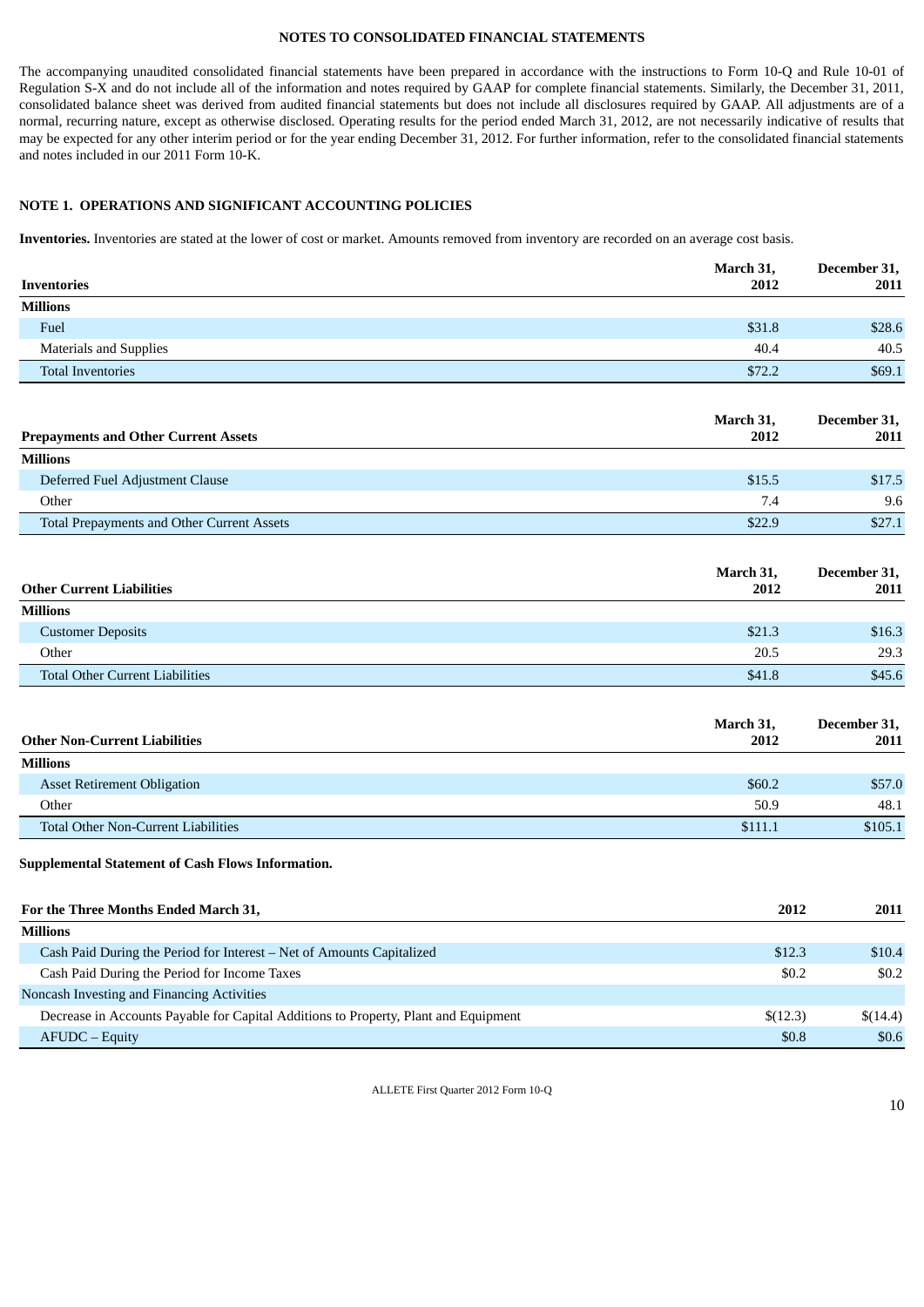#### **NOTE 1. OPERATIONS AND SIGNIFICANT ACCOUNTING POLICIES (Continued)**

**Accounts Receivable.** Accounts receivable are reported on the consolidated balance sheet net of an allowance for doubtful accounts. The allowance is based on our evaluation of the receivable portfolio under current conditions, overall portfolio quality, review of specific problems and such other factors that, in our judgment, deserve recognition in estimating losses. In the third quarter of 2011, one of Minnesota Power's Large Power Customers, NewPage Corporation, filed for Chapter 11 bankruptcy protection. Minnesota Power had a pre-bankruptcy petition receivable of \$3.2 million as of March 31, 2012. Based on our assessment of the facts and circumstances existing as of March 31, 2012, we have determined that it is not probable that the pre-petition receivable has been impaired at this time. We will continue to assess for impairment as the bankruptcy proceeds and as facts and circumstances change. This customer's operations have continued without interruption and we continue to provide electric and steam service to this customer. We have received payment of scheduled post-petition receivable balances and we expect continued payment of all other post-petition receivables.

**Subsequent Events.** The Company performed an evaluation of subsequent events for potential recognition and disclosure through the time of the financial statements issuance.

#### **New Accounting Standards.**

*Fair Value.* In May 2011, the FASB issued an accounting standards update on fair value measurement. This update requires disclosure of a sensitivity analysis for fair value measurements within Level 3 and the valuation process used. No retrospective application of this guidance is required. If we utilize Level 3 fair value measurements in the future, this guidance would significantly increase our disclosures in this area. This guidance is effective beginning with the quarter ended March 31, 2012, and did not have a material impact on our consolidated financial position, results of operations or cash flows.

*Statement of Comprehensive Income.* In June 2011, the FASB issued an accounting standards update on the presentation of comprehensive income. This guidance is effective beginning with the quarter ended March 31, 2012, and modified our presentation of other comprehensive income, moving it from the footnotes to the face of the financial statements in a separate statement of comprehensive income immediately following the Consolidated Statement of Income. The components of net income and other comprehensive income are unchanged and earnings per share continues to be based on net income.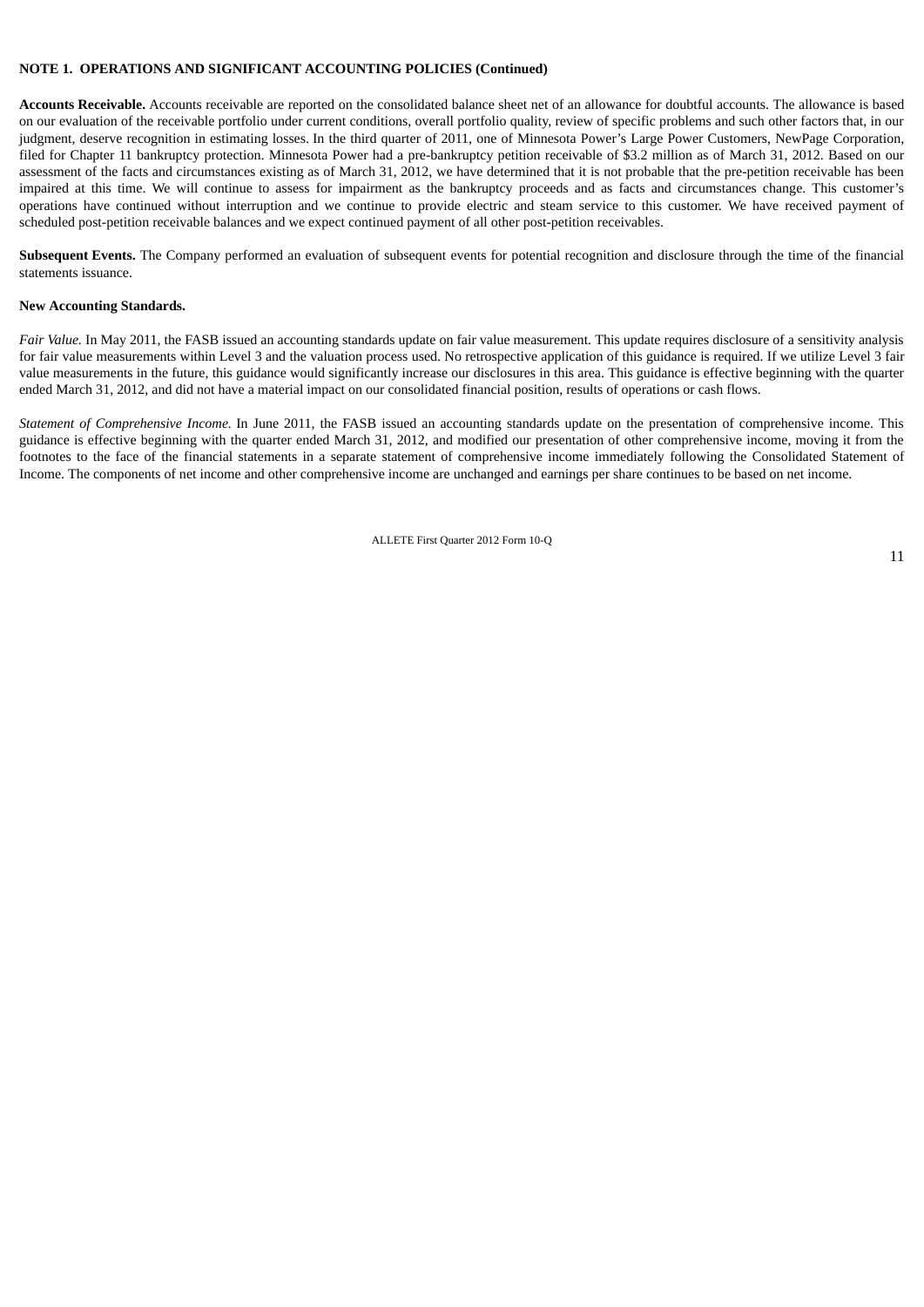## **NOTE 2. BUSINESS SEGMENTS**

Regulated Operations includes our regulated utilities, Minnesota Power and SWL&P, as well as our investment in ATC, a Wisconsin-based utility that owns and maintains electric transmission assets in parts of Wisconsin, Michigan, Minnesota and Illinois. Investments and Other is comprised primarily of BNI Coal, our coal mining operations in North Dakota, ALLETE Properties, our Florida real estate investment, and ALLETE Clean Energy, aimed at developing or acquiring capital projects that create energy solutions via wind, solar, biomass, hydro, natural gas/liquids, shale resources, clean coal and other clean energy innovations. This segment also includes a small amount of non-rate base generation, approximately 5,500 acres of land available-for-sale in Minnesota, and earnings on cash and investments.

|                                                                | Consolidated        | <b>Regulated</b><br><b>Operations</b> | <b>Investments and</b><br>Other |
|----------------------------------------------------------------|---------------------|---------------------------------------|---------------------------------|
| <b>Millions</b>                                                |                     |                                       |                                 |
| For the Quarter Ended March 31, 2012                           |                     |                                       |                                 |
| <b>Operating Revenue</b>                                       | \$240.0             | \$218.6                               | \$21.4                          |
| Fuel and Purchased Power Expense                               | 77.1                | 77.1                                  |                                 |
| <b>Operating and Maintenance Expense</b>                       | 99.9                | 78.1                                  | 21.8                            |
| <b>Depreciation Expense</b>                                    | 24.6                | 23.2                                  | 1.4                             |
| <b>Operating Income (Loss)</b>                                 | 38.4                | 40.2                                  | (1.8)                           |
| <b>Interest Expense</b>                                        | (11.0)              | (9.6)                                 | (1.4)                           |
| <b>Equity Earnings in ATC</b>                                  | 4.6                 | 4.6                                   |                                 |
| Other Income (Loss)                                            | 0.7                 | 0.8                                   | (0.1)                           |
| Income (Loss) Before Non-Controlling Interest and Income Taxes | 32.7                | 36.0                                  | (3.3)                           |
| Income Tax Expense (Benefit)                                   | 8.3                 | 11.6                                  | (3.3)                           |
| Net Income                                                     | 24.4                | 24.4                                  |                                 |
| Less: Non-Controlling Interest in Subsidiaries                 |                     |                                       |                                 |
| Net Income Attributable to ALLETE                              | \$24.4              | \$24.4                                |                                 |
| As of March 31, 2012                                           |                     |                                       |                                 |
| <b>Total Assets</b>                                            | \$2,906.6           | \$2,586.4                             | \$320.2                         |
| Property, Plant and Equipment - Net                            | \$2,002.8           | \$1,945.6                             | \$57.2                          |
| <b>Accumulated Depreciation</b>                                | \$1,099.0           | \$1,045.9                             | \$53.1                          |
| <b>Capital Additions</b>                                       | \$39.7              | \$38.7                                | \$1.0                           |
|                                                                | <b>Consolidated</b> | <b>Regulated</b><br><b>Operations</b> | <b>Investments</b> and<br>Other |
| <b>Millions</b>                                                |                     |                                       |                                 |
| For the Quarter Ended March 31, 2011                           |                     |                                       |                                 |
| <b>Operating Revenue</b>                                       | \$242.2             | \$223.0                               | \$19.2                          |
| Fuel and Purchased Power Expense                               | 79.0                | 79.0                                  |                                 |
| <b>Operating and Maintenance Expense</b>                       | 90.1                | 71.2                                  | 18.9                            |
| <b>Depreciation Expense</b>                                    | 22.3                | 21.2                                  | $1.1\,$                         |
| <b>Operating Income (Loss)</b>                                 | 50.8                | 51.6                                  | (0.8)                           |
| <b>Interest Expense</b>                                        | (10.7)              | (8.6)                                 | (2.1)                           |
| <b>Equity Earnings in ATC</b>                                  | 4.4                 | 4.4                                   |                                 |
| Other Income                                                   | 0.8                 | 0.6                                   | $0.2\,$                         |
| Income (Loss) Before Non-Controlling Interest and Income Taxes | 45.3                | 48.0                                  | (2.7)                           |
| Income Tax Expense (Benefit)                                   | 8.2                 | 9.6                                   | (1.4)                           |
| Net Income (Loss)                                              | 37.1                | 38.4                                  | (1.3)                           |
| Less: Non-Controlling Interest in Subsidiaries                 | (0.1)               |                                       | (0.1)                           |
| Net Income (Loss) Attributable to ALLETE                       | \$37.2              | \$38.4                                | \$(1.2)                         |

| As of March 31, 2011                |           |           |         |
|-------------------------------------|-----------|-----------|---------|
| <b>Total Assets</b>                 | \$2,613.4 | \$2,381.8 | \$231.6 |
| Property, Plant and Equipment – Net | \$1,841.3 | \$1,794.6 | \$46.7  |
| <b>Accumulated Depreciation</b>     | \$1,043.4 | \$993.1   | \$50.3  |
| <b>Capital Additions</b>            | \$35.9    | \$33.0    | \$2.9   |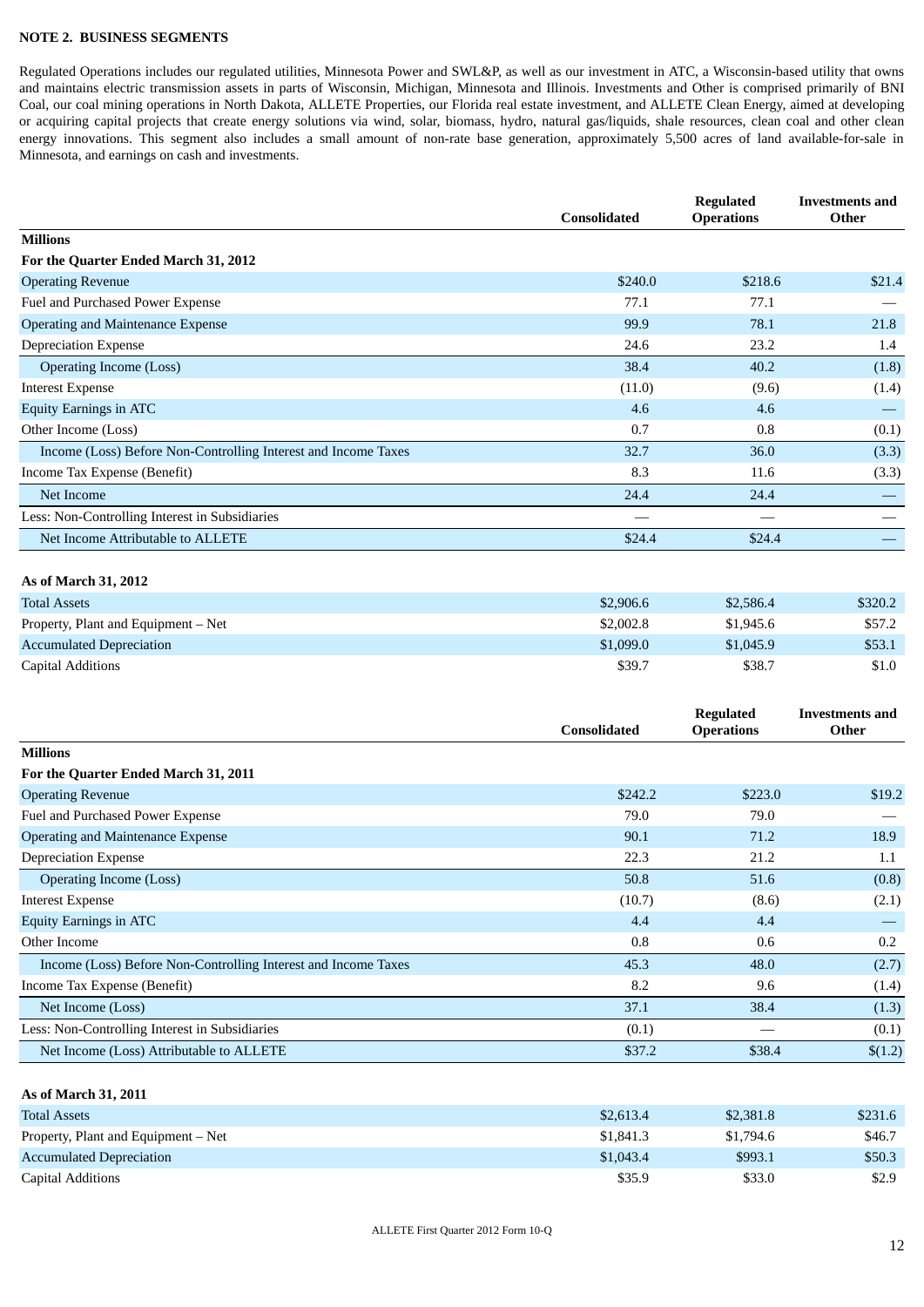## **NOTE 3. INVESTMENTS**

**Investments.** Our long-term investment portfolio includes the real estate assets of ALLETE Properties, debt and equity securities consisting primarily of securities held to fund employee benefits and land available-for-sale in Minnesota.

|                               | March 31, | December 31, |
|-------------------------------|-----------|--------------|
| <b>Investments</b>            | 2012      | 2011         |
| <b>Millions</b>               |           |              |
| <b>ALLETE Properties</b>      | \$91.3    | \$91.3       |
| Available-for-sale Securities | 27.7      | 24.7         |
| Other                         | 16.7      | 16.3         |
| <b>Total Investments</b>      | \$135.7   | \$132.3      |

| <b>ALLETE Properties</b>                                                  | March 31,<br>2012 | December 31.<br>2011 |
|---------------------------------------------------------------------------|-------------------|----------------------|
| <b>Millions</b>                                                           |                   |                      |
| Land Inventory Beginning Balance (January 1, 2012 and 2011, respectively) | \$86.0            | \$86.0               |
| Deeds to Collateralized Property                                          |                   | 1.8                  |
| Land Impairment                                                           |                   | (1.7)                |
| Capitalized Improvements and Other                                        | 0.1               | 0.2                  |
| Cost of Real Estate Sold                                                  |                   | (0.3)                |
| Land Inventory Ending Balance                                             | 86.1              | 86.0                 |
| Long-Term Finance Receivables (net of allowances of \$0.6 and \$0.6)      | 2.0               | 2.0                  |
| Other                                                                     | 3.2               | 3.3                  |
| <b>Total Real Estate Assets</b>                                           | \$91.3            | \$91.3               |

*Land Inventory.* Land inventory is accounted for as held for use and is recorded at cost, unless the carrying value is determined not to be recoverable in accordance with the accounting standards for property, plant and equipment, in which case the land inventory is written down to fair value. Land values are reviewed for impairment on a quarterly basis and no impairments were recorded for the quarter ended March 31, 2012 (\$1.7 million as of December 31, 2011). In the fourth quarter of 2011, an impairment analysis of estimated future undiscounted cash flows was conducted and indicated that the cash flows were not adequate to recover the carrying basis of certain properties not strategic to our three major development projects. Consequently, we reduced the cost basis to estimated fair value resulting in a pretax impairment charge of \$1.7 million. Fair value was determined based on property tax assessed values, discounted cash flow analysis, or a combination thereof.

*Long-Term Finance Receivables.* As of March 31, 2012, long-term finance receivables were \$2.0 million net of allowance (\$2.0 million net of allowance as of December 31, 2011). Long-term finance receivables are collateralized by property sold, accrue interest at market-based rates and are net of an allowance for doubtful accounts. As of March 31, 2012, we had allowance for doubtful accounts of \$0.6 million (\$0.6 million as of December 31, 2011).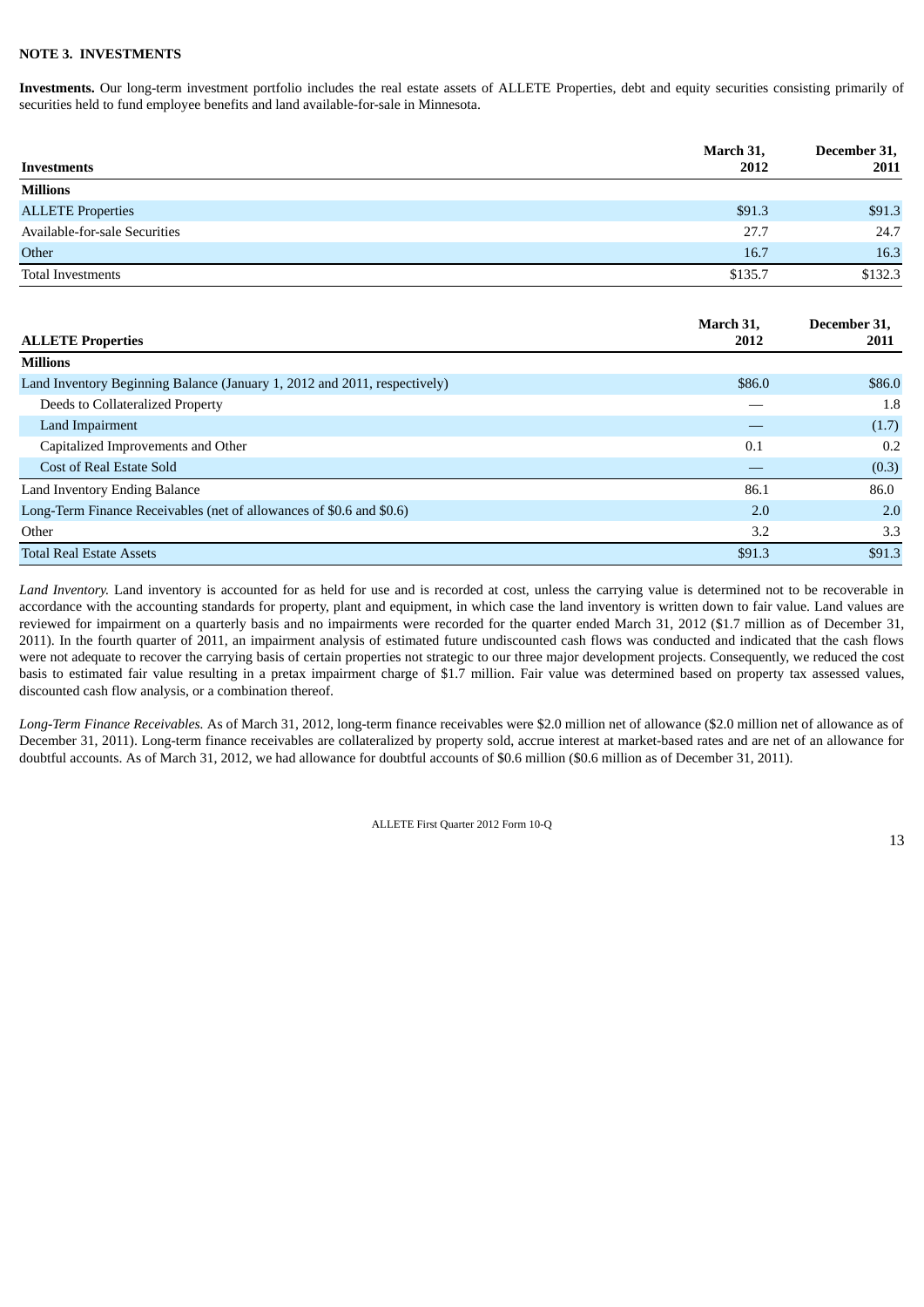## **NOTE 4. DERIVATIVES**

During the third quarter of 2011, we entered into a variable-to-fixed interest rate swap (Swap), designated as a cash flow hedge, in order to manage the interest rate risk associated with a \$75.0 million Term Loan. The Term Loan has a variable interest rate equal to the one-month LIBOR plus 1.00 percent, has a maturity of August 25, 2014, and represents approximately 9 percent of the Company's outstanding long-term debt as of March 31, 2012. (See Note 8. Short-Term and Long-Term Debt.) The Swap agreement has a notional amount equal to the underlying debt principal and matures on August 25, 2014. The Swap agreement involves the receipt of variable rate amounts in exchange for fixed rate interest payments over the life of the agreement without an exchange of the underlying notional amount. The variable rate of the Swap is equal to the one-month LIBOR and the fixed rate is equal to 0.825 percent. Cash flows from the interest rate swap are expected to be highly effective in offsetting the variable interest expense of the debt attributable to fluctuations in the onemonth LIBOR interest rate over the life of the Swap. If it is determined that a derivative is not or has ceased to be effective as a hedge, the Company prospectively discontinues hedge accounting. The shortcut method is used to assess hedge effectiveness. At inception, all shortcut method requirements were satisfied; thus changes in value of the Swap designated as the hedging instrument will be deemed 100 percent effective. As a result, there was no ineffectiveness recorded for the quarter ended March 31, 2012. The mark-to-market fluctuation on the cash flow hedge was recorded in accumulated other comprehensive income on the consolidated balance sheet. As of March 31, 2012, a \$0.6 million decrease (a \$0.4 million decrease as of December 31, 2011) in fair value has been recorded and is included in other non-current liabilities on the consolidated balance sheet. Cash flows from derivative activities are presented in the same category as the item being hedged on the consolidated statement of cash flows. Amounts recorded in other comprehensive income related to cash flow hedges will be recognized in earnings when the hedged transactions occur or when it is probable that the hedged transactions will not occur. Gains or losses on interest rate hedging transactions are reflected as a component of interest expense on the consolidated statement of income.

#### **NOTE 5. FAIR VALUE**

Fair value is the price that would be received to sell an asset or paid to transfer a liability in an orderly transaction between market participants at the measurement date (exit price). We utilize market data or assumptions that market participants would use in pricing the asset or liability, including assumptions about risk and the risks inherent in the inputs to the valuation technique. These inputs can be readily observable, market corroborated or generally unobservable. We primarily apply the market approach for recurring fair value measurements and endeavor to utilize the best available information. Accordingly, we utilize valuation techniques that maximize the use of observable inputs and minimize the use of unobservable inputs. These inputs, which are used to measure fair value, are prioritized through the fair value hierarchy. The hierarchy gives the highest priority to unadjusted quoted prices in active markets for identical assets or liabilities (Level 1 measurement) and the lowest priority to unobservable inputs (Level 3 measurement). Descriptions of the three levels of the fair value hierarchy are discussed in Note 9. Fair Value to the consolidated financial statements in our 2011 Form 10-K.

The following tables set forth by level within the fair value hierarchy our assets and liabilities that were accounted for at fair value on a recurring basis as of March 31, 2012 and December 31, 2011. Each asset and liability is classified based on the lowest level of input that is significant to the fair value measurement. Our assessment of the significance of a particular input to the fair value measurement requires judgment and may affect the valuation of fair value assets and liabilities and their placement within the fair value hierarchy levels.

|                                                           |                | Fair Value as of March 31, 2012 |                |              |  |
|-----------------------------------------------------------|----------------|---------------------------------|----------------|--------------|--|
| <b>Recurring Fair Value Measures</b>                      | <b>Level 1</b> | <b>Level 2</b>                  | <b>Level 3</b> | <b>Total</b> |  |
| <b>Millions</b>                                           |                |                                 |                |              |  |
| <b>Assets:</b>                                            |                |                                 |                |              |  |
| <b>Equity Securities</b>                                  | \$19.5         |                                 |                | \$19.5       |  |
| Available-for-sale Securities - Corporate Debt Securities |                | \$8.6                           |                | 8.6          |  |
| <b>Money Market Funds</b>                                 | 12.3           |                                 |                | 12.3         |  |
| <b>Total Fair Value of Assets</b>                         | \$31.8         | \$8.6                           |                | \$40.4       |  |
| <b>Liabilities:</b>                                       |                |                                 |                |              |  |
| <b>Deferred Compensation</b>                              |                | \$14.6                          |                | \$14.6       |  |
| Derivatives – Interest Rate Swap                          |                | 0.6                             |                | 0.6          |  |
| <b>Total Fair Value of Liabilities</b>                    |                | \$15.2                          |                | \$15.2       |  |
| Total Net Fair Value of Assets (Liabilities)              | \$31.8         | \$(6.6)                         |                | \$25.2       |  |

ALLETE First Quarter 2012 Form 10-Q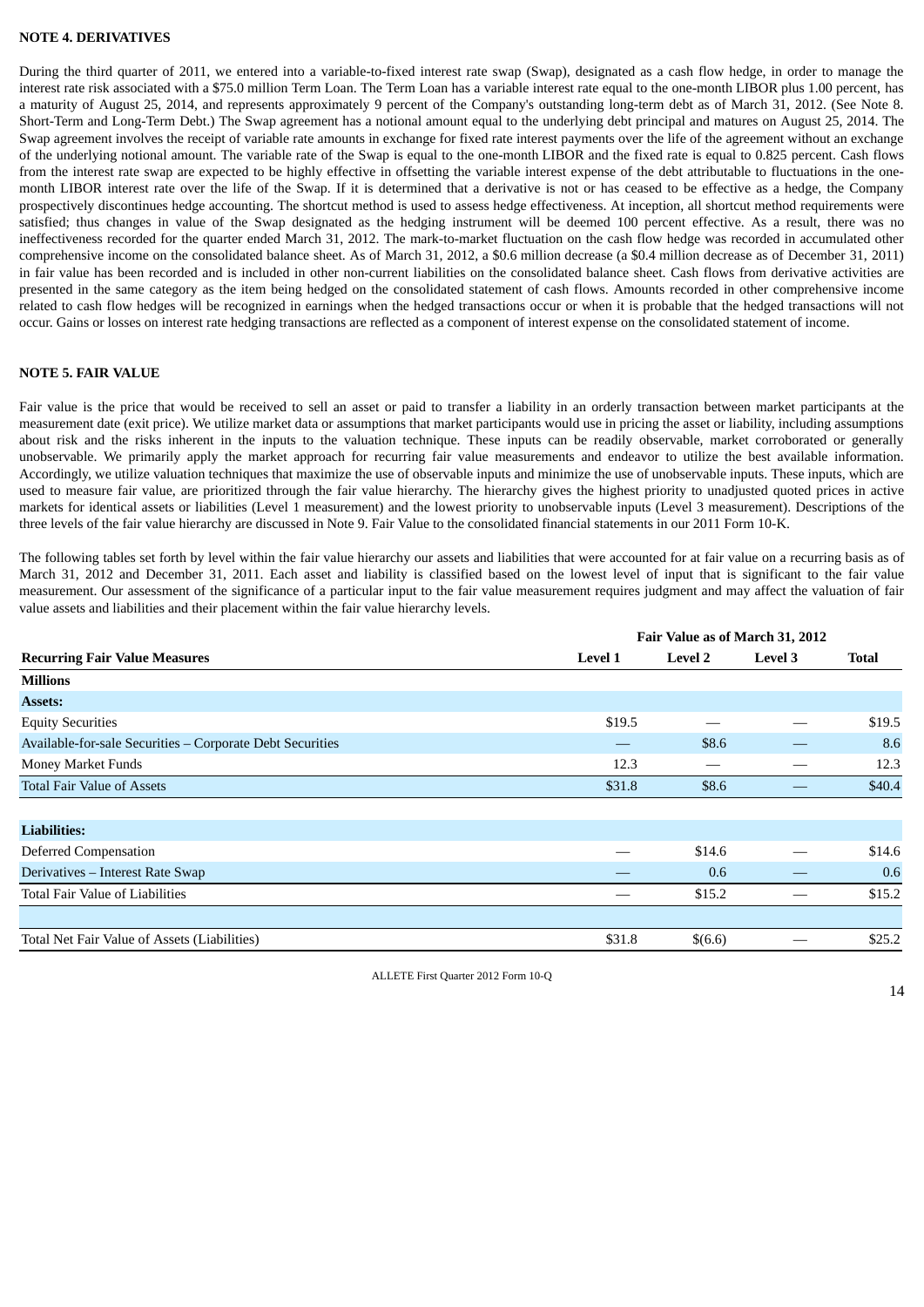#### **NOTE 5. FAIR VALUE (Continued)**

| <b>Level 1</b><br>\$17.6<br>11.4 | <b>Level 2</b><br>\$8.2 | Level 3                                                                                   | <b>Total</b><br>\$17.6 |
|----------------------------------|-------------------------|-------------------------------------------------------------------------------------------|------------------------|
|                                  |                         |                                                                                           |                        |
|                                  |                         |                                                                                           |                        |
|                                  |                         |                                                                                           |                        |
|                                  |                         |                                                                                           |                        |
|                                  |                         |                                                                                           | 8.2                    |
|                                  |                         |                                                                                           | 11.4                   |
| \$29.0                           | \$8.2                   |                                                                                           | \$37.2                 |
|                                  |                         |                                                                                           |                        |
|                                  |                         |                                                                                           |                        |
|                                  | \$12.8                  |                                                                                           | \$12.8                 |
|                                  | 0.4                     |                                                                                           | 0.4                    |
|                                  | \$13.2                  |                                                                                           | \$13.2                 |
|                                  |                         |                                                                                           |                        |
| \$29.0                           | \$(5.0)                 |                                                                                           | \$24.0                 |
|                                  |                         | <b>Debt Securities</b><br><b>Issued by States</b><br>of the United<br><b>States (ARS)</b> |                        |
|                                  |                         |                                                                                           |                        |

| Balance as of December 31, 2011 and 2010, respectively | \$6.7 |
|--------------------------------------------------------|-------|
| Redeemed During the Period $(a)$                       |       |
| Balance as of March 31, 2012 and 2011, respectively    |       |
| .<br>- ----                                            |       |

*(a) The remaining ARS were redeemed at carrying value on January 5, 2011.*

The Company's policy is to recognize transfers in and transfers out of a given hierarchy level as of the actual date of the event or of the change in circumstances that caused the transfer. For the quarters ended March 31, 2012 and 2011, there were no transfers in or out of Levels 1, 2 or 3.

**Fair Value of Financial Instruments.** With the exception of the item listed below, the estimated fair value of all financial instruments approximates the carrying amount. The fair value for the item listed below was based on quoted market prices for the same or similar instruments (Level 2).

| <b>Financial Instruments</b>              | <b>Carrying Amount</b> | <b>Fair Value</b> |
|-------------------------------------------|------------------------|-------------------|
| <b>Millions</b>                           |                        |                   |
| Long-Term Debt, Including Current Portion |                        |                   |
| March 31, 2012                            | \$862.0                | \$960.2           |
| December 31, 2011                         | \$863.3                | \$966.4           |

## **NOTE 6. REGULATORY MATTERS**

**Electric Rates.** Entities within our Regulated Operations segment file for periodic rate revisions with the MPUC, the FERC or the PSCW.

*2010 Rate Case.* Minnesota Power's current retail rates are based on a 2011 MPUC retail rate order, effective June 1, 2011, that allowed for a 10.38 percent return on common equity and a 54.29 percent equity ratio.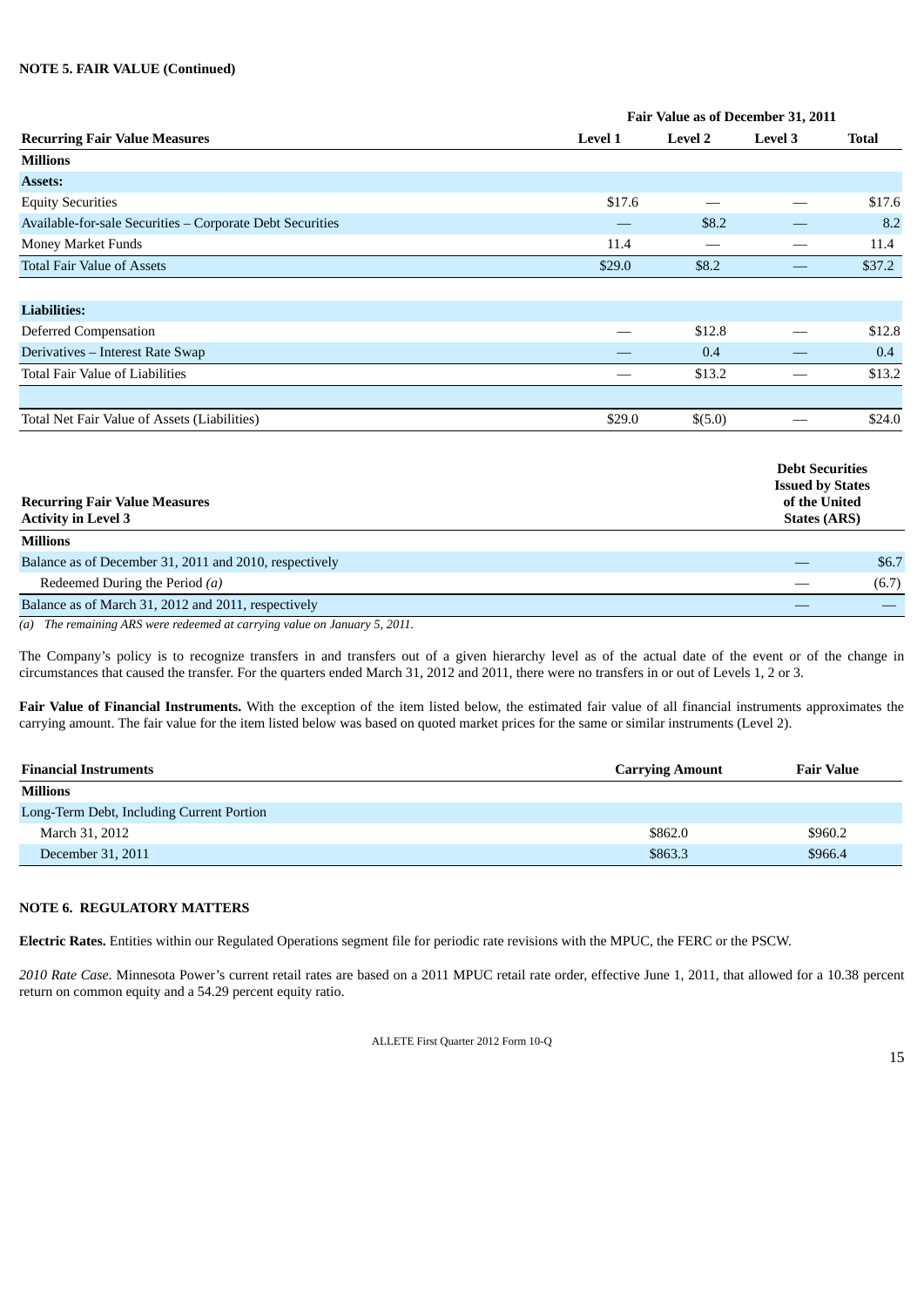#### **NOTE 6. REGULATORY MATTERS (Continued)**

In February 2011, Minnesota Power appealed the MPUC's interim rate decision in the Company's 2010 rate case with the Minnesota Court of Appeals. The Company appealed the MPUC's finding of exigent circumstances in the interim rate decision with the primary arguments that the MPUC exceeded its statutory authority, made its decision without the support of a body of record evidence and that the decision violated public policy. The Company desires to resolve whether the MPUC's finding of exigent circumstances was lawful for application in future rate cases. In December 2011, the Minnesota Court of Appeals concluded that the MPUC did not err in finding exigent circumstances and properly exercised its discretion in setting interim rates. On January 4, 2012, the Company filed a petition for review at the Minnesota Supreme Court. On February 14, 2012, the Minnesota Supreme Court granted the petition for review. We cannot predict the outcome at this time.

*FERC-Approved Wholesale Rates.* Minnesota Power's non-affiliated municipal customers consist of 16 municipalities in Minnesota and 1 private utility in Wisconsin. SWL&P, a wholly-owned subsidiary of ALLETE, is also a private utility in Wisconsin and a customer of Minnesota Power. Minnesota Power has formula-based contracts with the City of Nashwauk through June 30, 2024, and through June 30, 2019, with the remaining 15 Minnesota municipal customers and SWL&P. The rates included in these contracts are calculated using a cost-based formula methodology that is set each July using estimated costs and a rate of return that is equal to our authorized rate of return for Minnesota retail customers (10.38 percent). The formula-based rate methodology also provides for a monthly and yearly true-up calculation for actual costs incurred. The contract terms include a termination clause requiring a three-year notice to terminate. Under the City of Nashwauk contract, no termination notice may be given prior to June 30, 2021. Under the restated contracts, no termination notices may be given prior to June 30, 2016. A two-year cancellation notice is required for the one private non-affiliated utility in Wisconsin, and on December 31, 2011, this customer submitted a cancellation notice with termination effective on December 31, 2013.

*2010 Wisconsin Rate Increase.* SWL&P's current retail rates are based on a 2010 PSCW retail rate order, effective January 1, 2011, that allowed for a 10.9 percent return on common equity.

**ALLETE Clean Energy.** In August 2011, the Company filed with the MPUC for approval of certain affiliated interest agreements between ALLETE and ALLETE Clean Energy. These agreements relate to various relationships with ALLETE, including the accounting for certain shared services, as well as the transfer of transmission and wind development rights in North Dakota to ALLETE Clean Energy. These transmission and wind development rights are separate and distinct from those needed by Minnesota Power to meet Minnesota's renewable energy standard requirements.

**The Patient Protection and Affordable Care Act of 2010 (PPACA).** In March 2010, PPACA was signed into law. One of the provisions changed the tax treatment for retiree prescription drug expenses by eliminating the tax deduction for expenses that are reimbursed under Medicare Part D, beginning January 1, 2013. Based on this provision, we are subject to additional taxes in the future and were required to reverse previously recorded tax benefits which resulted in a non-recurring charge to net income of \$4.0 million in 2010. In October 2010, we submitted a filing with the MPUC requesting deferral of the retail portion of the tax charge taken in 2010 resulting from PPACA. On May 24, 2011, the MPUC approved our request for deferral until the next rate case and as a result we recorded an income tax benefit of \$2.9 million and a related regulatory asset of \$5.0 million in the second quarter of 2011.

Pension. On December 22, 2011, the Company filed a petition with the MPUC requesting a mechanism to recover the cost of capital associated with the prepaid pension asset (or liability) created by the required contributions under the pension plan in excess of (or less than) annual pension expense. The Company further requested a mechanism to defer pension expenses in excess of (or less than) those currently being recovered in base rates. If our petition is successful, the impact would be deferred in a regulatory asset (or liability) for recovery (or refund) in the Company's next general rate case. We cannot predict the outcome at this time.

**Regulatory Assets and Liabilities.** Our regulated utility operations are subject to the accounting guidance for Regulated Operations. We capitalize incurred costs which are probable of recovery in future utility rates as regulatory assets. Regulatory liabilities represent amounts expected to be refunded or credited to customers in rates. No regulatory assets or liabilities are currently earning a return.

ALLETE First Quarter 2012 Form 10-Q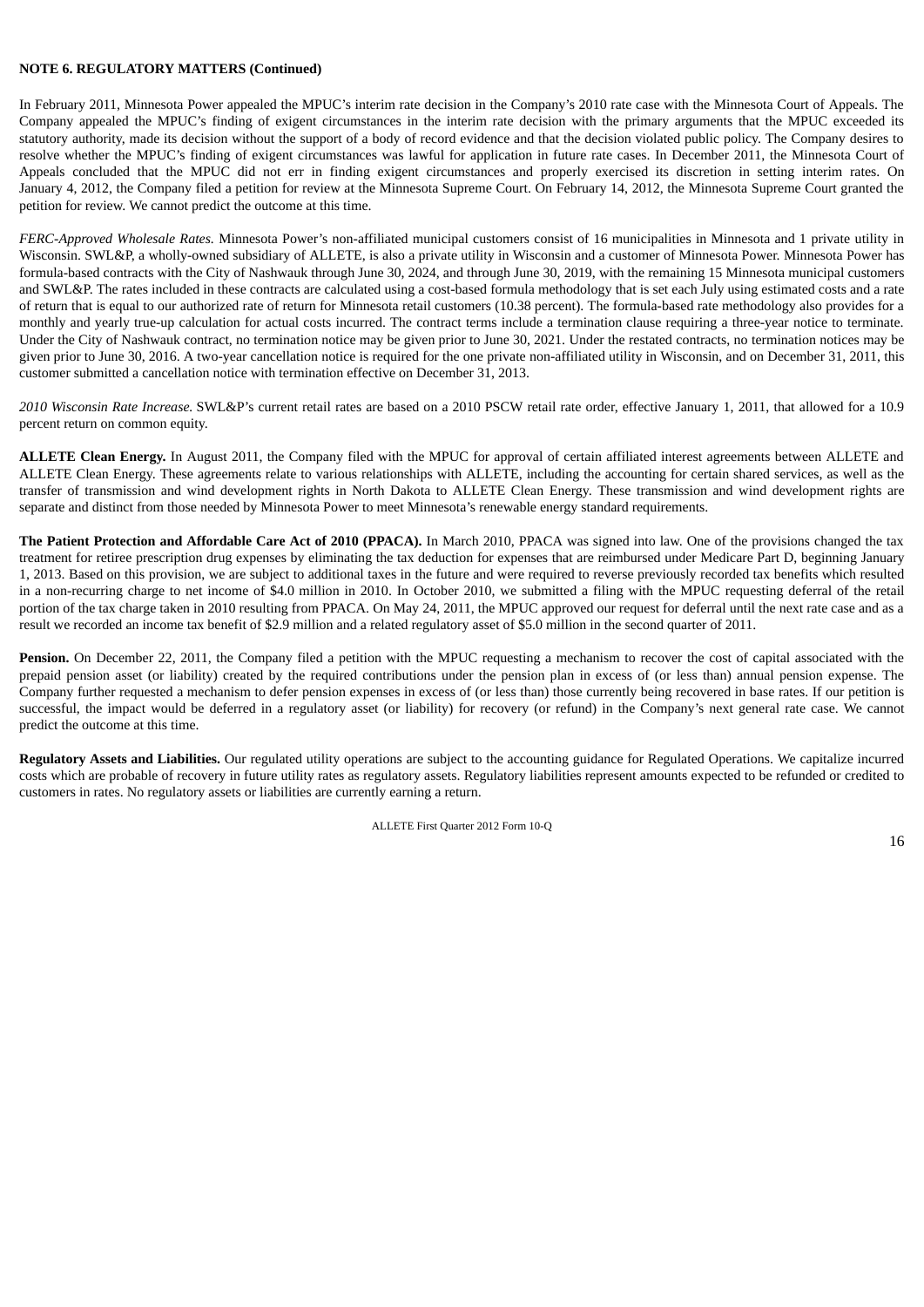#### **NOTE 6. REGULATORY MATTERS (Continued)**

| <b>Regulatory Assets and Liabilities</b>                       | March 31.<br>2012 | December 31,<br>2011 |
|----------------------------------------------------------------|-------------------|----------------------|
| <b>Millions</b>                                                |                   |                      |
| <b>Current Regulatory Assets (a)</b>                           |                   |                      |
| Deferred Fuel                                                  | \$15.5            | \$17.5               |
| <b>Total Current Regulatory Assets</b>                         | 15.5              | 17.5                 |
| <b>Non-Current Regulatory Assets</b>                           |                   |                      |
| Future Benefit Obligations Under                               |                   |                      |
| Defined Benefit Pension and Other Postretirement Benefit Plans | 287.4             | 292.8                |
| <b>Income Taxes</b>                                            | 28.5              | 28.6                 |
| <b>Asset Retirement Obligation</b>                             | 10.3              | 9.8                  |
| PPACA Income Tax Deferral                                      | 5.0               | 5.0                  |
| <b>Conservation Improvement Program</b>                        | 2.4               | 4.6                  |
| Other                                                          | 5.7               | 5.1                  |
| <b>Total Non-Current Regulatory Assets</b>                     | 339.3             | 345.9                |
|                                                                |                   |                      |
| <b>Total Regulatory Assets</b>                                 | \$354.8           | \$363.4              |
|                                                                |                   |                      |
| <b>Non-Current Regulatory Liabilities</b>                      |                   |                      |
| <b>Income Taxes</b>                                            | \$21.2            | \$21.9               |
| <b>Plant Removal Obligations</b>                               | 15.9              | 15.0                 |
| Other                                                          | 8.2               | 6.6                  |
| <b>Total Non-Current Regulatory Liabilities</b>                | \$45.3            | \$43.5               |

*(a) Current regulatory assets are included in prepayments and other on the consolidated balance sheet.*

## **NOTE 7. INVESTMENT IN ATC**

Our wholly-owned subsidiary, Rainy River Energy, owns approximately 8 percent of ATC, a Wisconsin-based utility that owns and maintains electric transmission assets in parts of Wisconsin, Michigan, Minnesota and Illinois. ATC rates are FERC-approved and are based on a 12.2 percent return on common equity dedicated to utility plant. We account for our investment in ATC under the equity method of accounting. As of March 31, 2012, our equity investment in ATC was \$100.5 million (\$98.9 million at December 31, 2011). In the first quarter of 2012, we invested \$0.8 million in ATC, and on April 30, 2012, we invested an additional \$1.2 million. In total, we expect to invest approximately \$3.0 million in 2012.

## **ALLETE's Investment in ATC**

| <b>Millions</b>                                   |         |
|---------------------------------------------------|---------|
| Equity Investment Balance as of December 31, 2011 | \$98.9  |
| Cash Investments                                  | 0.8     |
| Equity in ATC Earnings                            | 4.6     |
| Distributed ATC Earnings                          | (3.8)   |
| Equity Investment Balance as of March 31, 2012    | \$100.5 |

ATC's summarized financial data for the quarters ended March 31, 2012 and 2011, is as follows:

|                                      |         | <b>Quarter Ended</b> |
|--------------------------------------|---------|----------------------|
| <b>ATC Summarized Financial Data</b> |         | March 31,            |
| <b>Income Statement Data</b>         | 2012    | 2011                 |
| <b>Millions</b>                      |         |                      |
| Revenue                              | \$147.7 | \$139.6              |
| <b>Operating Expense</b>             | 69.6    | 63.1                 |
| Other Expense                        | 20.0    | 22.3                 |
| Net Income                           | \$58.1  | \$54.2               |
|                                      |         |                      |
| <b>ALLETE's Equity in Net Income</b> | \$4.6   | \$4.4                |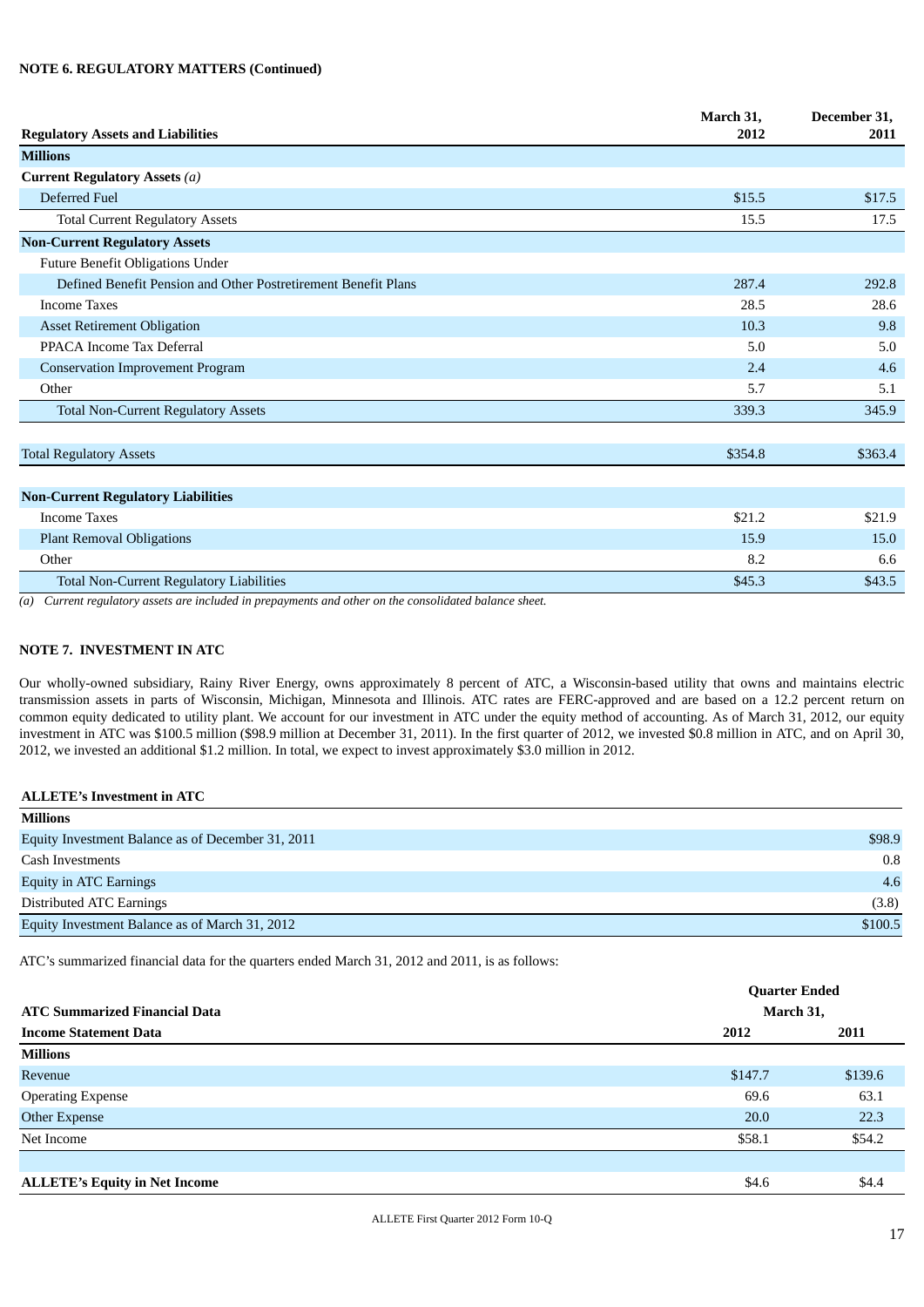## **NOTE 8. SHORT-TERM AND LONG-TERM DEBT**

**Short-Term Debt.** As of March 31, 2012, total short-term debt outstanding was \$7.1 million (\$6.5 million as of December 31, 2011) and consisted of longterm debt due within one year and notes payable.

**Long-Term Debt.** No long-term debt was issued in the first three months of 2012. As of March 31, 2012, total long-term debt outstanding was \$856.5 million (\$857.9 million as of December 31, 2011).

Financial Covenants. Our long-term debt arrangements contain customary covenants. In addition, our lines of credit and letters of credit supporting certain long-term debt arrangements contain financial covenants. Our compliance with financial covenants is not dependent on debt ratings. The most restrictive financial covenant requires ALLETE to maintain a ratio of Indebtedness to Total Capitalization (as the amounts are calculated in accordance with the respective long-term debt arrangements) of less than or equal to 0.65 to 1.00 measured quarterly. As of March 31, 2012, our ratio was approximately 0.43 to 1.00. Failure to meet this covenant would give rise to an event of default if not cured after notice from a lender, in which event ALLETE may need to pursue alternative sources of funding. Some of ALLETE's debt arrangements contain "cross-default" provisions that would result in an event of default if there is a failure under other financing arrangements to meet payment terms or to observe other covenants that would result in an acceleration of payments due. As of March 31, 2012, ALLETE was in compliance with its financial covenants.

#### **NOTE 9. OTHER INCOME (EXPENSE)**

|                                       | <b>Quarter Ended</b><br>March 31, |       |
|---------------------------------------|-----------------------------------|-------|
|                                       | 2012                              | 2011  |
| <b>Millions</b>                       |                                   |       |
| AFUDC - Equity                        | \$0.8                             | \$0.6 |
| Investment and Other Income (Expense) | (0.1)                             | 0.2   |
| <b>Total Other Income</b>             | \$0.7                             | \$0.8 |

## **NOTE 10. INCOME TAX EXPENSE**

|                                           | <b>Quarter Ended</b> |       |
|-------------------------------------------|----------------------|-------|
|                                           | March 31,            |       |
|                                           | 2012                 | 2011  |
| <b>Millions</b>                           |                      |       |
| <b>Current Tax Expense</b>                |                      |       |
| Federal $(a)$                             |                      |       |
| State $(a)$                               |                      | \$0.1 |
| <b>Total Current Tax Expense</b>          |                      | 0.1   |
| Deferred Tax Expense (Benefit)            |                      |       |
| Federal (b)                               | \$8.7                | 6.8   |
| State $(b)$                               | (0.8)                | 1.5   |
| Change in Valuation Allowance (c)         | 0.6                  |       |
| <b>Investment Tax Credit Amortization</b> | (0.2)                | (0.2) |
| <b>Total Deferred Tax Expense</b>         | 8.3                  | 8.1   |
| <b>Total Income Tax Expense</b>           | \$8.3                | \$8.2 |

*(a) For the quarter ended March 31, 2012, the federal and state current tax expense (benefit) of zero and zero, respectively, (zero and \$0.1 million for the quarter ended March 31, 2011) is due to a net operating loss (NOL) which resulted primarily from the bonus depreciation provision of the Tax Relief, Unemployment Insurance Reauthorization and Job Creation Act of 2010. The 2011 and 2012 federal and state NOLs will be carried forward to offset future taxable income.*

*(b) The quarter ended March 31, 2011, includes a reversal of a \$6.2 million deferred tax liability related to a revenue receivable that Minnesota Power agreed to forgo as part of a stipulation and settlement agreement in its 2010 rate case.*

*(c) The increase in valuation allowance in 2012 is from renewable tax credits earned in 2012 which are not expected to be utilized within their allowable tax carryforward period.*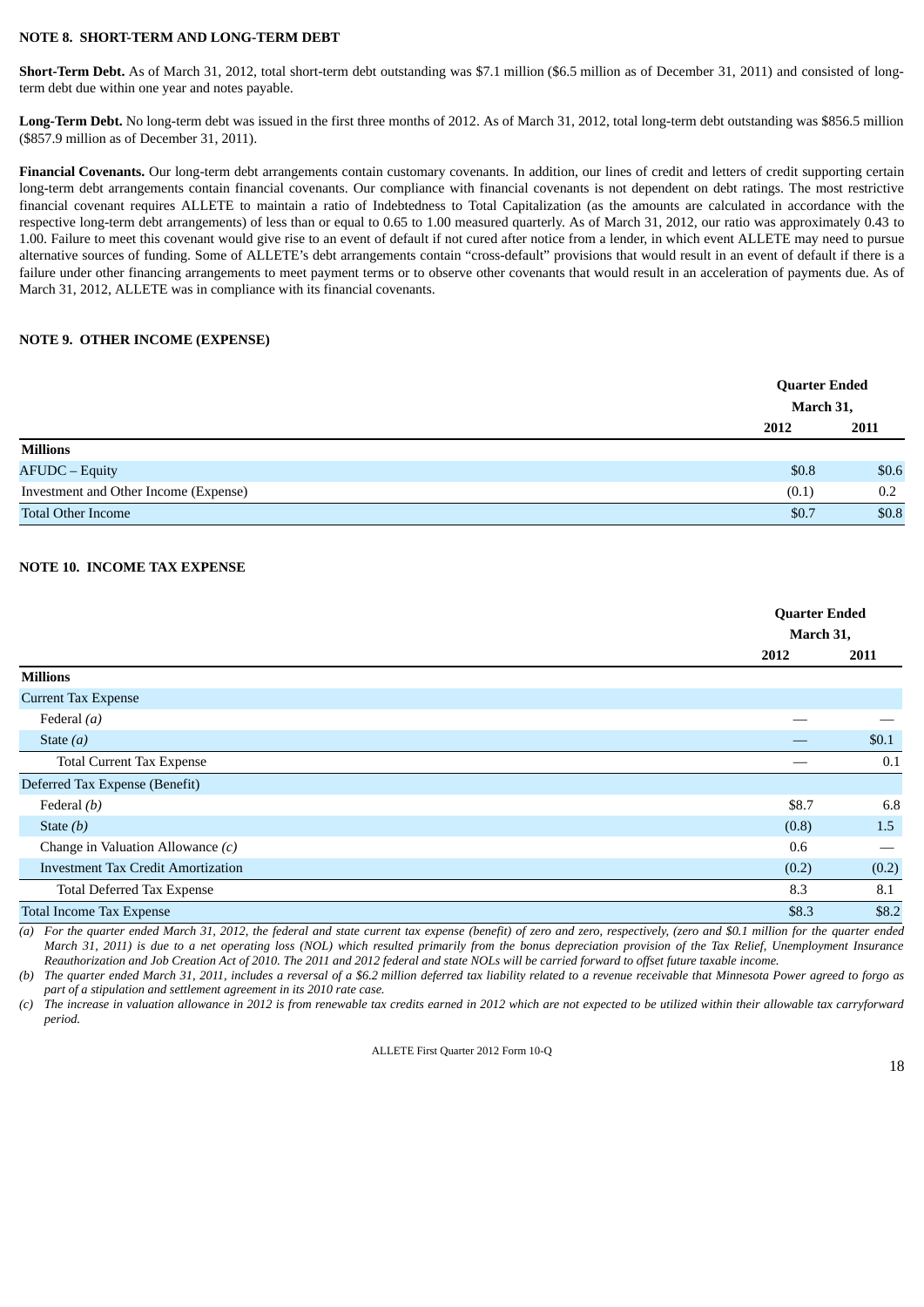## **NOTE 10. INCOME TAX EXPENSE (Continued)**

For the quarter ended March 31, 2012, the effective tax rate was 25.4 percent (18.1 percent for the quarter ended March 31, 2011; excluding the non-recurring income tax benefit from the reversal of the deferred tax liability related to a revenue receivable that Minnesota Power agreed to forgo as part of a stipulation and settlement agreement in its 2010 rate case, the effective tax rate for the quarter ended March 31, 2011, was 31.8 percent). The decrease (excluding the non-recurring item above) in the effective tax rate from March 31, 2011, was primarily due to increased renewable tax credits. The effective tax rate deviated from the statutory rate of approximately 41 percent primarily due to deductions for AFUDC – Equity, investment tax credits, renewable tax credits and depletion, and in 2011, for the non-recurring item discussed above.

**Uncertain Tax Positions.** As of March 31, 2012, we had gross unrecognized tax benefits of \$11.2 million. Of this total, \$0.5 million represents the amount of unrecognized tax benefits included in the consolidated balance sheet, that, if recognized, would favorably impact the effective income tax rate.

ALLETE's IRS exam for tax years 2005 through 2009 is currently awaiting review at the IRS appeals office. If the IRS appeals process is completed during the next twelve months, substantially all of the unrecognized tax benefits as of March 31, 2012, could be reversed. The unrecognized tax benefits are primarily due to tax positions which are timing in nature.

## **NOTE 11. EARNINGS PER SHARE AND COMMON STOCK**

The difference between basic and diluted earnings per share, if any, arises from outstanding stock options and performance share awards granted under our Executive and Director Long-Term Incentive Compensation Plans. For the quarters ended March 31, 2012 and 2011, 0.2 million and 0.4 million options, respectively, to purchase shares of common stock were excluded from the computation of diluted earnings per share because the option exercise prices were greater than the average market prices; therefore, their effect would have been anti-dilutive.

|                                            |              | 2012              |                |              | 2011              |                |
|--------------------------------------------|--------------|-------------------|----------------|--------------|-------------------|----------------|
| <b>Reconciliation of Basic and Diluted</b> |              | <b>Dilutive</b>   |                |              | <b>Dilutive</b>   |                |
| <b>Earnings Per Share</b>                  | <b>Basic</b> | <b>Securities</b> | <b>Diluted</b> | <b>Basic</b> | <b>Securities</b> | <b>Diluted</b> |
| <b>Millions Except Per Share Amounts</b>   |              |                   |                |              |                   |                |
| For the Quarter Ended March 31,            |              |                   |                |              |                   |                |
| Net Income Attributable to ALLETE          | \$24.4       |                   | \$24.4         | \$37.2       |                   | \$37.2         |
| Common Shares                              | 36.8         | 0.1               | 36.9           | 34.6         | 0.1               | 34.7           |
| <b>Earnings Per Share</b>                  | \$0.66       |                   | \$0.66         | \$1.07       |                   | \$1.07         |

## **NOTE 12. PENSION AND OTHER POSTRETIREMENT BENEFIT PLANS**

|                                                   |                |       | Other          |       |
|---------------------------------------------------|----------------|-------|----------------|-------|
|                                                   | <b>Pension</b> |       | Postretirement |       |
| <b>Components of Net Periodic Benefit Expense</b> | 2012           | 2011  | 2012           | 2011  |
| <b>Millions</b>                                   |                |       |                |       |
| For the Quarter Ended March 31,                   |                |       |                |       |
| <b>Service Cost</b>                               | \$2.3          | \$1.9 | \$1.0          | \$1.0 |
| Interest Cost                                     | 6.6            | 6.9   | 2.4            | 2.7   |
| <b>Expected Return on Plan Assets</b>             | (8.8)          | (8.7) | (2.5)          | (2.4) |
| <b>Amortization of Prior Service Costs</b>        | 0.1            | 0.1   | (0.4)          | (0.4) |
| <b>Amortization of Net Loss</b>                   | 4.3            | 3.0   | 1.9            | 2.1   |
| Net Periodic Benefit Expense                      | \$4.5          | \$3.2 | \$2.4          | \$3.0 |

**Employer Contributions.** For the quarter ended March 31, 2012, no contributions were made to our defined benefit pension plan (no contributions for the quarter ended March 31, 2011). For the quarter ended March 31, 2012, no contributions were made to our other postretirement benefit plan (\$10.9 million for the quarter ended March 31, 2011). We expect to contribute \$1.0 million to our defined benefit pension plan in 2012, and we expect to contribute \$13.9 million to our other postretirement benefit plan in 2012.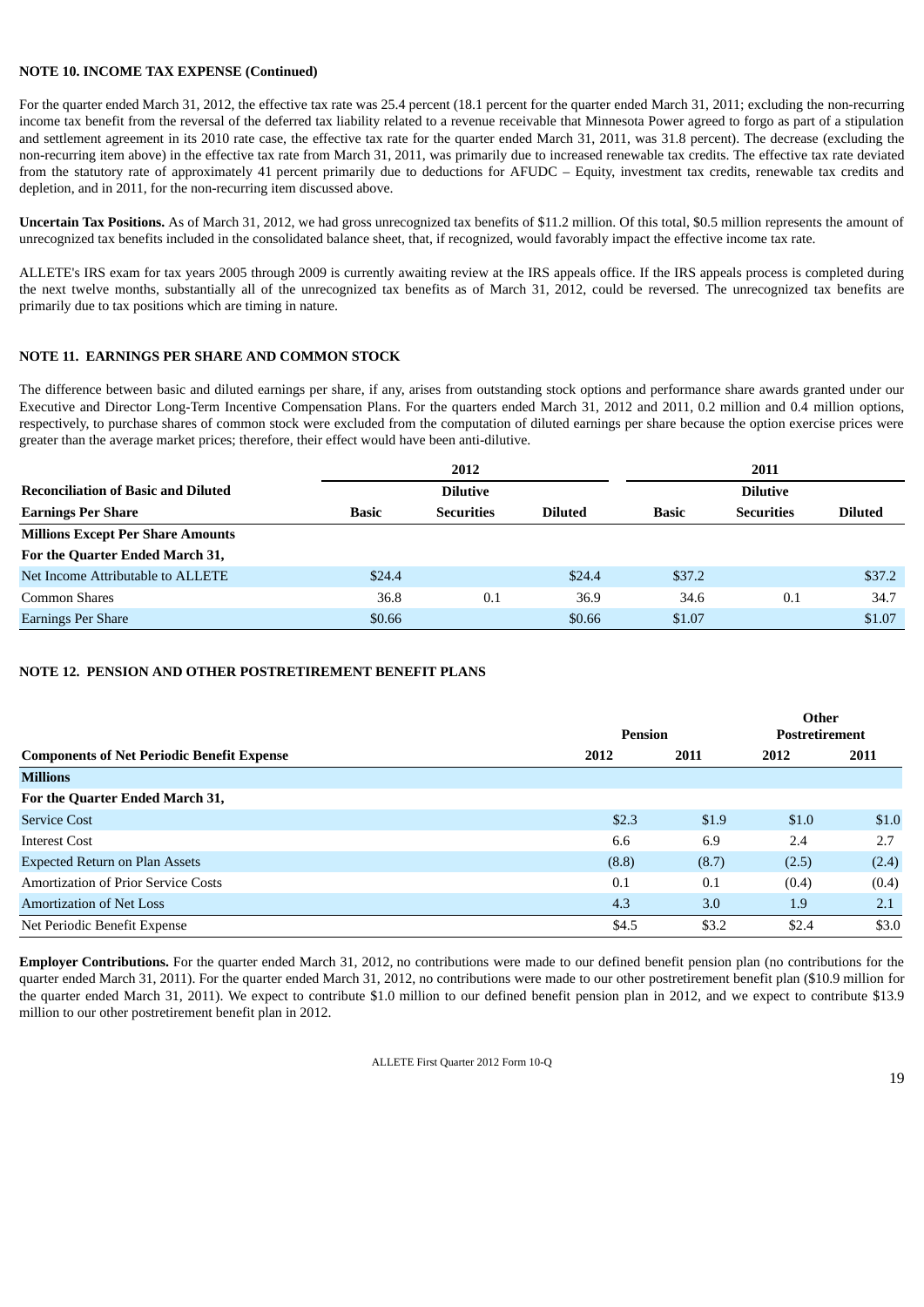#### **NOTE 12. PENSION AND OTHER POSTRETIREMENT BENEFIT PLANS (Continued)**

Accounting and disclosure requirements for the Medicare Prescription Drug, Improvement and Modernization Act of 2003 (Act) provides guidance for employers that sponsor postretirement health care plans that provide prescription drug benefits. We provide postretirement health benefits that include prescription drug benefits, which qualify for the federal subsidy under the Act. For the quarter ended March 31, 2012, we received \$0.3 million in prescription drug reimbursements.

#### **NOTE 13. COMMITMENTS, GUARANTEES AND CONTINGENCIES**

**Power Purchase Agreements.** Our long-term PPAs have been evaluated under the accounting guidance for variable interest entities. We have determined that either we have no variable interest in the PPAs, or where we do have variable interests, we are not the primary beneficiary; therefore, consolidation is not required. These conclusions are based on the fact that we do not have both control over activities that are most significant to the entity and an obligation to absorb losses or receive benefits from the entity's performance. Our financial exposure relating to these PPAs is limited to our capacity and energy payments.

*Square Butte PPA.* Minnesota Power has a PPA with Square Butte that extends through 2026 (Agreement). It provides a long-term supply of energy to customers in our electric service territory and enables Minnesota Power to meet reserve requirements. Square Butte, a North Dakota cooperative corporation, owns a 455 MW coal-fired generating unit (Unit) near Center, North Dakota. The Unit is adjacent to a generating unit owned by Minnkota Power, a North Dakota cooperative corporation whose Class A members are also members of Square Butte. Minnkota Power serves as the operator of the Unit and also purchases power from Square Butte.

Minnesota Power is obligated to pay its pro rata share of Square Butte's costs based on Minnesota Power's entitlement to Unit output. Our output entitlement under the Agreement is 50 percent for the remainder of the contract, subject to the provisions of the Minnkota Power sales agreement described below. Minnesota Power's payment obligation will be suspended if Square Butte fails to deliver any power, whether produced or purchased, for a period of one year. Square Butte's costs consist primarily of debt service, operating and maintenance, depreciation and fuel expenses. As of March 31, 2012, Square Butte had total debt outstanding of \$429.8 million. Annual debt service for Square Butte is expected to be approximately \$44 million in each of the five years, 2012 through 2016, of which Minnesota Power's obligation is 50 percent. Fuel expenses are recoverable through our fuel adjustment clause and include the cost of coal purchased from BNI Coal, under a long-term contract.

*Minnkota Power Sales Agreement.* In December 2009, Minnesota Power entered into a power sales agreement with Minnkota Power. Under the power sales agreement, Minnesota Power will sell a portion of its output from Square Butte to Minnkota Power, resulting in Minnkota Power's net entitlement increasing and Minnesota Power's net entitlement decreasing until Minnesota Power's share is eliminated at the end of 2025.

No power will be sold under this agreement until Minnkota Power has placed in service a new AC transmission line, which is anticipated to occur in late 2013. This new AC transmission line will allow Minnkota Power to transmit its entitlement from Square Butte directly to its customers, which in turn will enable Minnesota Power the ability to transmit additional wind generation on the DC transmission line.

*Wind PPAs.* In 2006 and 2007, Minnesota Power entered into two long-term wind PPAs with an affiliate of NextEra Energy, Inc. to purchase the output from Oliver Wind I (50 MW) and Oliver Wind II (48 MW) — wind facilities located near Center, North Dakota. Each agreement is for 25 years and provides for the purchase of all output from the facilities at fixed prices. There are no fixed capacity charges and we only pay for energy as it is delivered to us.

*Hydro PPAs.* Minnesota Power has a PPA with Manitoba Hydro that expires in April 2015. Under this agreement Minnesota Power is purchasing 50 MW of capacity and the energy associated with that capacity. Both the capacity price and the energy price are adjusted annually by the change in a governmental inflationary index.

Minnesota Power has a separate PPA with Manitoba Hydro to purchase surplus energy from May 2011 through April 2022. This energy-only transaction primarily consists of surplus hydro energy on Manitoba Hydro's system that is delivered to Minnesota Power on a non-firm basis. The pricing is based on forward market prices. Under this agreement, Minnesota Power will purchase at least one million MWh of energy over the contract term. In March 2011, the MPUC approved this PPA with Manitoba Hydro.

ALLETE First Quarter 2012 Form 10-Q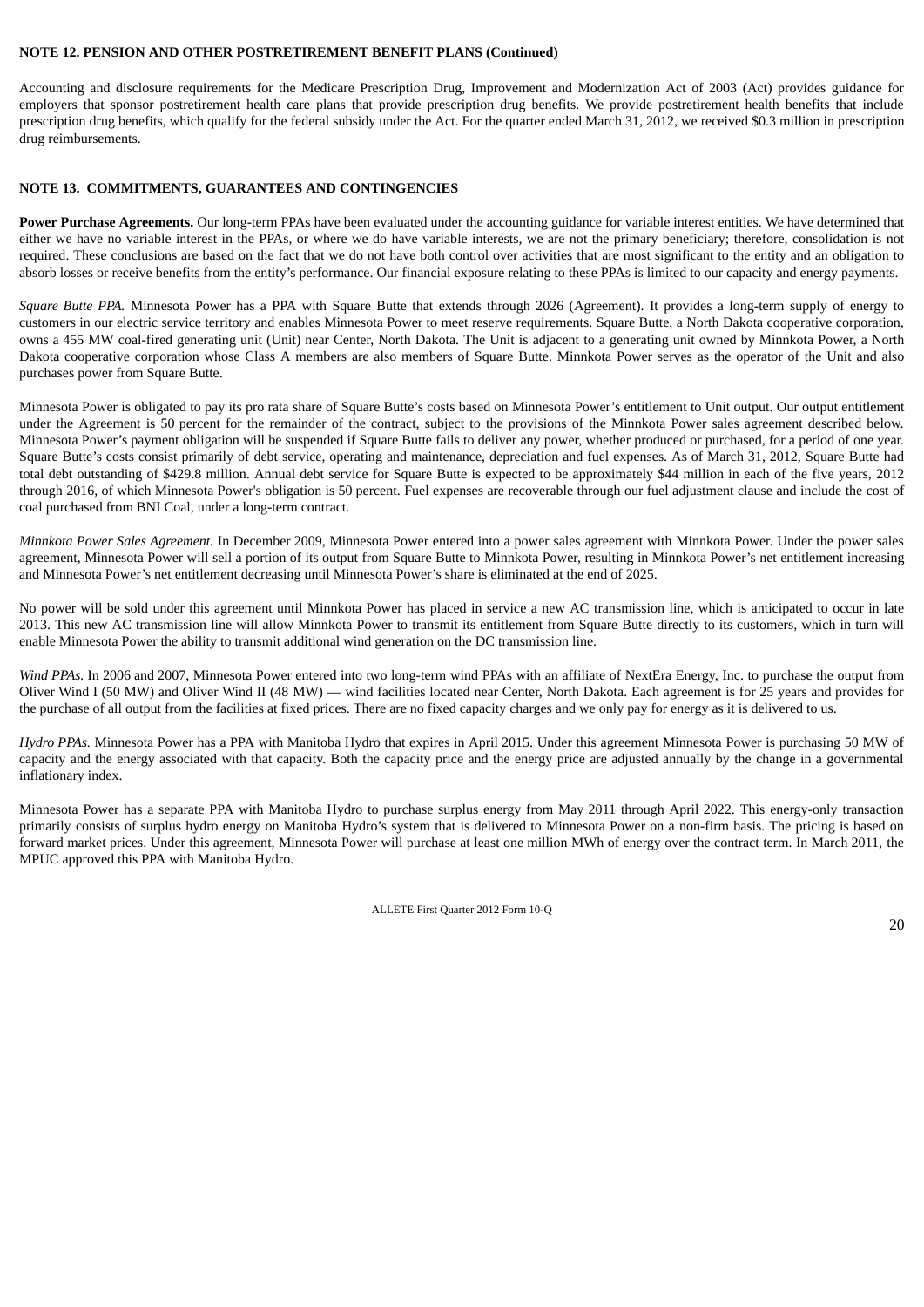## **NOTE 13. COMMITMENTS, GUARANTEES AND CONTINGENCIES (Continued) Power Purchase Agreements (Continued)**

In May 2011, Minnesota Power and Manitoba Hydro signed a long-term PPA. The PPA calls for Manitoba Hydro to sell 250 MW of capacity and energy to Minnesota Power for 15 years beginning in 2020 and requires construction of additional transmission capacity between Manitoba and the U.S. The capacity price is adjusted annually until 2020 by a change in a governmental inflationary index. The energy price is based on a formula that includes an annual fixed price component adjusted for a change in a governmental inflationary index and a natural gas index, as well as market prices. On January 26, 2012, the MPUC approved this PPA with Manitoba Hydro. In February 2012, Minnesota Power and Manitoba Hydro proposed construction of a 500 kV transmission line between Manitoba and Hibbing, Minnesota in order to strengthen the electric grid, enhance regional reliability and promote a greater exchange of sustainable energy, which is expected to be in service in 2020. Total project cost and cost allocations are still to be determined.

**North Dakota Wind Development***.* Minnesota Power uses the 465-mile, 250 kV DC transmission line that runs from Center, North Dakota, to Duluth, Minnesota to transport increasing amounts of wind energy from North Dakota while gradually phasing out coal-based electricity delivered to our system over this transmission line from Square Butte's lignite coal-fired generating unit.

Bison 1 is an 82 MW wind facility in North Dakota, which was completed in two phases. The first phase was completed in 2010, and the second phase was completed in January 2012. The project also included construction of a 22-mile, 230 kV transmission line. Bison 1 had a total project cost of \$173.8 million. We expect to incur additional costs of \$3.6 million through 2013, related to land restoration and completion of remaining associated upgrades for the 250 kV DC transmission line, of which \$2.6 million was spent through March 31, 2012. The MPUC has approved current cost recovery for Bison 1 investments and expenditures, and current customer billing rates for Bison 1 are based on a November 3, 2011 MPUC order.

Bison 2 and Bison 3 are both 105 MW wind projects in North Dakota which are expected to be completed by the end of 2012. Site preparation is currently underway for both projects and the total project costs for Bison 2 and Bison 3 are estimated to be approximately \$160 million each, of which \$40.3 million and \$25.8 million, respectively, was spent through March 31, 2012. In September 2011, and November 2011, the MPUC approved Minnesota Power's petitions seeking current cost recovery for investments and expenditures related to Bison 2 and Bison 3, respectively. In August 2011, and October 2011, the NDPSC issued a Certificate of Site Compatibility for Bison 2 and Bison 3, respectively. We anticipate filing petitions with the MPUC in the first half of 2012 to establish customer billing rates for the approved cost recovery.

**Coal, Rail and Shipping Contracts.** We have coal supply agreements providing for the purchase of a significant portion of our coal requirements which expire in 2013. We also have coal transportation agreements in place for the delivery of a significant portion of our coal requirements with expiration dates through 2015. Our minimum annual payment obligation under these supply and transportation agreements for 2012 is \$37.4 million, and for 2013 is \$23.8 million. Our minimum annual payment obligations will increase when annual nominations are made for coal deliveries in future years. The delivered costs of fuel for Minnesota Power's generation are recoverable from Minnesota Power's utility customers through the fuel adjustment clause.

**Leasing Agreements.** BNI Coal is obligated to make lease payments for a dragline totaling \$2.8 million annually for the lease term which expires in 2027. BNI Coal has the option at the end of the lease term to renew the lease at fair market value, to purchase the dragline at fair market value, or to surrender the dragline and pay a \$3 million termination fee. We lease other properties and equipment under operating lease agreements with terms expiring through 2016. The aggregate amount of minimum lease payments for all operating leases is \$10.9 million in 2012, \$11.1 million in 2013, \$11.4 million in 2014, \$11.2 million in 2015, \$9.2 million in 2016 and \$43.0 million thereafter.

**Transmission**. We are making investments in Upper Midwest transmission opportunities that strengthen or enhance the regional transmission grid. This includes the CapX2020 initiative, investments in our own transmission assets, investments in other regional transmission assets (by ourselves or in combination with others), and our investment in ATC.

*Transmission Investments.* We have an approved cost recovery rider in place for certain transmission expenditures and the continued use of our 2009 billing factor was approved by the MPUC in May 2011. The billing factor allows us to charge our retail customers on a current basis for the costs of constructing certain transmission facilities plus a return on the capital invested. In June 2011, we filed an updated billing factor that includes additional transmission projects and expenses, which we expect to be approved in 2012.

ALLETE First Quarter 2012 Form 10-Q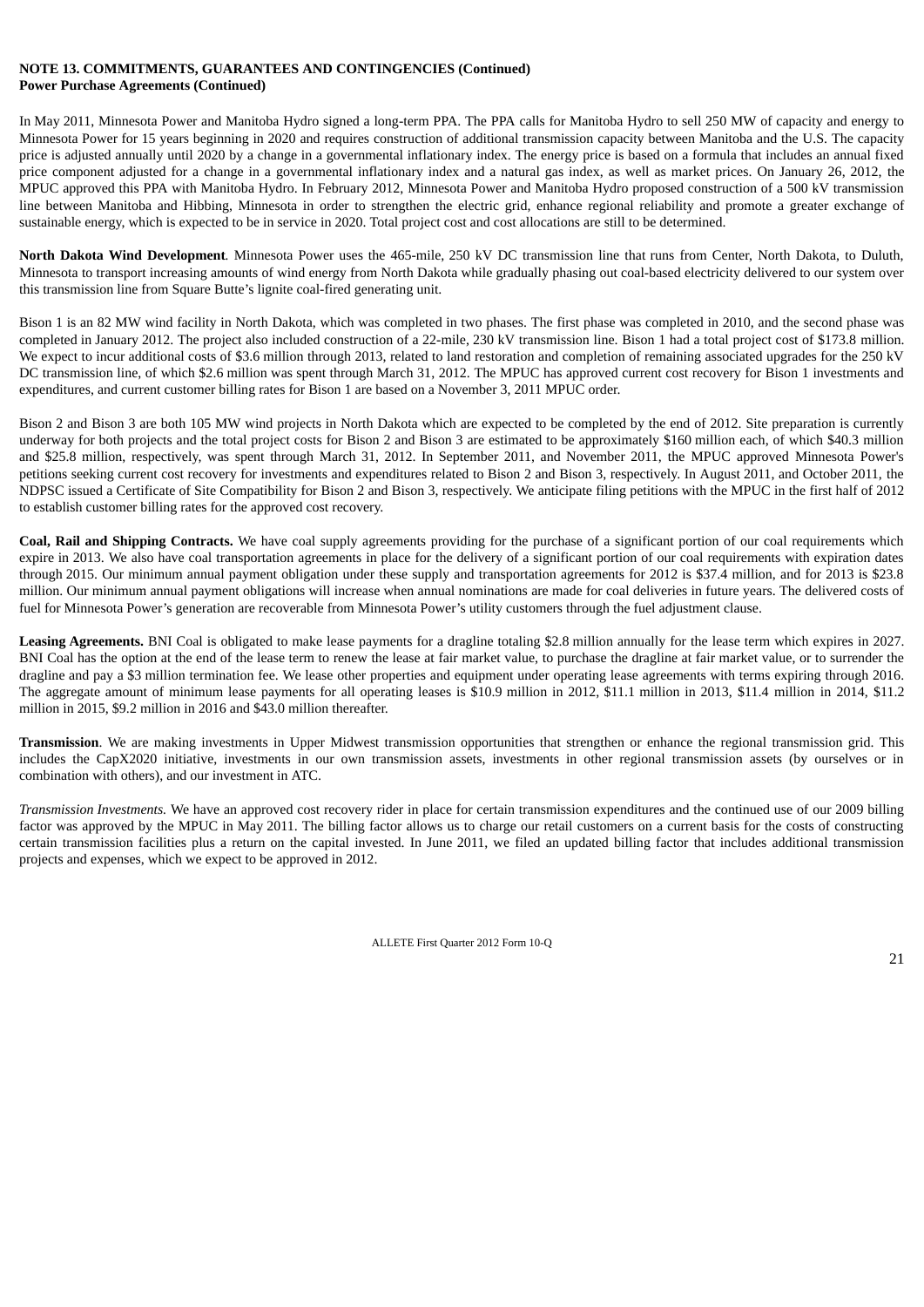## **NOTE 13. COMMITMENTS, GUARANTEES AND CONTINGENCIES (Continued) Transmission (Continued)**

*CapX2020.* Minnesota Power is a participant in the CapX2020 initiative which represents an effort to ensure electric transmission and distribution reliability in Minnesota and the surrounding region for the future. CapX2020, which consists of electric cooperatives, municipals and investor-owned utilities, including Minnesota's largest transmission owners, has assessed the transmission system and projected growth in customer demand for electricity through 2020. Studies show that the region's transmission system will require major upgrades and expansion to accommodate increased electricity demand as well as support renewable energy expansion through 2020.

Minnesota Power is currently participating in three CapX2020 projects: the Fargo, North Dakota to St. Cloud, Minnesota project, the Monticello, Minnesota to St. Cloud, Minnesota project, which together total a 238-mile, 345 kV line from Fargo, North Dakota to Monticello, Minnesota, and the 70-mile, 230 kV line between Bemidji, Minnesota and Minnesota Power's Boswell Energy Center near Grand Rapids, Minnesota. Based on projected costs of the three transmission lines and the percentage agreements among participating utilities, Minnesota Power plans to invest between \$100 million and \$125 million in the CapX2020 initiative through 2015, of which \$33.5 million was spent through March 31, 2012 (\$27.8 million as of December 31, 2011). As future CapX2020 projects are identified, Minnesota Power may elect to participate on a project-by-project basis.

In July 2010, the MPUC granted a route permit for the 28-mile 345 kV line between Monticello and St. Cloud. The project was completed and placed into service in December 2011. In June 2011, the MPUC approved the route permit for the Minnesota portion of the Fargo to St. Cloud project. The North Dakota permitting process is underway. The entire 238-mile, 345 kV line from St. Cloud to Fargo is expected to be in service by 2015.

In November 2010, the MPUC approved a route permit for the Bemidji to Grand Rapids line and construction for the 230 kV line project commenced in January 2011. The Leech Lake Band of Ojibwe (LLBO) subsequently requested the MPUC suspend or revoke the route permit and also served the CapX2020 owners with a complaint filed in Leech Lake Tribal Court asserting adjudicatory and regulatory authority over the project. The CapX2020 owners filed a request for declaratory judgment in the United States District Court for the District of Minnesota (District Court) that the project does not require LLBO consent to cross non-tribal land within the reservation. In June 2011, the federal judge issued a preliminary injunction directing the LLBO to cease and desist its claims of tribal court jurisdiction or from taking other actions to interfere with regulatory review, approval or project construction. The LLBO abandoned its motion to dismiss the declaratory action because the District Court's injunction order had already dismissed the basis for the motion, namely, that the District Court did not have jurisdiction to hear the CapX2020 owners' action. The parties are now proceeding with discovery and the CapX2020 owners do not anticipate any actions by the District Court until after the completion of discovery closes on May 31, 2012. The MPUC has taken no action in the matter in light of ongoing litigation in federal and tribal courts. The CapX2020 utilities are vigorously defending against the LLBO actions.

## **Environmental Matters**

Our businesses are subject to regulation of environmental matters by various federal, state and local authorities. Currently, a number of regulatory changes to the Clean Air Act, the Clean Water Act and various waste management requirements are under consideration by both Congress and the EPA. Minnesota Power's fossil fuel facilities will likely be subject to regulation under these proposals. Our intention is to reduce our exposure to these requirements by reshaping our generation portfolio over time to reduce our reliance on coal.

We consider our businesses to be in substantial compliance with currently applicable environmental regulations and believe all necessary permits to conduct such operations have been obtained. Due to future restrictive environmental requirements through legislation and/or rulemaking, we anticipate that potential expenditures for environmental matters will be material and will require significant capital investments. Minnesota Power has evaluated various environmental compliance scenarios using possible ranges of future environmental regulations to determine prominent power supply trends and impacts on customers. All coal-fired generating facilities could potentially be impacted, with the possibility that additional environmental control installations will be needed. At Laskin and Taconite Harbor, we will also be considering options such as remissioning, repowering and retirement.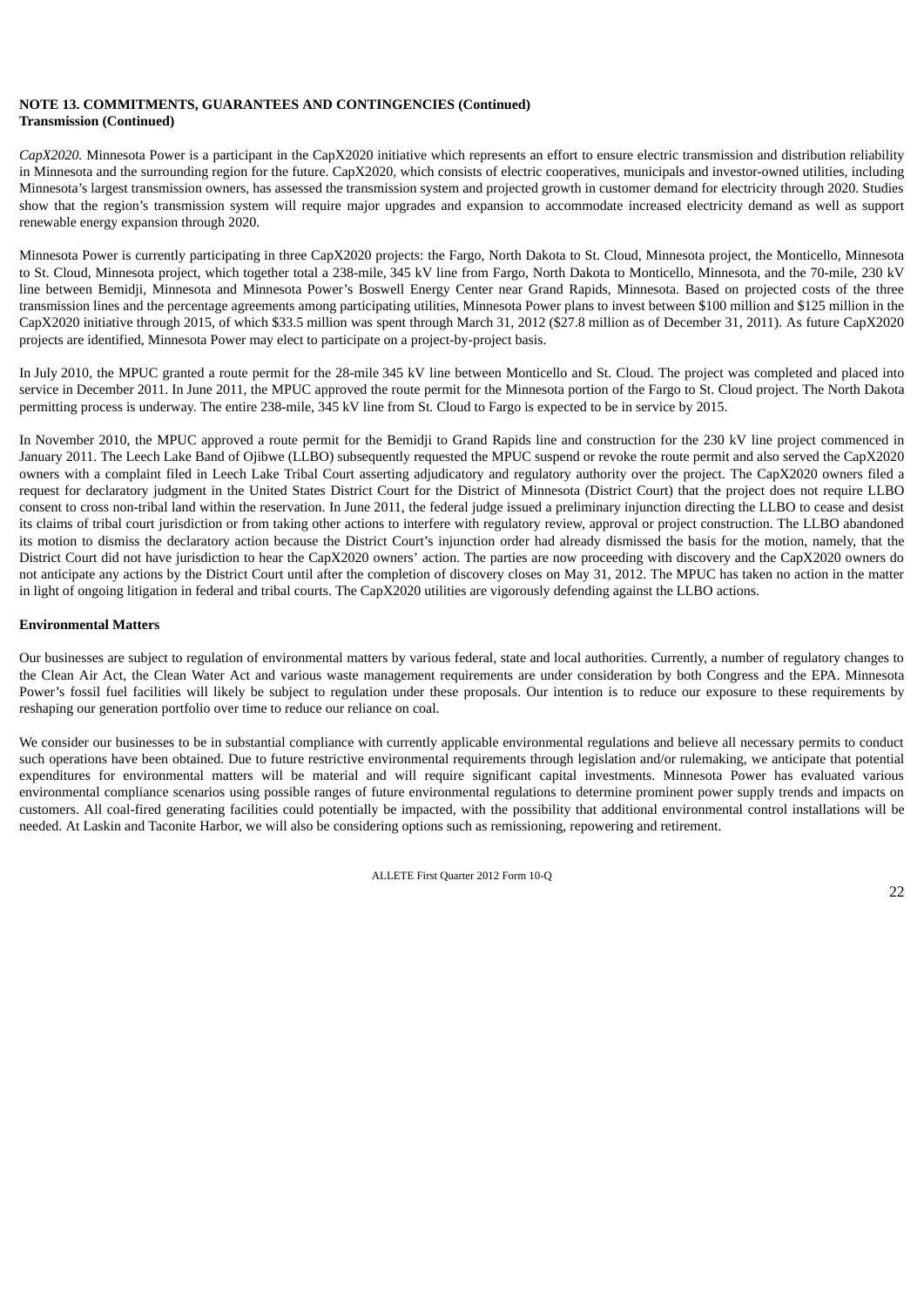We review environmental matters on a quarterly basis. Accruals for environmental matters are recorded when it is probable that a liability has been incurred and the amount of the liability can be reasonably estimated, based on current law and existing technologies. Accruals are adjusted as assessment and remediation efforts progress or as additional technical or legal information become available. Accruals for environmental liabilities are included in the consolidated balance sheet at undiscounted amounts and exclude claims for recoveries from insurance or other third parties. Costs related to environmental contamination treatment and cleanup are charged to expense unless recoverable in rates from customers.

Air. The electric utility industry is heavily regulated both at the federal and state level to address air emissions. Minnesota Power's generating facilities mainly burn low-sulfur western sub-bituminous coal. Square Butte, located in North Dakota, burns lignite coal. All of Minnesota Power's coal-fired generating facilities are equipped with pollution control equipment such as scrubbers, bag houses and low  $NO<sub>X</sub>$  technologies. At this time, under currently applicable environmental regulations, these facilities are substantially compliant with applicable emission requirements.

*New Source Review (NSR)*. In August 2008, Minnesota Power received a Notice of Violation (NOV) from the EPA asserting violations of the NSR requirements of the Clean Air Act at Boswell Units 1, 2, 3 and 4 and Laskin Unit 2. The NOV asserts that seven projects undertaken at these coal-fired plants between the years 1981 and 2000 should have been reviewed under the NSR requirements and that the Boswell Unit 4 Title V permit was violated. In April 2011, Minnesota Power received a NOV alleging that two projects undertaken at Rapids Energy Center in 2004 and 2005 should have been reviewed under the NSR requirements and that the Rapids Energy Center's Title V permit was violated. Minnesota Power believes the projects specified in the NOVs were in full compliance with the Clean Air Act, NSR requirements and applicable permits. We are engaged in discussions with the EPA regarding resolution of these matters, but we are unable to predict the outcome of these discussions.

Resolution of the NOVs could result in civil penalties and the installation of control technology, some of which is already planned or completed for other regulatory requirements. Any costs of installing pollution control technology would likely be eligible for recovery in rates over time subject to MPUC and FERC approval in a rate proceeding.

*Cross-State Air Pollution Rule (CSAPR)*. In July 2011, the EPA issued the CSAPR, which went into effect in October 2011. The final rule replaced the EPA's 2005 Clean Air Interstate Rule (CAIR). However, on December 30, 2011, the United States Court of Appeals for the District of Columbia Circuit issued a ruling staying implementation of the CSAPR, pending judicial review, and ordered that the CAIR remain in place while the CSAPR is stayed.

If the CSAPR is reinstated after judicial review, it will require states in the CSAPR region to significantly improve air quality by reducing power plant emissions that contribute to ozone and/or fine particle pollution in other states. These regulations do not directly require the installation of controls. Instead, they require facilities to have sufficient emission allowances to cover their emissions on an annual basis. These allowances would be allocated to facilities annually by the EPA and would also be able to be bought and sold.

The CAIR regulations similarly require certain states to improve air quality by reducing power plant emissions that contribute to ozone and/or fine particle pollution in other states. Minnesota participation in the CAIR was stayed by EPA administrative action while the EPA completed a review of air quality modeling issues in conjunction with the development of a final replacement rule. In its final determination, the EPA listed Minnesota as a CSAPR-affected state based on new 24-hour fine particulate NAAQS analysis. While the CAIR remains in effect, Minnesota participation in the CAIR will continue to be stayed. It is uncertain if the CSAPR-related emission restrictions will become effective for Minnesota utilities.

Since 2006, we have significantly reduced emissions at our Laskin, Taconite Harbor and Boswell generating units. Our analysis, based on our expected generation rates, indicates that these emission reductions would satisfy Minnesota Power's SO<sup>2</sup> and NO<sup>X</sup> emission compliance obligations with respect to the EPA-allocated CSAPR allowances for 2012. We will continue to evaluate our compliance strategy under CSAPR and, if any capital investments or allowance purchases are required, we would likely seek recovery of those costs. We are unable to predict any additional CSAPR compliance costs we might incur if CSAPR is reinstated.

*Minnesota Regional Haze*. The federal regional haze rule requires states to submit SIPs to the EPA to address regional haze visibility impairment in 156 federally-protected parks and wilderness areas. Under the regional haze rule, certain large stationary sources, put in place between 1962 and 1977, with emissions contributing to visibility impairment, are required to install emission controls, known as Best Available Retrofit Technology (BART). We have two steam units, Boswell Unit 3 and Taconite Harbor Unit 3, which are subject to BART requirements.

ALLETE First Quarter 2012 Form 10-Q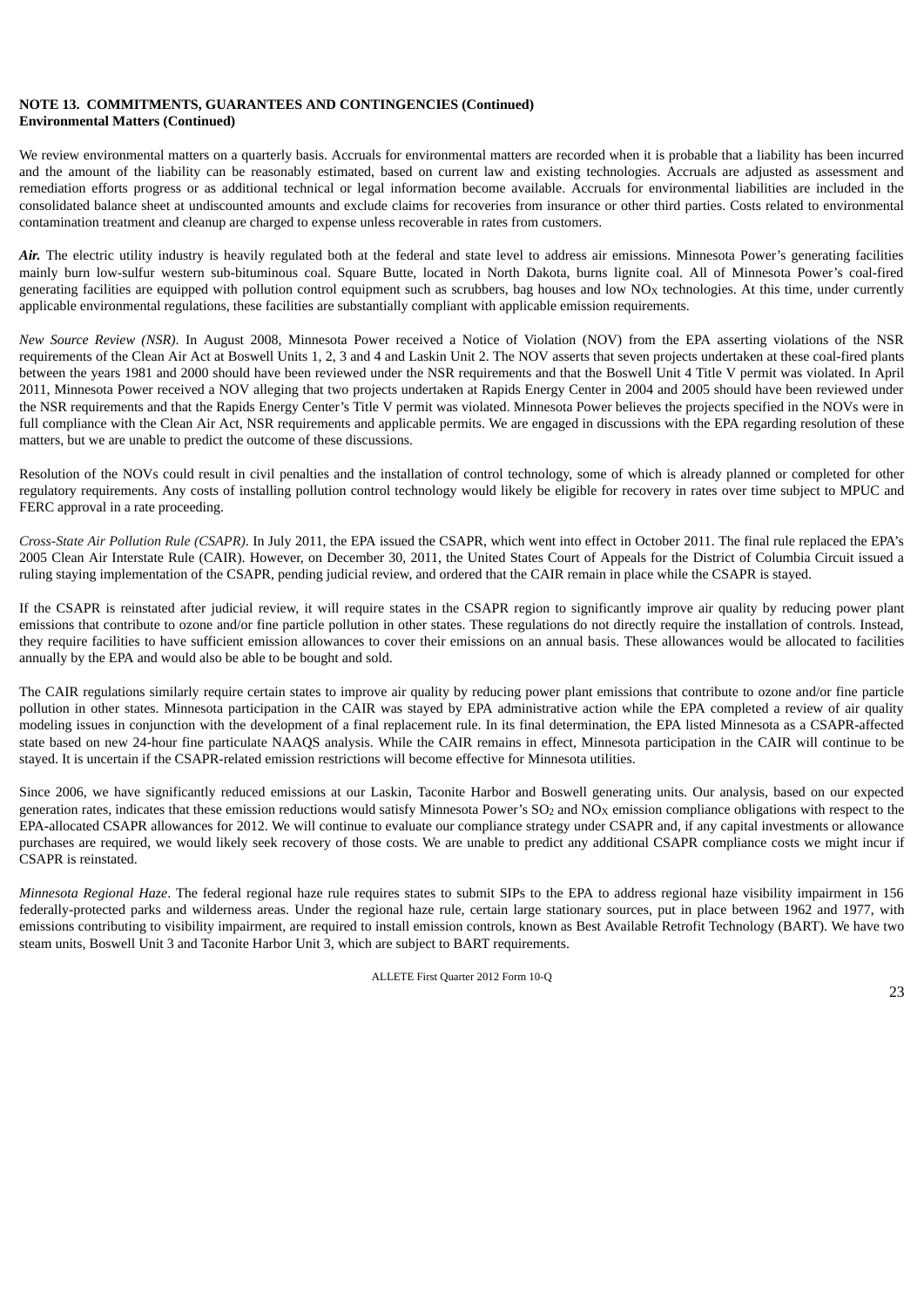Pursuant to the regional haze rule, Minnesota was required to develop its SIP by December 2007. As a mechanism for demonstrating progress towards meeting the long-term regional haze goal, in April 2007, the MPCA advanced a draft conceptual SIP which relied on the implementation of CAIR. However, a formal SIP was not filed at that time due to the United States Court of Appeals for the District of Columbia Circuit's remand of CAIR. Subsequently, the MPCA requested that companies with BART-eligible units complete and submit a BART emissions control retrofit study, which was completed for Taconite Harbor Unit 3 in November 2008. The retrofit work completed in 2009 at Boswell Unit 3 meets the BART requirements for that unit. In December 2009, the MPCA approved the Minnesota SIP for submittal to the EPA for its review and approval. The Minnesota SIP incorporates information from the BART emissions control retrofit studies that were completed as requested by the MPCA.

On December 30, 2011, the EPA published in the Federal Register a proposal to revise the regional haze rule. This proposal would approve the trading program in the CSAPR as an alternative to determining BART. If adopted, states in the CSAPR region could substitute participation in CSAPR for sourcespecific BART requirements for SO<sub>2</sub> and NO<sub>X</sub> emissions from power plants. On January 2, 2012, the MPCA submitted to the EPA a supplemental Minnesota regional haze SIP stating that it would rely on the CSAPR to satisfy BART requirements for  $SO_2$  and  $NO_x$  for electric generating units.

On January 25, 2012, the EPA published in the Federal Register a proposal to approve the Minnesota SIP, including the supplemental Minnesota SIP. If the Minnesota SIP, the supplemental Minnesota SIP, and the EPA's regional haze rule revisions are finalized as currently proposed, and the CSAPR rule is reinstated, then Minnesota Power does not foresee a need to make significant additional expenditures at Taconite Harbor Unit 3 to comply with the regional haze rule.

If additional regional haze related controls are ultimately required, Minnesota Power will have up to five years from the final promulgation deadline to bring Taconite Harbor Unit 3 into compliance with the regional haze rule requirements. It is uncertain what controls would ultimately be required at Taconite Harbor Unit 3 under this scenario.

Mercury and Air Toxics Standards (MATS) Rule (formerly known as the Electric Generatina Unit Maximum Achievable Control Technoloay (MACT) Rule). Under Section 112 of the Clean Air Act, the EPA is required to set emission standards for hazardous air pollutants (HAPs) for certain source categories. The EPA published the final MATS rule in the Federal Register on February 16, 2012, addressing such emissions from coal-fired utility units greater than 25 MW. There are currently 188 listed HAPs that the EPA is required to evaluate for establishment of MACT standards. In the final MATS rule, the EPA established categories of HAPs, including mercury, trace metals other than mercury, acid gases, dioxin/furans, and organics other than dioxin/furans. The EPA also established emission limits for the first three categories of HAPs, and work practice standards for the remaining categories. Affected sources must be in compliance with the rule by February 2015. States have the authority to grant sources a one-year extension and the EPA is assessing other means for granting additional extensions when justified. Compliance at our Boswell Unit 4 to address the final MATS rule is expected to result in capital expenditures totaling between \$300 million to \$400 million through 2016. Some additional controls for complying with the rule at our remaining coal-fired generating units may be required, the costs of which cannot be estimated at this time.

EPA National Emission Standards for Hazardous Air Pollutants for Major Sources: Industrial, Commercial and Institutional Boilers and Process Heaters. In March 2011, a final rule was published in the Federal Register for industrial boiler maximum achievable control technology (Industrial Boiler MACT). The rule was stayed by the EPA in May 2011, to allow the EPA time to consider additional comments received. The EPA re-proposed the rule in December 2011. A final rule based on the December 2011 proposal is expected in 2012. On January 9, 2012, the United States District Court for the District of Columbia ruled that the EPA stay of the Industrial Boiler MACT was unlawful, effectively reinstating the March 2011 rule and associated compliance deadlines. Major sources are expected to have three years to achieve compliance with the final rule. It is not known yet whether the final rule will establish new compliance deadlines. Costs for complying with the final rule cannot be estimated at this time.

*Minnesota Mercury Emission Reduction Act*. Under Minnesota law, a mercury emissions reduction plan for Boswell Unit 4 is required to be submitted by July 1, 2015, with implementation no later than December 31, 2018. The applicable statute also calls for an evaluation of a mercury control alternative which provides for environmental and public health benefits without imposing excessive costs on the utility's customers. Until Minnesota Power files its mercury emission reduction plan for Boswell Unit 4, it must file an annual report updating the MPUC and other stakeholders on the status of emission reduction planning for Boswell Unit 4. The first such update was filed with the MPUC in June 2011.

ALLETE First Quarter 2012 Form 10-Q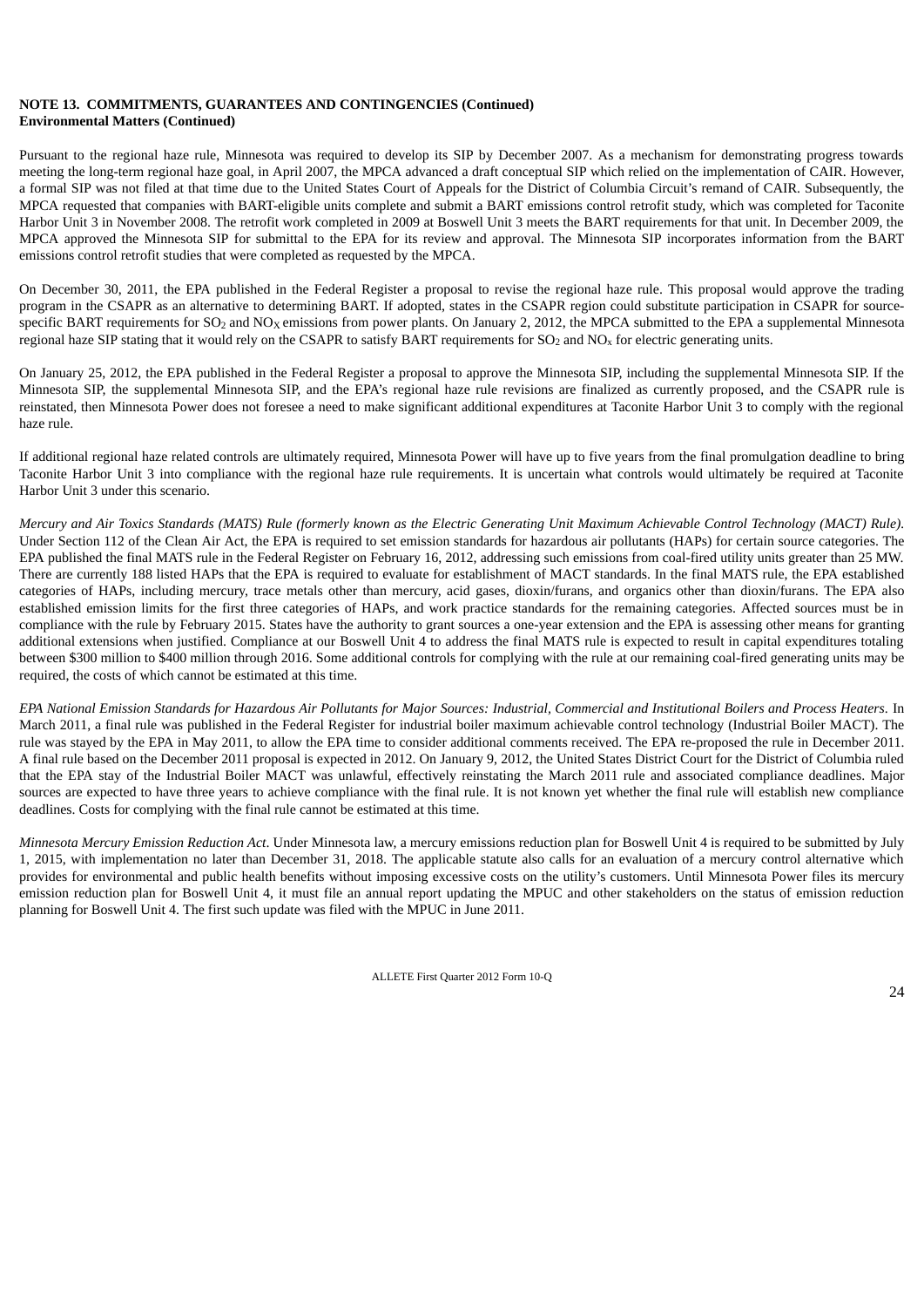Mercury emission limits have also been included in the recently finalized MATS rule. We anticipate that the emission reduction plan implemented to comply with the MATS rule will satisfy the mercury emission limits under Minnesota law. Costs for the Boswell Unit 4 emission reduction plan are included in the estimated capital expenditures required for compliance with the MATS rule discussed above.

*Proposed and Finalized National Ambient Air Quality Standards (NAAQS).* The EPA is required to review the NAAQS every five years. If the EPA determines that a state's air quality is not in compliance with a NAAQS, the state is required to adopt plans describing how it will reduce emissions to attain the NAAQS. These state plans often include more stringent air emission limitations on sources of air pollutants than the NAAQS require. Four NAAQS have either recently been revised or are currently proposed for revision, as described below.

*Ozone NAAQS.* The EPA has proposed to more stringently control emissions that result in ground level ozone. In January 2010, the EPA proposed to revise the 2008 eight-hour ozone standard and to adopt a secondary standard for the protection of sensitive vegetation from ozone-related damage. The EPA was scheduled to decide upon the 2008 eight-hour ozone standard in July 2011, but has announced that it is deferring revision of this standard until 2013.

*Particulate Matter NAAQS.* The EPA finalized the NAAQS Particulate Matter standards in September 2006. Since then, the EPA established a more stringent 24-hour average fine particulate matter ( $PM_{2.5}$ ) standard and kept the annual average fine particulate matter standard and the 24-hour coarse particulate matter standard unchanged. The United States Court of Appeals for the District of Columbia Circuit has remanded the PM $_{2.5}$  standard to the EPA, requiring consideration of lower annual average standard values. The EPA expects to propose the new PM2.5 standards in June 2012 with a goal to finalize the rule by June 2013. State attainment status determination will occur after the rule is finalized. It is not known when affected sources would have to take additional control measures if modeling demonstrates non-compliance at their property boundary. The EPA has indicated that ambient air quality monitoring for 2008 through 2010 will be used as a basis for states to characterize their attainment status.

*SO<sup>2</sup> and NO<sup>2</sup> NAAQS.* During 2010, the EPA finalized new one-hour NAAQS for SO<sup>2</sup> and NO2. Ambient monitoring data indicates that Minnesota will likely be in compliance with these new standards; however, the one-hour SO<sub>2</sub> NAAQS also require the EPA to evaluate modeling data to determine attainment. The EPA notified states that their SIPs for attainment of the standard will be required to be submitted to the EPA for approval by June 2013. One-hour NAAQS attainment will be required by 2017.

The MPCA initiated modeling activities that included 65 sources within Minnesota that emit greater than 100 tons of SO<sub>2</sub> per year. However, on April 12, 2012, the MPCA notified Minnesota Power that such modeling had been suspended as a result of the EPA's announcement that the June 2013 SIP submittals would no longer require modeling demonstrations for states, such as Minnesota, in which ambient monitors indicate compliance with the new standard. The MPCA is awaiting updated EPA guidance and will communicate with affected sources once the MPCA has more information on how the state will meet the EPA's SIP requirements. The costs for complying with the final standard cannot be estimated at this time.

*Climate Change.* The scientific community generally accepts that emissions of GHGs are linked to global climate change. Climate change creates physical and financial risk. Physical risks could include, but are not limited to: increased or decreased precipitation and water levels in lakes and rivers; increased temperatures; and the intensity and frequency of extreme weather events. These all have the potential to affect the Company's business and operations. Minnesota Power is addressing climate change by taking the following steps that also ensure reliable and environmentally compliant generation resources to meet our customers' requirements:

- Expand our renewable energy supply;
- Improve the efficiency of our coal-based generation facilities, as well as other process efficiencies;
- Provide energy conservation initiatives for our customers and engage in other demand side efforts; and
- Support research of technologies to reduce carbon emissions from generation facilities and support carbon sequestration efforts.

ALLETE First Quarter 2012 Form 10-Q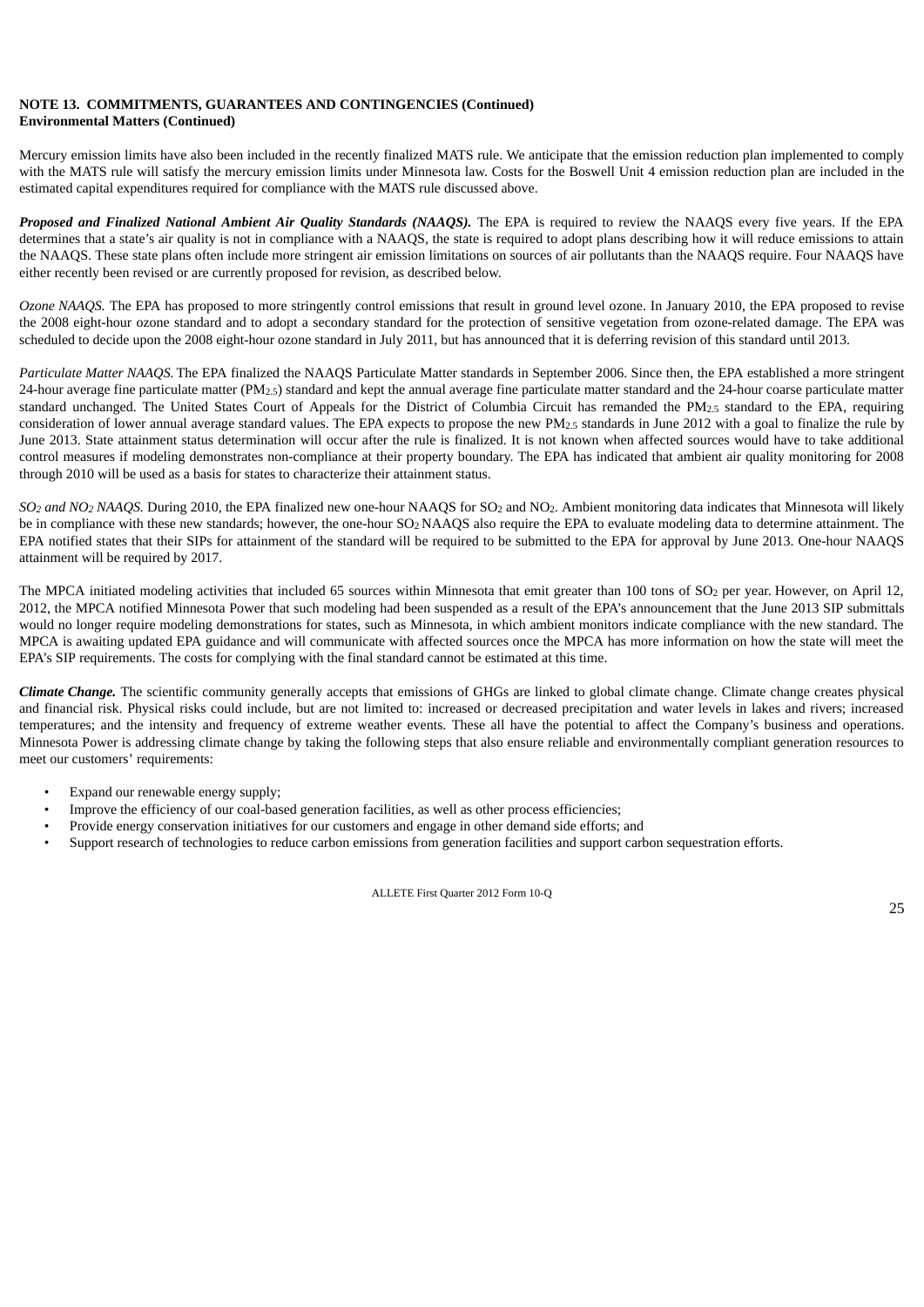*EPA Regulation of GHG Emissions.* In May 2010, the EPA issued the final Prevention of Significant Deterioration (PSD) and Title V Greenhouse Gas Tailoring Rule (Tailoring Rule). The Tailoring Rule establishes permitting thresholds required to address GHG emissions for new facilities, at existing facilities that undergo major modifications and at other facilities characterized as major sources under the Clean Air Act's Title V program. For our existing facilities, the rule does not require amending our existing Title V Operating Permits to include GHG requirements. However, GHG requirements are likely to be added to our existing Title V operating permits by the MPCA as these permits are renewed or amended.

In late 2010, the EPA issued guidance to permitting authorities and affected sources to facilitate incorporation of the Tailoring Rule permitting requirements into the Title V and PSD permitting programs. The guidance stated that the project-specific top-down BACT determination process used for other pollutants will also be used to determine BACT for GHG emissions. Through sector-specific white papers, the EPA also provided examples and technical summaries of GHG emission control technologies and techniques the EPA considers available or likely to be available to sources. It is possible that these control technologies could be determined to be BACT on a project-by-project basis.

On March 28, 2012, the EPA announced its proposed rule to apply CO<sub>2</sub> emission New Source Performance Standards (NSPS) to new fossil fuel-fired electric generating units. The new NSPS applies only to new or re-powered units. It is anticipated that the EPA will issue NSPS for existing fossil fuel-fired generating units in the future. We cannot predict what CO<sub>2</sub> control measures, if any, may be required by such NSPS.

Legal challenges to the EPA's regulation of GHG emissions, including the Tailoring Rule, have been filed by others and are awaiting judicial determination. Comments to the permitting guidance were also submitted by Minnesota Power and others and may be addressed by the EPA in the form of revised guidance documents.

We are unable to predict the GHG emission compliance costs we might incur; however, the costs could be material. We would seek recovery of any additional costs through cost recovery riders or in a general rate case.

**Water.** The Clean Water Act requires NPDES permits be obtained from the EPA (or, when delegated, from individual state pollution control agencies) for any wastewater discharged into navigable waters. We have obtained all necessary NPDES permits, including NPDES storm water permits for applicable facilities, to conduct our operations.

*Clean Water Act – Aquatic Organisms.* In April 2011, the EPA published in the Federal Register proposed regulations under Section 316(b) of the Clean Water Act that set standards applicable to cooling water intake structures for the protection of aquatic organisms. The proposed regulations would require existing large power plants and manufacturing facilities that withdraw greater than 25 percent of water from adjacent water bodies for cooling purposes and have a design intake flow of greater than 2 million gallons per day to limit the number of aquatic organisms that are killed when they are pinned against the facility's intake structure or that are drawn into the facility's cooling system. The Section 316(b) standards would be implemented through NPDES permits issued to the covered facilities. The Section 316(b) proposed rule comment period ended in August 2011. The EPA is obligated to finalize the rule by July 27, 2012. We are unable to predict the compliance costs we might incur; however, the costs could be material. We would seek recovery of any additional costs through cost recovery riders or in a general rate case.

*EPA Steam Electric Power Generating Effluent Guidelines.* In late 2009, the EPA announced that it will be reviewing and reissuing the federal effluent guidelines for steam electric stations. These are the underlying federal water discharge rules that apply to all steam electric stations. The EPA has indicated that the new rule promulgating these guidelines will be proposed in 2012 and finalized in 2014. As part of the review phase for this new rule, the EPA issued an Information Collection Request (ICR) in June 2010, to most thermal electric generating stations in the country, including all five of Minnesota Power's generating stations. The ICR was completed and submitted to the EPA in September 2010 for Boswell, Laskin, Taconite Harbor, Hibbard, and Rapids Energy Center. The ICR was designed to gather extensive information on the nature and extent of all water discharge and related wastewater handling at power plants. The information gathered through the ICR will form a basis for development of the eventual new rule, which could include more restrictive requirements on wastewater discharge, flue gas desulfurization, and wet ash handling operations. We are unable to predict the costs we might incur to comply with potential future water discharge regulations at this time.

**Solid and Hazardous Waste.** The Resource Conservation and Recovery Act of 1976 regulates the management and disposal of solid and hazardous wastes. We are required to notify the EPA of hazardous waste activity and, consequently, routinely submit the necessary reports to the EPA.

ALLETE First Quarter 2012 Form 10-Q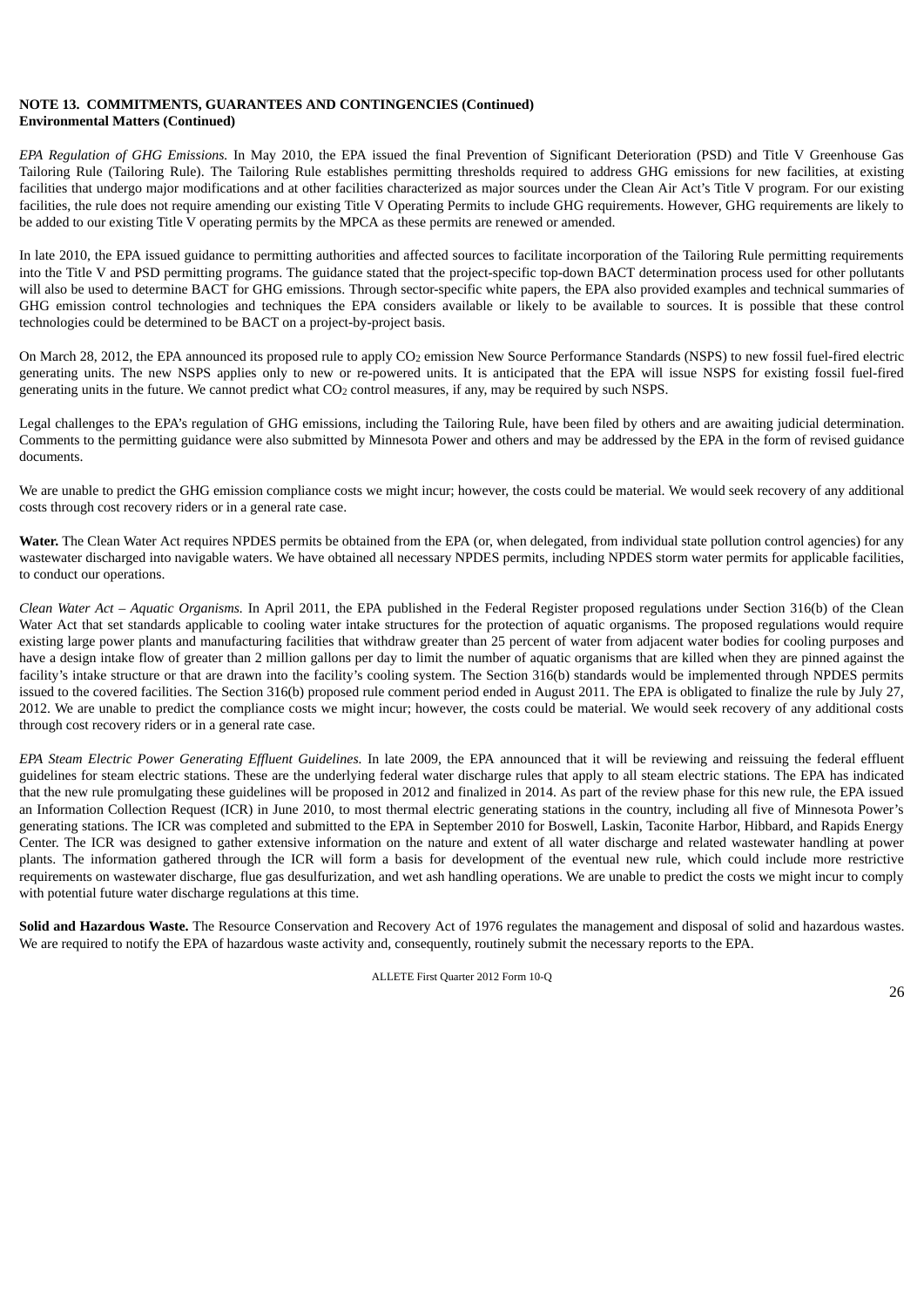*Coal Ash Management Facilities.* Minnesota Power generates coal ash at all five of its coal-fired electric generating facilities. Two facilities store ash in onsite impoundments (ash ponds) with engineered liners and containment dikes. Another facility stores dry ash in a landfill with an engineered liner and leachate collection system. Two facilities generate a combined wood and coal ash that is either land applied as an approved beneficial use or trucked to state permitted landfills. In June 2010, the EPA proposed regulations for coal combustion residuals generated by the electric utility sector. The proposal sought comments on three general regulatory schemes for coal ash. Comments on the proposed rule were due in November 2010. It is estimated that the final rule will be published in late 2012 or early 2013. We are unable to predict the compliance cost we might incur; however, the costs could be material. We would seek recovery of any additional costs through cost recovery riders or in a general rate case.

*Manufactured Gas Plant Site.* We are reviewing and addressing environmental conditions at a former manufactured gas plant site in the City of Superior, Wisconsin, and formerly operated by SWL&P. We have been working with the WDNR to determine the extent of contamination and the remediation of contaminated locations. As of March 31, 2012, we have a \$0.5 million liability for this site and a corresponding regulatory asset as we expect recovery of remediation costs to be allowed by the PSCW.

## **Other Matters**

**BNI Coal.** As of March 31, 2012, BNI Coal had surety bonds outstanding of \$29.8 million related to the reclamation liability for closing costs associated with its mine and mine facilities. Although the coal supply agreements obligate the customers to provide for the closing costs, additional assurance is required by federal and state regulations. In addition to the surety bonds, BNI Coal has secured a letter of credit with CoBANK ACB for an additional \$2.6 million to provide for BNI Coal's total reclamation liability currently estimated at \$32.4 million. BNI Coal does not believe it is likely that any of these outstanding surety bonds or letters of credit will be drawn upon.

**ALLETE Properties.** As of March 31, 2012, ALLETE Properties, through its subsidiaries, had surety bonds outstanding and letters of credit to governmental entities totaling \$10.2 million primarily related to development and maintenance obligations in various projects. The estimated cost of the remaining development work is approximately \$7.4 million, of which \$0.5 million is the contractual obligation of land purchasers. ALLETE Properties does not believe it is likely that any of these outstanding bonds or letters of credit will be drawn upon.

**Community Development District Obligations.** In March 2005, the Town Center District issued \$26.4 million of tax-exempt, 6 percent capital improvement revenue bonds and in May 2006, the Palm Coast Park District issued \$31.8 million of tax-exempt, 5.7 percent special assessment bonds. The capital improvement revenue bonds and the special assessment bonds are payable over 31 years (by May 1, 2036 and 2037, respectively) and secured by special assessments on the benefited land. The bond proceeds were used to pay for the construction of a portion of the major infrastructure improvements in each district and to mitigate traffic and environmental impacts. The assessments were billed to the landowners beginning in November 2006 for Town Center and November 2007 for Palm Coast Park. To the extent that we still own land at the time of the assessment, we will incur the cost of our portion of these assessments, based upon our ownership of benefited property. At March 31, 2012, we owned 73 percent of the assessable land in the Town Center District (73 percent at December 31, 2011) and 93 percent of the assessable land in the Palm Coast Park District (93 percent at December 31, 2011). At these ownership levels, our annual assessments are approximately \$1.5 million for Town Center and \$2.2 million for Palm Coast Park. As we sell property, the obligation to pay special assessments will pass to the new landowners. Under accounting guidance, these bonds are not reflected as debt on our consolidated balance sheet.

**Legal Proceedings.** In January 2011, the Company was named as a defendant in a lawsuit in the Sixth Judicial District for the State of Minnesota by one of our customer's (United Taconite, LLC) property and business interruption insurers. In October 2006, United Taconite experienced a fire as a result of the failure of certain electrical protective equipment. The equipment at issue in the incident was not owned, designed, or installed by Minnesota Power, but Minnesota Power had provided testing and calibration services related to the equipment. The lawsuit alleges approximately \$20.0 million in damages related to the fire. The Company believes that it has strong defenses to the lawsuit and intends to vigorously assert such defenses. An accrual related to any damages that may result from the lawsuit has not been recorded as of March 31, 2012, because a potential loss is not currently probable or reasonable estimable; however, the Company believes it has adequate insurance coverage for any potential loss.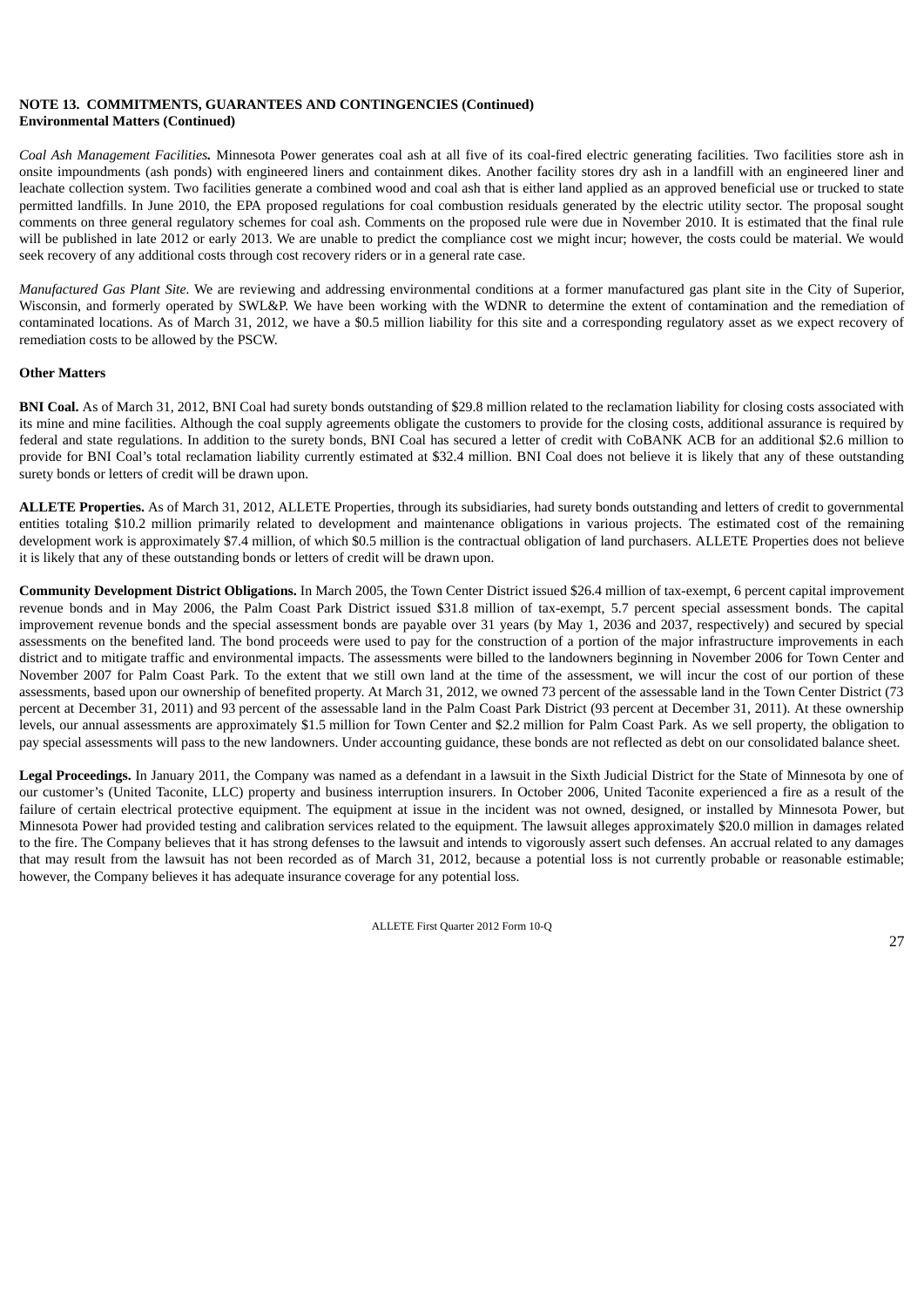**Other.** We are involved in litigation arising in the normal course of business. Also in the normal course of business, we are involved in tax, regulatory and other governmental audits, inspections, investigations and other proceedings that involve state and federal taxes, safety, compliance with regulations, rate base and cost of service issues, among other things. While the resolution of such matters could have a material effect on earnings and cash flows in the year of resolution, none of these matters are expected to materially change our present liquidity position, or have a material adverse effect on our financial condition.

## <span id="page-27-0"></span>**ITEM 2. MANAGEMENT'S DISCUSSION AND ANALYSIS OF FINANCIAL CONDITION AND RESULTS OF OPERATIONS**

The following discussion should be read in conjunction with our consolidated financial statements, notes to those statements, Management's Discussion and Analysis of Financial Condition and Results of Operations from the 2011 Form 10-K and the other financial information appearing elsewhere in this report. In addition to historical information, the following discussion and other parts of this Form 10-Q contain forward-looking information that involves risks and uncertainties. Readers are cautioned that forward-looking statements should be read in conjunction with our disclosures in this Form 10-Q under the heading "Forward-Looking Statements" located on page 5 and "Risk Factors" located in Part I, Item 1A, page 26 of our 2011 Form 10-K. The risks and uncertainties described in this Form 10-Q and our 2011 Form 10-K are not the only risks facing our Company. Additional risks and uncertainties that we are not presently aware of, or that we currently consider immaterial, may also affect our business operations. Our business, financial condition or results of operations could suffer if the risks set forth are realized.

## **OVERVIEW**

**Regulated Operations** includes our regulated utilities, Minnesota Power and SWL&P, as well as our investment in ATC, a Wisconsin-based regulated utility that owns and maintains electric transmission assets in parts of Wisconsin, Michigan, Minnesota and Illinois. Minnesota Power provides regulated utility electric service in northeastern Minnesota to approximately 144,000 retail customers. Minnesota Power's non-affiliated municipal customers consist of 16 municipalities in Minnesota and 1 private utility in Wisconsin. SWL&P is also a private utility in Wisconsin and a customer of Minnesota Power. SWL&P provides regulated electric, natural gas and water service in northwestern Wisconsin to approximately 15,000 electric customers, 12,000 natural gas customers and 10,000 water customers. Our regulated utility operations include retail and wholesale activities under the jurisdiction of state and federal regulatory authorities*.*

**Investments and Other** is comprised primarily of BNI Coal, our coal mining operations in North Dakota, ALLETE Properties, our Florida real estate investment, and ALLETE Clean Energy, aimed at developing or acquiring capital projects that create energy solutions via wind, solar, biomass, hydro, natural gas/liquids, shale resources, clean coal and other clean energy innovations. This segment also includes a small amount of non-rate base generation, approximately 5,500 acres of land available-for-sale in Minnesota, and earnings on cash and investments.

ALLETE is incorporated under the laws of Minnesota. Our corporate headquarters are in Duluth, Minnesota. Statistical information is presented as of March 31, 2012, unless otherwise indicated. All subsidiaries are wholly-owned unless otherwise specifically indicated. References in this report to "we," "us" and "our" are to ALLETE and its subsidiaries, collectively.

## **Financial Overview**

The following net income discussion summarizes a comparison of the quarter ended March 31, 2012, to the quarter ended March 31, 2011.

Net income attributable to ALLETE for the quarter ended March 31, 2012, was \$24.4 million, or \$0.66 per diluted share, compared to \$37.2 million, or \$1.07 per diluted share, for the same period of 2011. The first quarter of 2011 included the reversal of a \$6.2 million, or \$0.18 per share, deferred tax liability related to a revenue receivable Minnesota Power agreed to forgo as part of a stipulation and settlement agreement in its 2010 rate case. The remaining decrease resulted from a 1.4 percent reduction in kilowatt-hour sales, higher costs under our Square Butte PPA, increased operating and maintenance expense, and higher depreciation expense. These decreases were partially offset by higher current cost recovery rider revenue.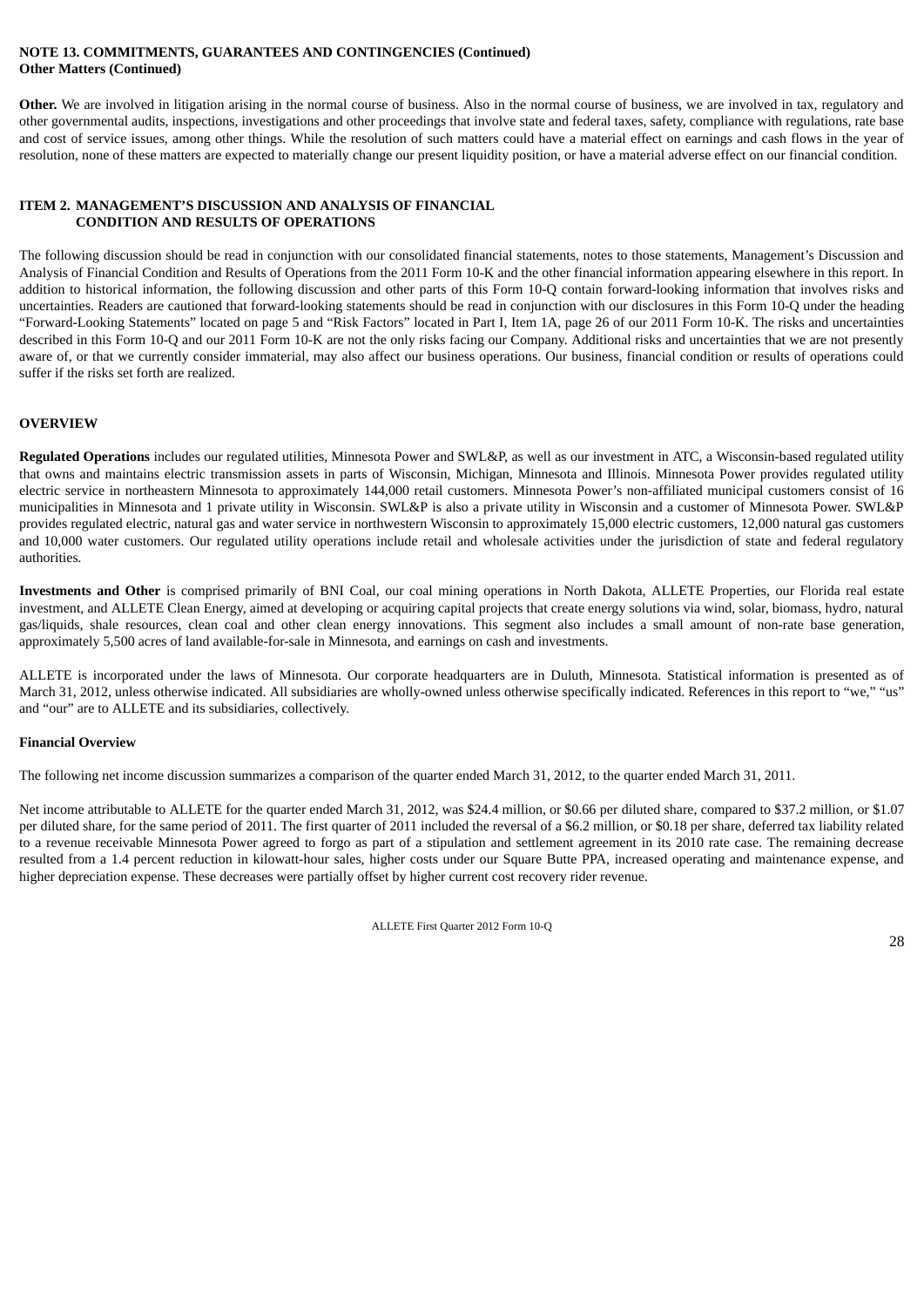## **OVERVIEW (Continued)**

**Regulated Operations** net income attributable to ALLETE was \$24.4 million for the quarter ended March 31, 2012, compared to \$38.4 million for the same period of 2011. Net income for 2011 included the reversal of a \$6.2 million deferred tax liability related to a revenue receivable Minnesota Power agreed to forgo as part of a stipulation and settlement agreement in its 2010 rate case. The remaining decrease resulted from a 1.4 percent reduction in kilowatt-hour sales, higher costs under our Square Butte PPA, increased operating and maintenance expense, and higher depreciation expense. These decreases were partially offset by higher current cost recovery rider revenue.

**Investments and Other** reflected no net income attributable to ALLETE for the quarter ended March 31, 2012, compared to a net loss of \$1.2 million in 2011. The increase in 2012 was primarily due to lower state income tax and interest expense, partially offset by increased business development expenses.

#### **COMPARISON OF THE QUARTERS ENDED MARCH 31, 2012 AND 2011**

(See Note 2. Business Segments for financial results by segment.)

#### **Regulated Operations**

*Operating revenue* decreased \$4.4 million, or 2 percent, from 2011 primarily due to lower fuel adjustment clause recoveries, a 1.4 percent decrease in kilowatt-hours sold, and lower gas sales. These decreases were partially offset by higher current cost recovery rider revenue and transmission revenue.

Fuel adjustment clause recoveries decreased \$5.4 million, or 20 percent, from 2011 due to lower fuel and purchased power costs attributable to our retail and municipal customers. (See Operating Expenses - Fuel and Purchased Power Expense.)

Revenue decreased \$2.7 million due to a 1.4 percent reduction in kilowatt-hour sales. The decrease in kilowatt-hour sales was primarily due to lower sales to residential customers and other power suppliers. Residential sales were down due to unseasonably warm weather during the first quarter of 2012; heating degree days in Duluth, Minnesota were approximately 25 percent lower than the same period in 2011. Sales to our industrial customers remained strong, and increased slightly over last year.

Gas sales at SWL&P decreased \$1.7 million from last year, also due to the unseasonably warm weather during the first quarter of 2012 (see Operating Expenses - Operating and Maintenance Expense).

Current cost recovery rider revenue increased by \$2.7 million primarily due to higher capital expenditures related to our Bison projects.

Transmission revenue increased \$1.7 million primarily due to higher MISO Regional Expansion Criteria and Benefits (RECB) revenue related to our investment in CapX2020.

| <b>Kilowatt-hours Sold</b>                  |       |       | Quantity | $\%$      |
|---------------------------------------------|-------|-------|----------|-----------|
| <b>Quarter Ended March 31,</b>              | 2012  | 2011  | Variance | Variance  |
| <b>Millions</b>                             |       |       |          |           |
| <b>Regulated Utility</b>                    |       |       |          |           |
| Retail and Municipals                       |       |       |          |           |
| Residential                                 | 326   | 362   | (36)     | (9.9)%    |
| Commercial                                  | 364   | 376   | (12)     | $(3.2)\%$ |
| Industrial                                  | 1,868 | 1,837 | 31       | $1.7\%$   |
| Municipals                                  | 264   | 270   | (6)      | $(2.2)\%$ |
| <b>Total Retail and Municipals</b>          | 2,822 | 2,845 | (23)     | (0.8)%    |
| <b>Other Power Suppliers</b>                | 517   | 540   | (23)     | $(4.3)\%$ |
| Total Regulated Utility Kilowatt-hours Sold | 3,339 | 3,385 | (46)     | $(1.4)\%$ |

Revenue from electric sales to taconite customers accounted for 26 percent of consolidated operating revenue in 2012 (26 percent in 2011). Revenue from electric sales to paper and pulp mills accounted for 8 percent of consolidated operating revenue in 2012 (8 percent in 2011). Revenue from electric sales to pipelines and other industrials accounted for 7 percent of consolidated operating revenue in 2012 (6 percent in 2011).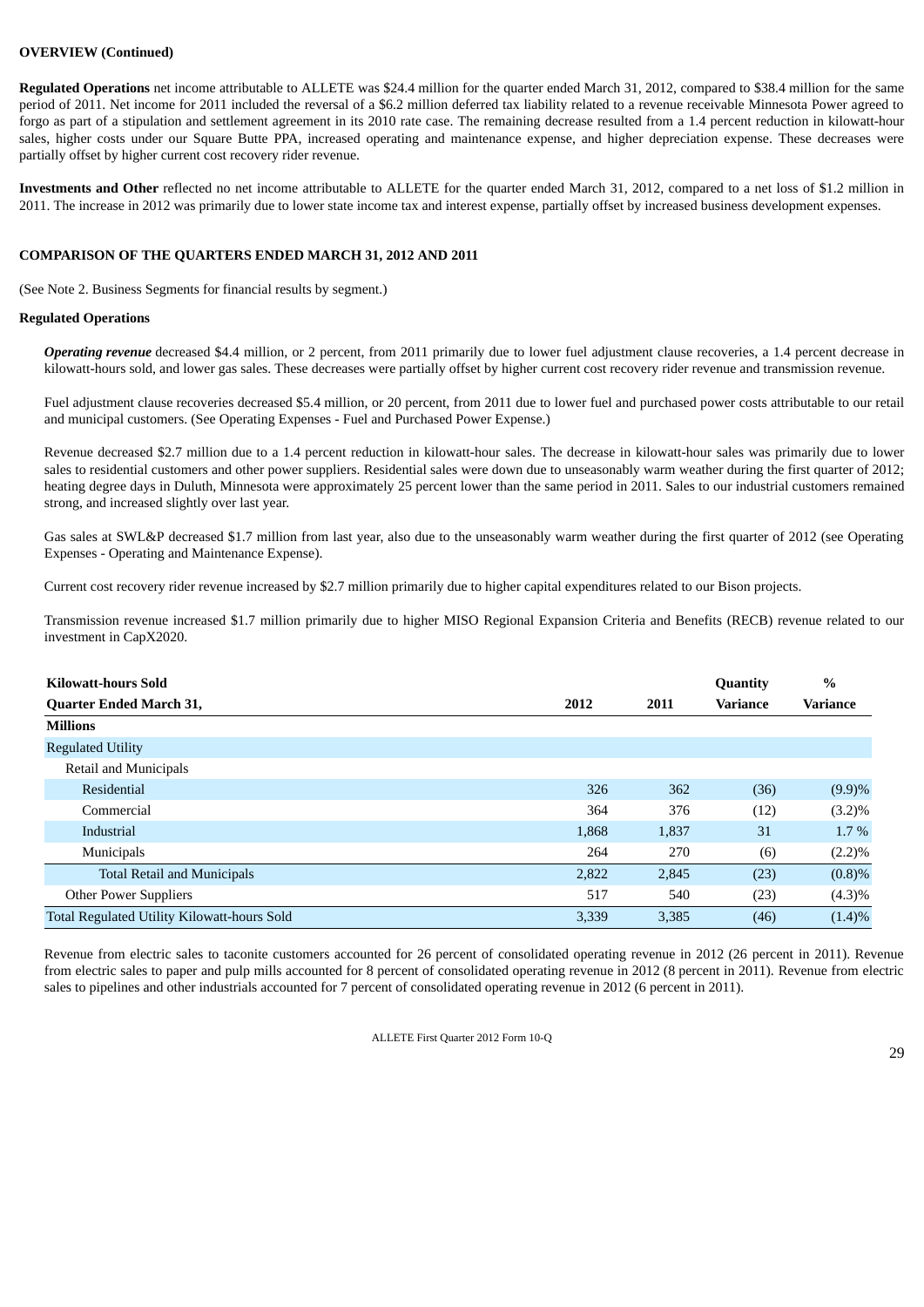## **COMPARISON OF THE QUARTERS ENDED MARCH 31, 2012 AND 2011 (Continued) Regulated Operations (Continued)**

*Operating expenses* increased \$7.0 million, or 4 percent, from 2011.

*Fuel and Purchased Power Expense* decreased \$1.9 million, or 2 percent, from 2011 as lower wholesale power prices and a decrease in company generation were partially offset by higher coal prices and increased costs under our Square Butte PPA. Fuel and purchased power expense related to our retail and municipal customers, which is recovered through the fuel adjustment clause (see Operating Revenue), decreased due to lower kilowatt-hour sales to these customers.

*Operating and Maintenance Expense* increased \$6.9 million or 10 percent, from 2011 due to increased salary, benefit, transmission, and property tax expense, primarily offset by lower purchased gas costs. Benefit expenses increased primarily due to higher pension expense resulting from lower discount rates. Transmission expense increased primarily due to higher MISO RECB expenses. Purchased gas costs at SWL&P decreased due to a reduction in gas sales due to unseasonably warm weather during the first quarter of 2012; purchased gas costs are recovered through a purchased gas adjustment clause from customers (see Operating Revenue).

*Depreciation Expense* increased \$2.0 million, or 9 percent, from 2011 reflecting additional property, plant and equipment in service.

*Interest expense* increased \$1.0 million, or 12 percent, from 2011 primarily due to higher long-term debt balances.

Despite lower earnings, *income tax expense* increased \$2.0 million, or 21 percent, from 2011, primarily due to the 2011 reversal of a \$6.2 million deferred tax liability related to a revenue receivable Minnesota Power agreed to forgo as part of a stipulation and settlement agreement in its 2010 rate case.

#### **Investments and Other**

*Operating revenue* increased \$2.2 million, or 11 percent, from 2011 primarily due to a \$3.1 million increase in revenue at BNI Coal, which operates under a cost-plus contract and recorded higher sales revenue primarily as a result of higher expenses in 2012 (see Operating Expense). Revenue at ALLETE Properties decreased \$0.5 million from 2011 primarily due to a land sale in March 2011.

*Operating expenses* increased \$3.2 million, or 16 percent, from 2011 reflecting higher expenses at BNI Coal of \$2.7 million primarily due to new equipment leases; these costs are recovered through the cost-plus contract. (See Operating Revenue.) Higher business development costs also contributed to the increase in operating expenses.

*Income tax benefits* increased \$1.9 million primarily due to lower state income tax expense in 2012.

#### **Income Taxes – Consolidated**

For the quarter ended March 31, 2012, the effective tax rate was 25.4 percent (18.1 percent for the quarter ended March 31, 2011; excluding the nonrecurring income tax benefit from the reversal of the deferred tax liability related to a revenue receivable that Minnesota Power agreed to forgo as part of a stipulation and settlement agreement in its 2010 rate case, the effective tax rate for the quarter ended March 31, 2011, was 31.8 percent). The decrease (excluding the non-recurring item above) in the effective tax rate from March 31, 2011, was primarily due to increased renewable tax credits. The effective tax rate for both years, excluding the non-recurring item described, deviated from the statutory rate (approximately 41 percent) primarily due to deductions for AFUDC - Equity, investment tax credits, renewable tax credits and depletion. (See Note 10. Income Tax Expense.)

ALLETE First Quarter 2012 Form 10-Q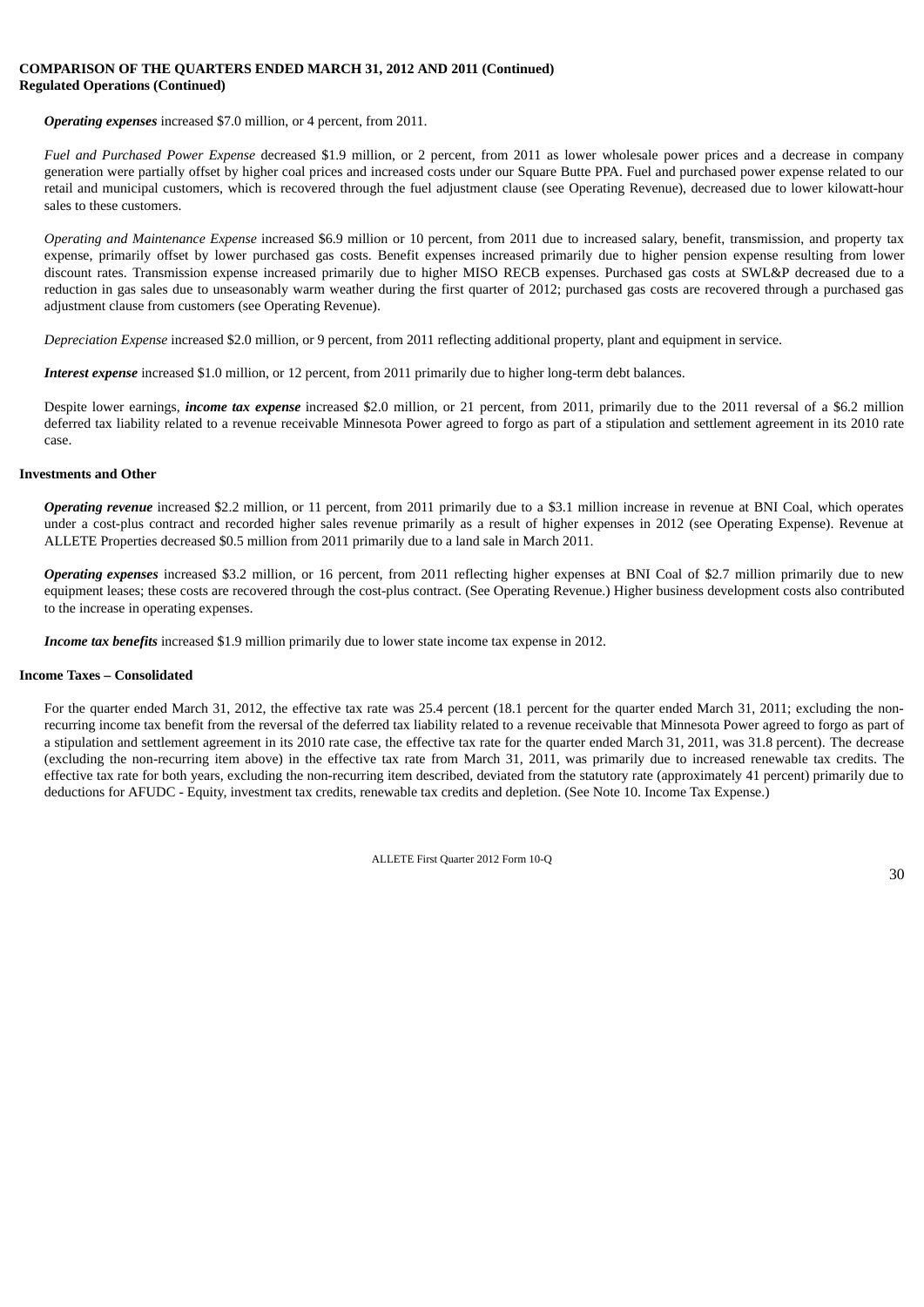#### **COMPARISON OF THE NINE MONTHS ENDED SEPTEMBER 30, 2011 AND 2010 (Continued)**

#### **CRITICAL ACCOUNTING POLICIES**

Certain accounting measurements under GAAP involve management's judgment about subjective factors and estimates, the effects of which are inherently uncertain. Accounting measurements that we believe are most critical to our reported results of operations and financial condition include: regulatory accounting, pension and postretirement health and life actuarial assumptions, impairment of long-lived assets and taxation. These policies are reviewed with the Audit Committee of our Board of Directors on a regular basis and summarized in Part II, Item 7. Management's Discussion and Analysis of Financial Condition and Results of Operations of our 2011 Form 10-K.

#### **OUTLOOK**

For additional information see our 2011 Form 10-K.

ALLETE is an energy company committed to earning a financial return that rewards our shareholders, allows for reinvestment in our businesses and sustains growth. The Company has a key long-term objective of achieving a minimum average earnings per share growth of 5 percent per year (using 2010 as a base year) and maintaining a competitive dividend payout. To accomplish this, we intend to take the actions necessary to earn our allowed rate of return in our regulated businesses, while we pursue growth initiatives in renewable energy, transmission and other energy-centric businesses.

We believe that, over the long-term, less carbon intensive and more sustainable renewable energy sources will play an increasingly important role in our nation's energy mix. Minnesota Power is developing additional renewable resources which will be used to meet regulated renewable supply requirements. In addition, in June 2011, we established ALLETE Clean Energy, a wholly-owned subsidiary of ALLETE. ALLETE Clean Energy operates independently of Minnesota Power to develop or acquire capital projects aimed at creating energy solutions via wind, solar, biomass, hydro, natural gas/liquids, shale resources, clean coal and other clean energy innovations. ALLETE Clean Energy intends to market to electric utilities, cooperatives, municipalities, independent power marketers and large end-users across North America through long-term PPAs, and will be subject to applicable state and federal regulatory approvals.

For wind development, we will capitalize on our existing presence in North Dakota through BNI Coal, our DC transmission line and our Bison 1, 2 and 3 wind projects. We have a long-term business presence and established landowner relationships in North Dakota. See Renewable Energy below for more discussion on our Bison 1, 2 and 3 wind projects.

We plan to make investments in Upper Midwest transmission opportunities that strengthen or enhance the regional transmission grid or take advantage of our geographical location between sources of renewable energy and end users. This includes the CapX2020 initiative, investments in our own transmission assets, investments in other regional transmission assets (by ourselves or in combination with others), and our investment in ATC. (See Transmission.)

We are also exploring investing in other energy-centric businesses that will complement our non-regulated renewable energy business or leverage demand trends related to transmission, environmental control or energy efficiency.

ALLETE intends to sell its Florida land assets over time or in bulk transactions, and reinvest the proceeds in its growth initiatives. ALLETE does not intend to acquire additional real estate.

**Regulated Operations.** Minnesota Power's long-term strategy is to maintain its competitively priced production of energy, while complying with environmental permit conditions and renewable requirements, and to earn our allowed rate of return. Keeping the cost of energy production competitive enables Minnesota Power to effectively compete in the wholesale power markets and minimizes retail rate increases to help maintain the viability of its customers. As part of maintaining cost competitiveness, Minnesota Power intends to reduce its exposure to possible future carbon and GHG legislation by reshaping its generation portfolio, over time, to reduce its reliance on coal. We will monitor and review proposed environmental regulations and may challenge those that add considerable cost with limited environmental benefit. We will continue to pursue current cost recovery rider approval for environmental and renewable investments, and will work with our legislators and regulators to earn a fair return. We project that our Regulated Operations will not earn its allowed rate of return in 2012.

*Minnesota Public Utilities Commission.* The MPUC has regulatory authority over Minnesota Power's service area in Minnesota, retail rates, retail services, capital structure, issuance of securities and other matters.

*Rates.* Minnesota Power's current retail rates are based on a 2011 MPUC retail rate order, effective June 1, 2011, that allowed for a 10.38 percent return on common equity and a 54.29 percent equity ratio.

ALLETE First Quarter 2012 Form 10-Q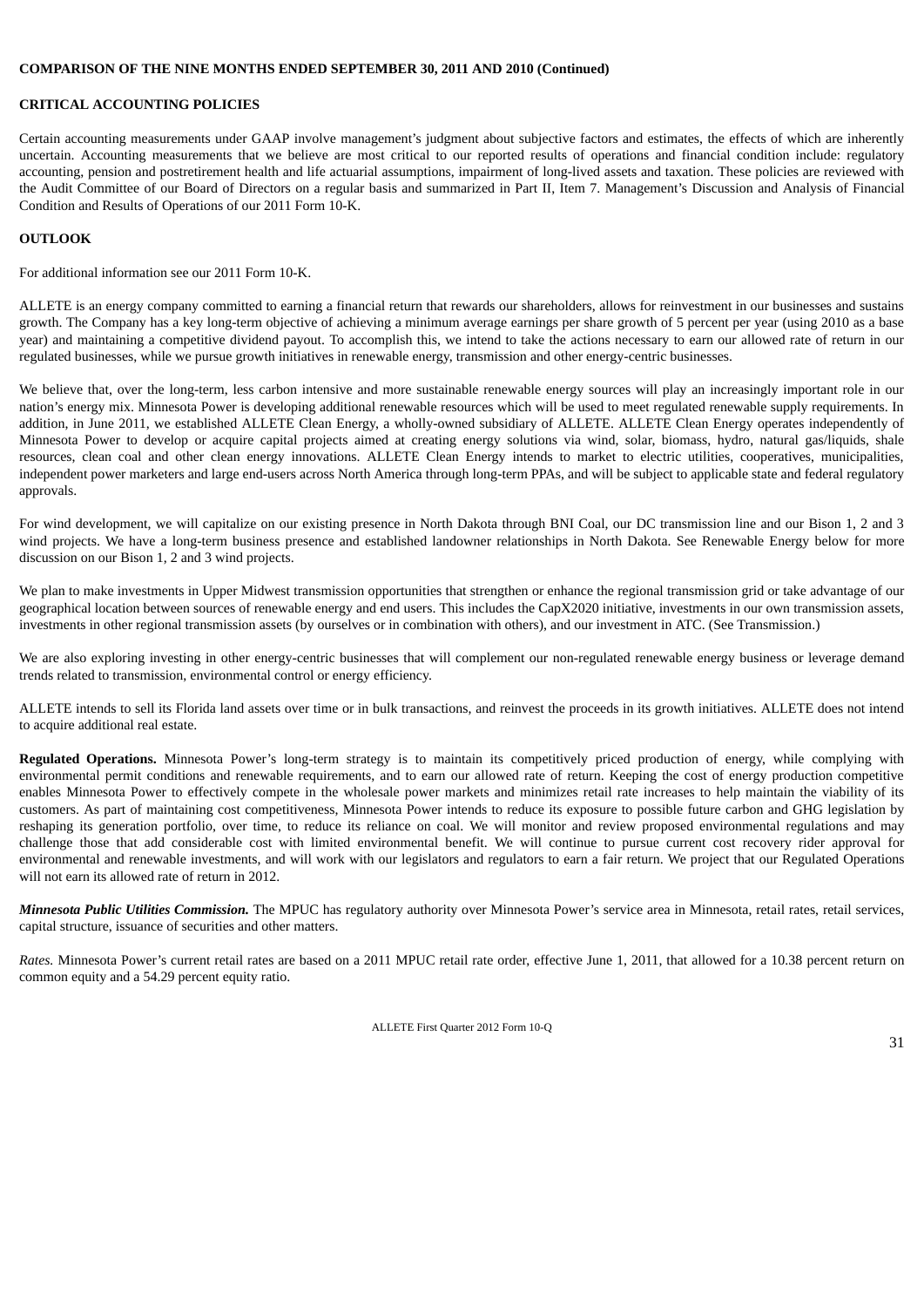## **OUTLOOK (Continued) Regulated Operations (Continued)**

*Interim Rate Appeal.* On February 22, 2011, Minnesota Power appealed the MPUC's interim rate decision in the Company's 2010 rate case with the Minnesota Court of Appeals. The Company appealed the MPUC's finding of exigent circumstances in the interim rate decision with the primary arguments that the MPUC exceeded its statutory authority, made its decision without the support of a body of record evidence and that the decision violated public policy. The Company desires to resolve whether the MPUC's finding of exigent circumstances was lawful for application in future rate cases. In December 2011, the Minnesota Court of Appeals concluded that the MPUC did not err in finding exigent circumstances and properly exercised its discretion in setting interim rates. On January 4, 2012, the Company filed a petition for review at the Minnesota Supreme Court. On February 14, 2012, the Minnesota Supreme Court granted the petition for review. We cannot predict the outcome at this time.

*Pension.* On December 22, 2011, the Company filed a petition with the MPUC requesting a mechanism to recover the cost of capital associated with the prepaid pension asset (or liability) created by the required contributions under the pension plan in excess of (or less than) annual pension expense. The Company further requested a mechanism to defer pension expenses in excess of (or less than) those currently being recovered in base rates. If our petition is successful, the impact would be deferred in a regulatory asset (or liability) for recovery (or refund) in the Company's next general rate case. We cannot predict the outcome at this time.

*ALLETE Clean Energy.* In August 2011, the Company filed with the MPUC for approval of certain affiliated interest agreements between ALLETE and ALLETE Clean Energy. These agreements relate to various relationships with ALLETE, including the accounting for certain shared services, as well as the transfer of transmission and wind development rights in North Dakota to ALLETE Clean Energy. These transmission and wind development rights are separate and distinct from those needed by Minnesota Power to meet Minnesota's renewable energy standard requirements.

*Federal Energy Regulatory Commission.* Minnesota Power's non-affiliated municipal customers consist of 16 municipalities in Minnesota and 1 private utility in Wisconsin. SWL&P, a wholly-owned subsidiary of ALLETE, is also a private utility in Wisconsin and a customer of Minnesota Power. Minnesota Power has formula-based contracts with the City of Nashwauk through June 30, 2024, and through June 30, 2019, with the remaining 15 Minnesota municipal customers and SWL&P. The rates included in these contracts are calculated using a cost-based formula methodology that is set each July using estimated costs and a rate of return that is equal to our authorized rate of return for Minnesota retail customers (10.38 percent). The formula-based rate methodology also provides for a monthly and yearly true-up calculation for actual costs incurred. The contract terms include a termination clause requiring a three-year notice to terminate. Under the City of Nashwauk contract, no termination notice may be given prior to June 30, 2021. Under the restated contracts, no termination notices may be given prior to June 30, 2016. A two-year cancellation notice is required for the one private non-affiliated utility in Wisconsin, and on December 31, 2011, this customer submitted a cancellation notice with termination effective on December 31, 2013.

*Public Service Commission of Wisconsin.* SWL&P's current retail rates are based on a 2010 PSCW retail rate order, effective January 1, 2011, that allowed for a 10.9 percent return on common equity.

*Industrial Customers.* Electric power is one of several key inputs in the taconite mining, paper production and pipeline industries. Approximately 56 percent of our Regulated Utility kilowatt-hour sales in the quarter ended March 31, 2012 (54 percent in the quarter ended March 31, 2011) were made to our industrial customers, which include the taconite, paper, pulp and wood products, and pipeline industries.

According to the American Iron and Steel Institute (AISI), an association of North American steel producers, U.S. raw steel production operated at approximately 75 percent of capacity in 2011 (70 percent in 2010). Annual taconite production in Minnesota was approximately 40 million tons in 2011, near full capacity (36 million tons in 2010).

The AISI and the World Steel Association, an association of approximately 170 steel producers, national and regional steel industry associations and steel research institutes representing around 85 percent of world steel production, project U.S. steel consumption will be similar in 2012 compared to 2011 (for the three months ended March 31, 2012, U.S. steel production was 78 percent of capacity).

ALLETE First Quarter 2012 Form 10-Q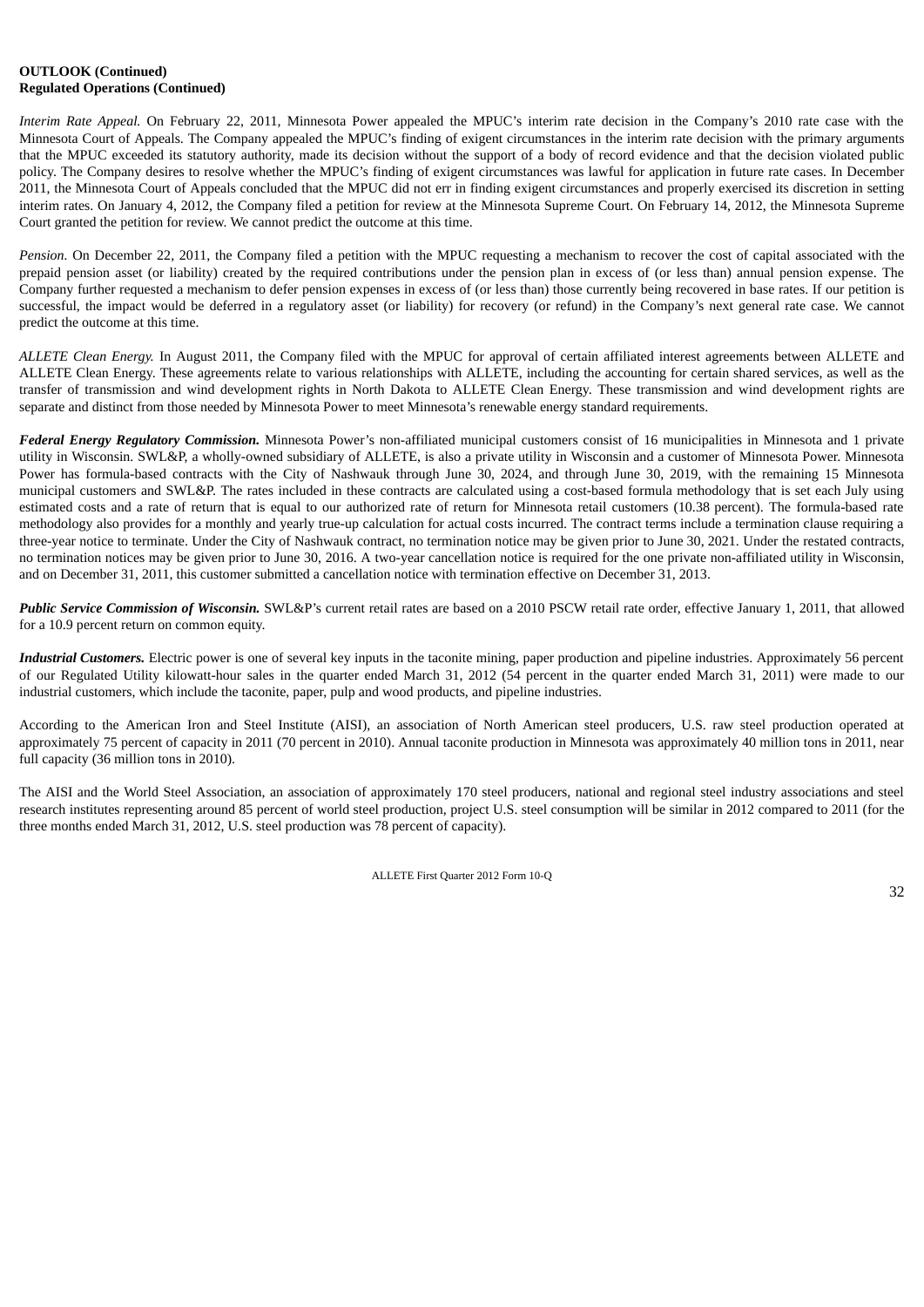## **OUTLOOK (Continued) Industrial Customers (Continued)**

*Prospective Additional Load.* Minnesota Power is pursuing new wholesale and retail loads in and around its service territory. Currently, several companies in northeastern Minnesota continue to progress in the development of natural resource based projects that represent long-term growth potential and load diversity for Minnesota Power. These potential projects are in the ferrous and non-ferrous mining and steel industries and include PolyMet, Mesabi Nugget, USS Corporation's expansion at its Keewatin taconite facility, Essar Steel Limited Minnesota (Essar), Magnetation, and Mining Resources, LLC (Mining Resources). We cannot predict the outcome of these projects, but if these projects are constructed, Minnesota Power could serve up to approximately 600 MW of new retail or wholesale load.

*Renewable Energy.* In February 2007, Minnesota enacted a law requiring 25 percent of Minnesota Power's total retail energy sales in Minnesota be from renewable energy sources by 2025. The law also requires Minnesota Power to meet interim milestones of 12 percent by 2012, 17 percent by 2016 and 20 percent by 2020. Minnesota Power has developed a plan to meet the renewable goals set by Minnesota and has included this plan in its 2010 Integrated Resource Plan. The MPUC approved our Integrated Resource Plan in its final order issued on May 6, 2011. The law allows the MPUC to modify or delay meeting a milestone if implementation will cause significant ratepayer cost or technical reliability issues. If a utility is not in compliance with a milestone, the MPUC may order the utility to construct facilities, purchase renewable energy or purchase renewable energy credits. We are currently on track to exceed the 12 percent renewable energy requirement by the end of 2012.

Minnesota Power has taken several steps to begin executing its renewable energy strategy through key renewable projects that will ensure we meet the identified state mandate. We have executed two long-term PPAs with an affiliate of NextEra Energy, Inc., for wind energy in North Dakota (Oliver Wind I and II). Other steps include Taconite Ridge, our wind facility located in northeastern Minnesota, and our Bison 1, 2 and 3 wind projects.

*North Dakota Wind Development.* We use our 465-mile, 250 kV DC transmission line that runs from Center, North Dakota, to Duluth, Minnesota to transport increasing amounts of wind energy from North Dakota while gradually phasing out coal-based electricity delivered to our system over this transmission line from Square Butte's lignite coal-fired generating unit.

Bison 1 is an 82 MW wind facility in North Dakota, which was completed in two phases. The first phase was completed in 2010, and the second phase was completed in January 2012. The project also included construction of a 22-mile, 230 kV transmission line. Bison 1 had a total project cost of \$173.8 million. We expect to incur additional costs of \$3.6 million through 2013, related to land restoration and completion of remaining associated upgrades for the 250 kV DC transmission line, of which \$2.6 million was spent through March 31, 2012. The MPUC has approved current cost recovery for Bison 1 investments and expenditures, and current customer billing rates for Bison 1 are based on a November 3, 2011 MPUC order.

Bison 2 and Bison 3 are both 105 MW wind projects in North Dakota which are expected to be completed by the end of 2012. Site preparation is currently underway for both projects and the total project costs for Bison 2 and Bison 3 are estimated to be approximately \$160 million each, of which \$40.3 million and \$25.8 million, respectively, was spent through March 31, 2012. In September 2011, and November 2011, the MPUC approved Minnesota Power's petition seeking current cost recovery for investments and expenditures related to Bison 2 and Bison 3, respectively. In August 2011, and October 2011, the NDPSC issued a Certificate of Site Compatibility for Bison 2 and Bison 3, respectively. We anticipate filing petitions with the MPUC in the first half of 2012 to establish customer billing rates for the approved cost recovery.

*Manitoba Hydro.* Minnesota Power has a long-term PPA with Manitoba Hydro, for the purchase of 50 MW of capacity and energy associated with that capacity, which expires in April 2015. In addition, Minnesota Power signed a separate PPA with Manitoba Hydro to purchase surplus energy through April 2022. This energy-only transaction primarily consists of surplus hydro energy on Manitoba Hydro's system that is delivered to Minnesota Power on a nonfirm basis. The pricing is based on forward market prices. Under this agreement with Manitoba Hydro, Minnesota Power will be purchasing at least one million MWh of energy over the contract term. The MPUC approved this PPA with Manitoba Hydro in March 2011.

ALLETE First Quarter 2012 Form 10-Q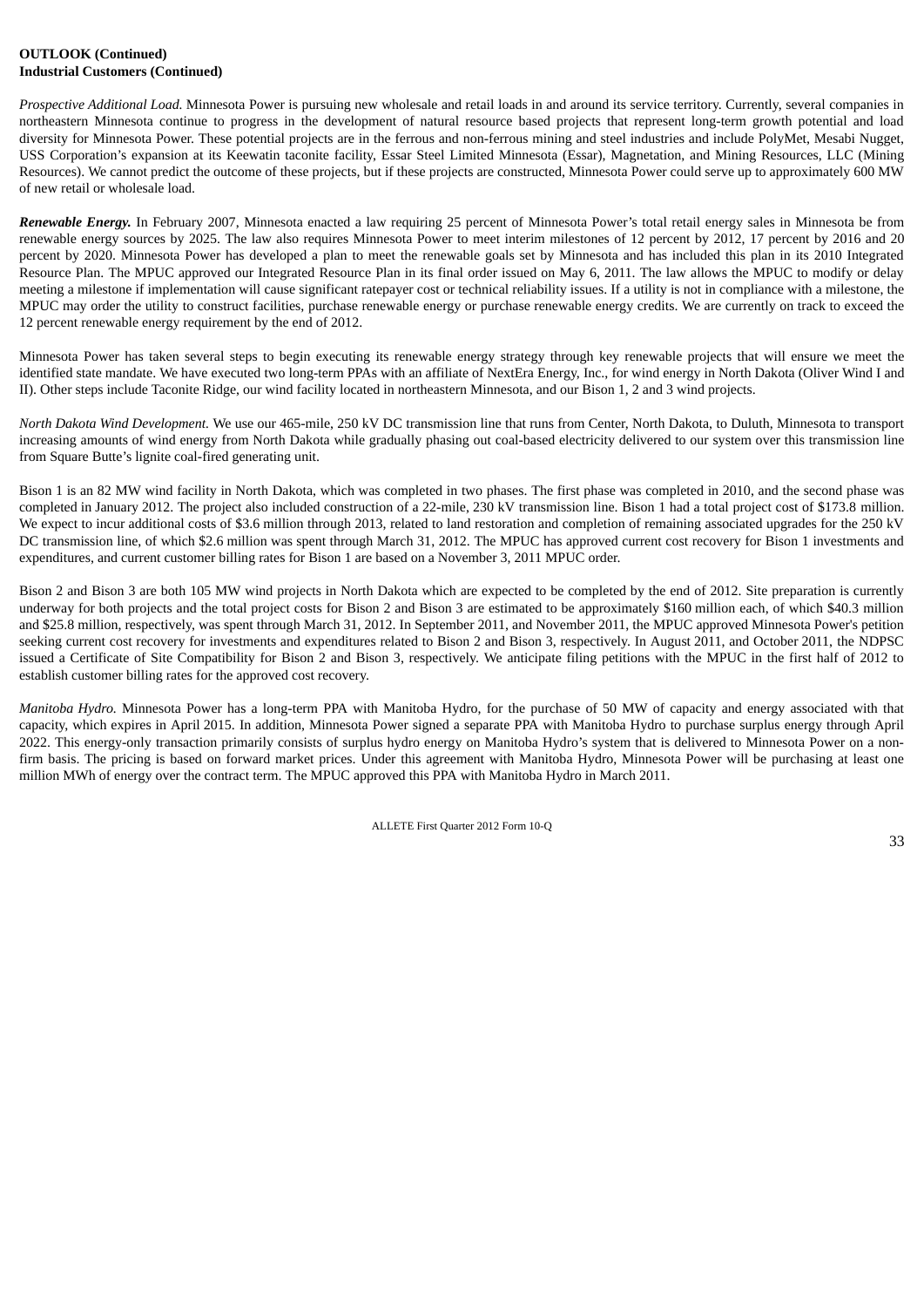## **OUTLOOK (Continued) Renewable Energy (Continued)**

On May 19, 2011, Minnesota Power and Manitoba Hydro signed an additional long-term PPA. The PPA calls for Manitoba Hydro to sell 250 MW of capacity and energy to Minnesota Power for 15 years beginning in 2020. The capacity price is adjusted annually until 2020 by a change in a governmental inflationary index. The energy price is based on a formula that includes an annual fixed price component adjusted for a change in a governmental inflationary index and a natural gas index, as well as market prices. On January 26, 2012, the MPUC approved this PPA with Manitoba Hydro. The agreement requires construction of additional transmission capacity between Manitoba and Hibbing, Minnesota. In addition, we are exploring other regional grid enhancements that would allow for the movement of more renewable energy in the Upper Midwest while at the same time strengthening electric reliability in the region. (See Transmission.) Total project cost and cost allocations are still to be determined.

*Integrated Resource Plan.* The MPUC approved our Integrated Resource Plan in its final order issued on May 6, 2011. A required baseload diversification study evaluating the impact of additional environmental regulations over the next two decades was filed on February 6, 2012. Through this study, Minnesota Power evaluated various environmental compliance scenarios using possible ranges of future environmental regulations to determine prominent power supply trends and impacts on customers. The report identified that all Energy Centers will be impacted with the possibility that additional environmental control installations will be needed. At Laskin and Taconite Harbor, we will also be considering options such as remissioning, repowering and retirement for these facilities in our upcoming resource planning processes. The study insights will be used to further inform the next steps in our ongoing, long-term resource planning process for consideration in our next Integrated Resource Plan submittal, which must be filed with the MPUC no later than July 1, 2013.

*Transmission.* We plan to make investments in upper Midwest transmission opportunities that strengthen or enhance the regional transmission grid. This includes the CapX2020 initiative, investments in our own transmission assets, investments in other regional transmission assets (by ourselves or in combination with others), and our investment in ATC.

*Transmission Investments.* We have an approved cost recovery rider in place for certain transmission expenditures and the continued use of our 2009 billing factor was approved by the MPUC in May 2011. The billing factor allows us to charge our retail customers on a current basis for the costs of constructing certain transmission facilities plus a return on the capital invested. In June 2011, we filed an updated billing factor that includes additional transmission projects and expenses, which we expect to be approved in 2012.

*CapX2020*. Minnesota Power is a participant in the CapX2020 initiative which represents an effort to ensure electric transmission and distribution reliability in Minnesota and the surrounding region for the future. CapX2020, which consists of electric cooperatives, municipals and investor-owned utilities, including Minnesota's largest transmission owners, has assessed the transmission system and projected growth in customer demand for electricity through 2020. Studies show that the region's transmission system will require major upgrades and expansion to accommodate increased electricity demand as well as support renewable energy expansion through 2020.

Minnesota Power is currently participating in three CapX2020 projects: the Fargo, North Dakota to St. Cloud, Minnesota project, the Monticello, Minnesota to St. Cloud, Minnesota project, which together total a 238-mile, 345 kV line from Fargo, North Dakota to Monticello, Minnesota, and the 70-mile, 230 kV line between Bemidji, Minnesota and Minnesota Power's Boswell Energy Center near Grand Rapids, Minnesota. Based on projected costs of the three transmission lines and the percentage agreements among participating utilities, Minnesota Power plans to invest between \$100 million and \$125 million in the CapX2020 initiative through 2015, of which \$33.5 million was spent through March 31, 2012. As future CapX2020 projects are identified, Minnesota Power may elect to participate on a project-by-project basis.

In July 2010, the MPUC granted a route permit for the 28-mile, 345 kV line between Monticello and St. Cloud. The project was completed and placed into service in December 2011. On June 10, 2011, the MPUC approved the route permit for the Minnesota portion of the Fargo to St. Cloud project. The North Dakota permitting process is underway. The entire 238-mile, 345 kV line from Fargo to Monticello is expected to be in service by 2015.

ALLETE First Quarter 2012 Form 10-Q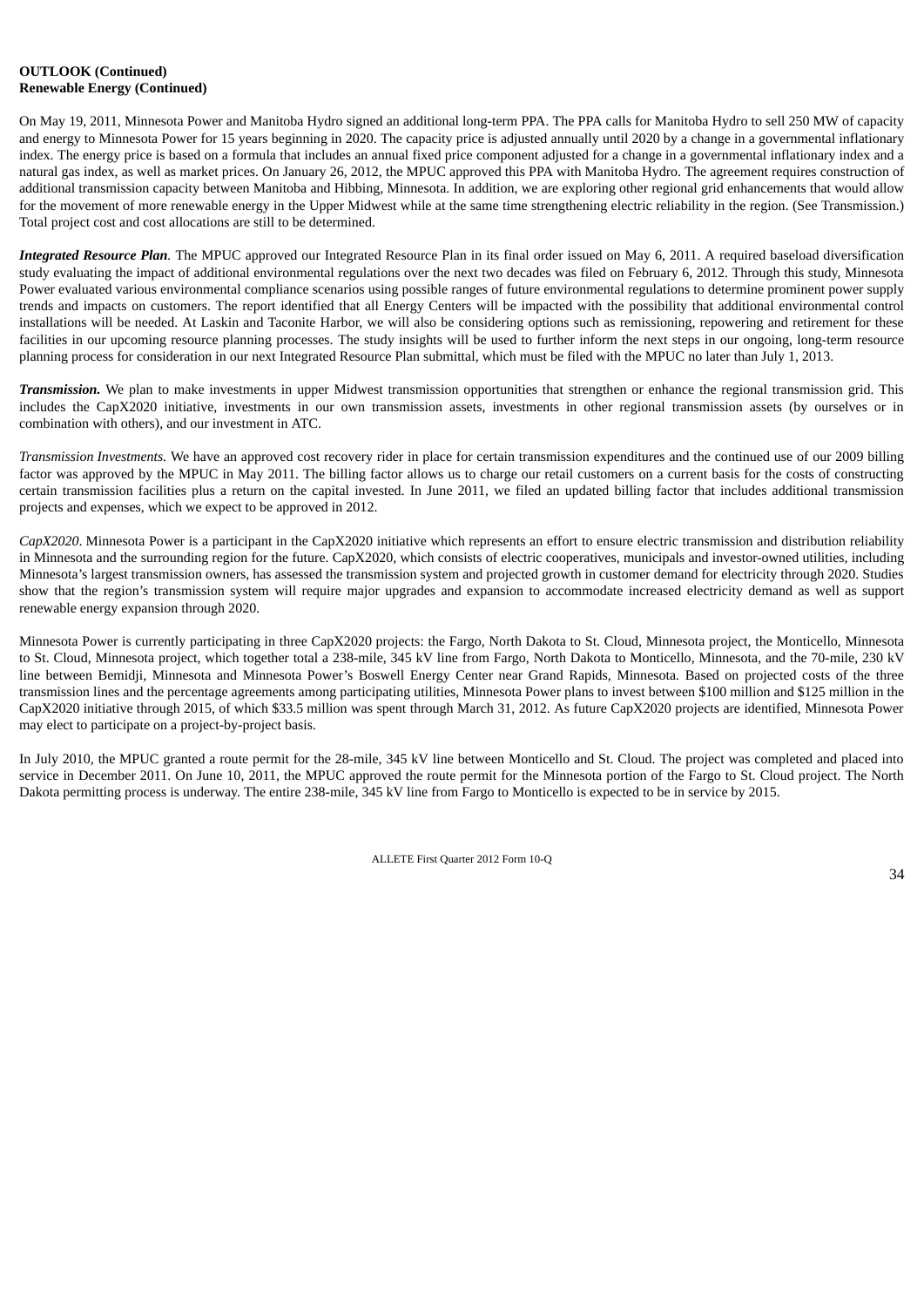## **OUTLOOK (Continued) Transmission (Continued)**

In November 2010, the MPUC approved a route permit for the Bemidji to Grand Rapids, Minnesota line and construction for the 230 kV line project commenced in January 2011. The Leech Lake Band of Ojibwe (LLBO) subsequently requested the MPUC suspend or revoke the route permit and also served the CapX2020 owners with a complaint filed in Leech Lake Tribal Court asserting adjudicatory and regulatory authority over the project. The CapX2020 owners filed a request for declaratory judgment in the United States District Court for the District of Minnesota (District Court) that the project does not require LLBO consent to cross non-tribal land within the reservation. In June 2011, the federal judge issued a preliminary injunction directing the LLBO to cease and desist its claims of tribal court jurisdiction or from taking other actions to interfere with regulatory review, approval

or project construction. The LLBO abandoned its motion to dismiss the declaratory action because the District Court's injunction order had already dismissed the basis for the motion, namely, that the District Court did not have jurisdiction to hear the CapX2020 owners' action. The parties are now proceeding with discovery and the CapX2020 owners do not anticipate any actions by the District Court until after the completion of discovery on May 31, 2012. The MPUC has taken no action in the matter in light of ongoing litigation in federal and tribal courts. The CapX2020 utilities are vigorously defending against the LLBO actions.

*Manitoba Hydro PPA - Future Transmission Requirements.* As a condition of the long-term PPA signed in May 2011 with Manitoba Hydro, construction of additional transmission capacity is required. (See Renewable Energy). In February 2012, Minnesota Power and Manitoba Hydro proposed construction of a 500 kV transmission line between Manitoba and Hibbing, Minnesota in order to strengthen the electric grid, enhance regional reliability and promote a greater exchange of sustainable energy which is expected to be in service in 2020. Total project cost and cost allocations are still to be determined.

*ATC Joint Development.* In addition to the Manitoba to Hibbing, Minnesota transmission line, Minnesota Power and ATC are evaluating the joint development of a 345 kV transmission line from Hibbing to Duluth, Minnesota for service in approximately 2020. This is in addition to assessing transmission alternatives in Wisconsin that would allow for the movement of more renewable energy in the Upper Midwest while at the same time strengthening electric reliability in the region. Total project costs, ownership shares and cost allocation are still to be determined.

*Investment in ATC.* As of March 31, 2012, our equity investment in ATC was \$100.5 million, representing an approximate 8 percent ownership interest. ATC rates are based on a FERC approved 12.2 percent return on common equity dedicated to utility plant. In September 2011, ATC updated its 10-year transmission assessment covering the years 2011 through 2020 which identifies between \$3.8 and \$4.4 billion in transmission system improvements. This investment is expected to be funded by ATC through a combination of internally generated cash, debt and investor contributions. As opportunities arise, we plan to make additional investments in ATC through general capital calls based upon our pro rata ownership interest in ATC. In the first quarter of 2012, we invested \$0.8 million in ATC, and on April 30, 2012, we invested an additional \$1.2 million. In total, we expect to invest approximately \$3.0 million in 2012. (See Note 7. Investment in ATC.)

In April 2011, ATC and Duke Energy Corporation announced the creation of a joint venture, Duke-American Transmission Co. (DATC) that intends to build, own and operate new electric transmission infrastructure in the U.S. and Canada. DATC is subject to the rules and regulations of FERC, MISO, PJM Interconnection LLC and various other independent system operators and state regulatory authorities. In September 2011, DATC announced its first set of proposed transmission projects, which include seven new transmission line projects in five Midwestern states. The individual projects have a total cost of approximately \$4 billion. We intend to maintain our approximate 8 percent ownership interest in ATC.

## **Investments and Other**

*BNI Coal.* BNI Coal anticipates selling approximately 4 million tons of coal in 2012 (approximately 4 million tons were sold in 2011) and has sold 1.1 million tons through March 31, 2012 (1.0 million tons were sold as of March 31, 2011).

*ALLETE Properties.* ALLETE Properties represents our Florida real estate investment. Our current strategy for the assets is to complete and maintain key entitlements and infrastructure improvements without requiring significant additional investment, and sell the portfolio over time or in bulk transactions. ALLETE intends to sell its Florida land assets when opportunities arise and reinvest the proceeds in its growth initiatives. ALLETE does not intend to acquire additional Florida real estate.

Our two major development projects are Town Center and Palm Coast Park. Another major project, Ormond Crossings, is currently in the planning stage. The City of Ormond Beach, Florida, approved a Development Agreement for Ormond Crossings which will facilitate development of the project as currently planned. Separately, the Lake Swamp wetland mitigation bank was permitted on land that was previously part of Ormond Crossings.

ALLETE First Quarter 2012 Form 10-Q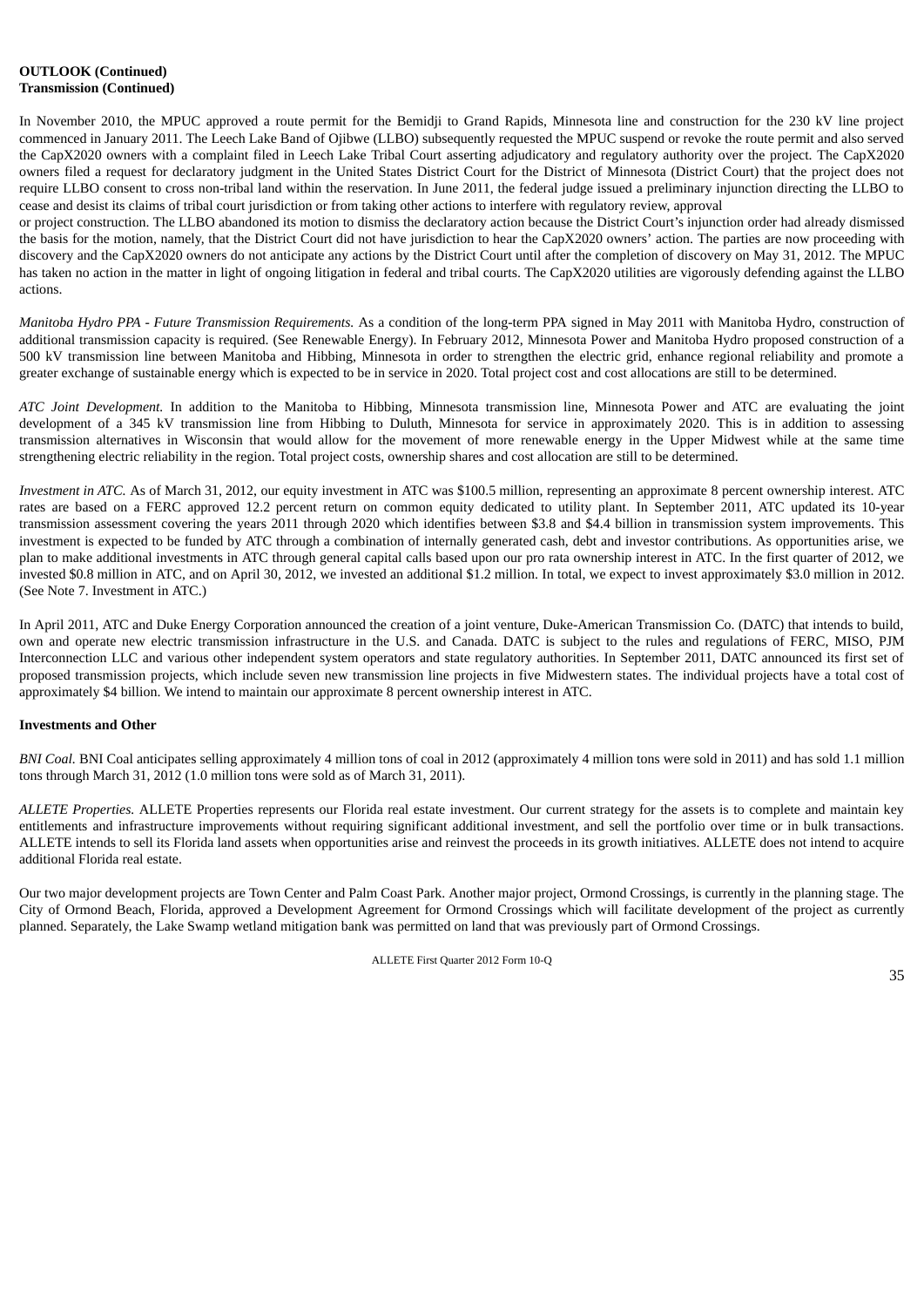## **OUTLOOK (Continued) Investments and Other (Continued)**

| <b>Summary of Development Projects</b>    |           |           | <b>Residential</b> | Non-residential  |
|-------------------------------------------|-----------|-----------|--------------------|------------------|
| <b>Land Available-for-Sale</b>            | Ownership | Acres (a) | Units $(b)$        | Sq. Ft. $(b, c)$ |
| <b>Current Development Projects</b>       |           |           |                    |                  |
| <b>Town Center</b>                        | 100%      | 965       | 2,485              | 2,246,200        |
| Palm Coast Park                           | 100%      | 3,888     | 3,554              | 3,096,800        |
| <b>Total Current Development Projects</b> |           | 4,853     | 6,039              | 5,343,000        |
|                                           |           |           |                    |                  |
| <b>Planned Development Project</b>        |           |           |                    |                  |
| <b>Ormond Crossings</b>                   | 100%      | 2,914     | 2,950              | 3,215,000        |
| Other                                     |           |           |                    |                  |
| Lake Swamp Wetland Mitigation Project     | 100%      | 3,044     | (d)                | (d)              |
| <b>Total of Development Projects</b>      |           | 10,811    | 8,989              | 8,558,000        |

*(a) Acreage amounts are approximate and shown on a gross basis, including wetlands.*

*(b) Units and square footage are estimated. Density at build out may differ from these estimates.*

*(c) Depending on the project, non-residential includes retail commercial, non-retail commercial, office, industrial, warehouse, storage and institutional.*

*(d) The Lake Swamp wetland mitigation bank is a permitted, regionally significant wetlands mitigation bank. Wetland mitigation credits will be used at Ormond Crossings and are available-for-sale to developers of other projects that are located in the bank's service area.*

In addition to the three development projects and the mitigation bank, ALLETE Properties has 1,961 acres of other land available-for-sale.

ALLETE intends to sell its Florida land assets when opportunities arise. However, if weak market conditions continue for an extended period of time, the impact on our future operations would be the continuation of little or no sales while still incurring operating expenses and carrying costs such as community development district assessments and property taxes.

*ALLETE Clean Energy.* In August 2011, the Company filed with the MPUC for approval of certain affiliated interest agreements between ALLETE and ALLETE Clean Energy. These agreements relate to various relationships with ALLETE, including the accounting for certain shared services, as well as the transfer of transmission and wind development rights in North Dakota to ALLETE Clean Energy. These transmission and wind development rights are separate and distinct from those needed by Minnesota Power to meet Minnesota's renewable energy standard requirements.

**Income Taxes***.* ALLETE's aggregate federal and multi-state statutory tax rate is approximately 41 percent for 2012. On an ongoing basis, ALLETE has certain tax credits and other tax adjustments that reduce the statutory rate to the effective tax rate. These tax credits and adjustments historically have included items such as investment tax credits, renewable tax credits, AFUDC-Equity, depletion, as well as other items. The annual effective rate can also be impacted by such items as changes in income from operations before non-controlling interest and income taxes, state and federal tax law changes that become effective during the year, business combinations and configuration changes, tax planning initiatives and resolution of prior years' tax matters. Due primarily to increased renewable tax credits as a result of additional wind generation, we expect our effective tax rate to be approximately 25 percent for 2012. (See Note 10. Income Tax Expense.)

ALLETE First Quarter 2012 Form 10-Q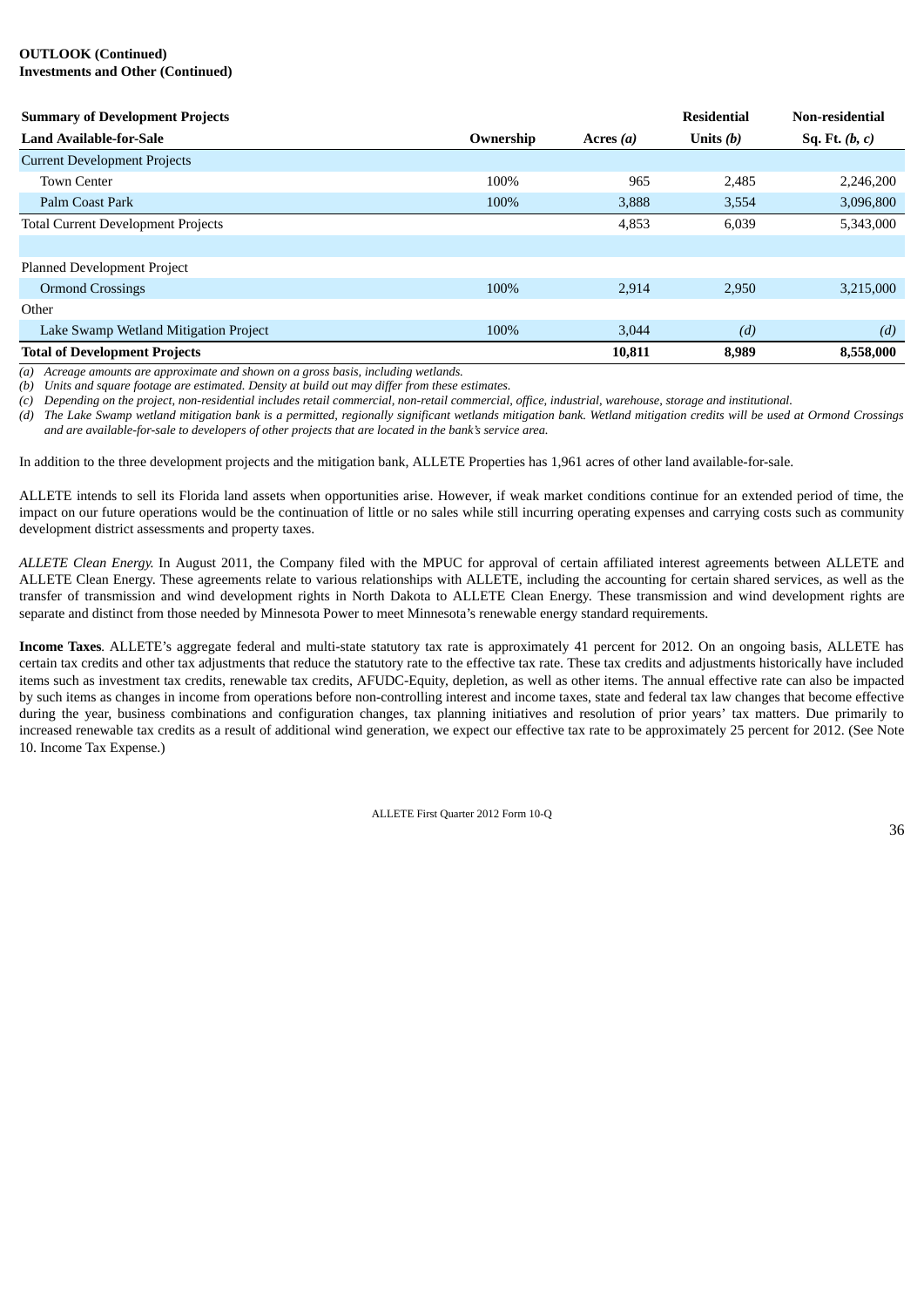## **LIQUIDITY AND CAPITAL RESOURCES**

**Liquidity Position.** ALLETE is well-positioned to meet the Company's cash flow needs. As of March 31, 2012, we had cash and cash equivalents of \$118.2 million, \$404.8 million in available consolidated lines of credit and a debt-to-capital ratio of 44 percent.

**Capital Structure.** ALLETE's capital structure is as follows:

|                                               | March 31, |      | December 31, |               |  |
|-----------------------------------------------|-----------|------|--------------|---------------|--|
|                                               | 2012      | $\%$ | 2011         | $\frac{0}{0}$ |  |
| <b>Millions</b>                               |           |      |              |               |  |
| <b>ALLETE Equity</b>                          | \$1,113.8 | 56   | \$1,079.3    | 56            |  |
| Long-Term Debt (Including Current Maturities) | 862.0     | 44   | 863.3        | 44            |  |
| Short-Term Debt                               | 1.6       |      | 1.1          |               |  |
|                                               | \$1,977.4 | 100  | \$1,943.7    | 100           |  |

**Cash Flows.** Selected information from ALLETE's Consolidated Statement of Cash Flows is as follows:

| For the Three Months Ended March 31,             | 2012    | 2011   |
|--------------------------------------------------|---------|--------|
| <b>Millions</b>                                  |         |        |
| Cash and Cash Equivalents at Beginning of Period | \$101.1 | \$44.9 |
| Cash Flows from (used for)                       |         |        |
| <b>Operating Activities</b>                      | 68.5    | 69.1   |
| <b>Investing Activities</b>                      | (56.5)  | (45.7) |
| <b>Financing Activities</b>                      | 5.1     | (15.6) |
| Change in Cash and Cash Equivalents              | 17.1    | 7.8    |
| Cash and Cash Equivalents at End of Period       | \$118.2 | \$52.7 |

*Operating Activities.* Cash from operating activities was \$68.5 million for the quarter ended March 31, 2012 (\$69.1 million for the quarter ended March 31, 2011). Cash from operating activities was similar to 2011 as lower net income, decreased accounts receivable collections and increased inventory balances were offset by decreased contributions to other post-retirement employee benefit plans and decreased payments for accounts payables.

*Investing Activities.* Cash used for investing activities was \$56.5 million for the quarter ended March 31, 2012 (\$45.7 million for the quarter ended March 31, 2011). The increase in cash used for investing activities was primarily due to the redemption of ARS for \$6.7 million in January 2011.

*Financing Activities.* Cash from financing activities was \$5.1 million for the quarter ended March 31, 2012 (cash used for financing activities was \$15.6 million for the quarter ended March 31, 2011). The increase in cash from financing activities in 2012 was primarily due to increased proceeds from the issuances of common stock. There were no long-term debt issuances for the quarters ended March 31, 2012 or March 31, 2011.

**Working Capital**. Additional working capital, if and when needed, generally is provided by consolidated bank lines of credit or the sale of securities or commercial paper. As of March 31, 2012, we had available consolidated bank lines of credit aggregating \$404.8 million, the majority of which expire in June 2015. In addition, we have 1.3 million original issue shares of our common stock available for issuance through Invest Direct, our direct stock purchase and dividend reinvestment plan, and 2.3 million original issue shares of common stock available for issuance through a Distribution Agreement with KCCI, Inc. The amount and timing of future sales of our securities will depend upon market conditions and our specific needs.

**Securities.** We entered into a distribution agreement with KCCI, Inc., in February 2008, as amended, with respect to the issuance and sale of up to an aggregate of 6.6 million shares of our common stock, without par value. For the quarter ended March 31, 2012, 0.4 million shares of common stock were issued under this agreement, for net proceeds of \$18.7 million (no shares were issued for the quarter ended March 31, 2011). As of March 31, 2012, 2.3 million shares of common stock remain available for issuance pursuant to the amended distribution agreement. The shares issued in 2012 were offered for sale, from time to time, in accordance with the terms of the amended distribution agreement pursuant to Registration Statement Nos. 333-170289 and 333- 147965. The remaining shares may be offered for sale, from time to time, in accordance with the terms of the amended distribution agreement pursuant to Registration Statement No. 333-170289.

ALLETE First Quarter 2012 Form 10-Q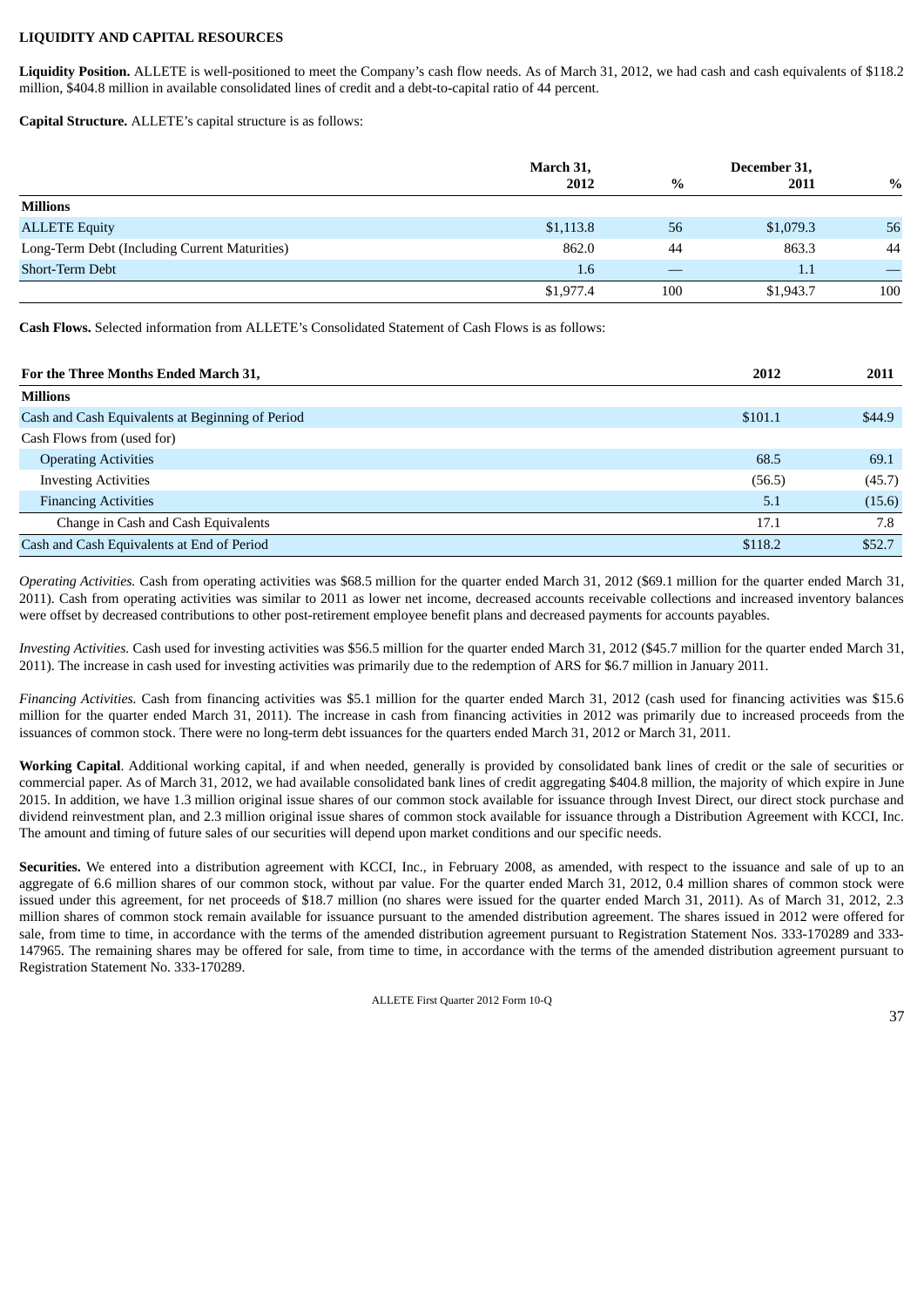## **LIQUIDITY AND CAPITAL RESOURCES (Continued) Securities (Continued)**

In 2012, we issued 0.2 million shares of common stock through Invest Direct, the Employee Stock Purchase Plan, and the Retirement Savings and Stock Ownership Plan, resulting in net proceeds of \$5.0 million. These shares of common stock were registered under Registration Statement Nos. 333-150681, 333-105225 and 333-162890, respectively.

**Financial Covenants.** See Note 8. Short-Term and Long-Term Debt for information regarding our financial covenants.

**Pension and Other Postretirement Benefit Plans**. Management considers various factors when making funding decisions, such as regulatory requirements, actuarially determined minimum contribution requirements and contributions required to avoid benefit restrictions for the defined benefit pension plans. We expect to contribute approximately \$1 million to our defined benefit pension plan in 2012, and we expect to contribute \$13.9 million to our other postretirement benefit plan in 2012. (See Note 12. Pension and Other Postretirement Benefit Plans.)

## **Off-Balance Sheet Arrangements**

Off-balance sheet arrangements are summarized in our 2011 Form 10-K, with additional disclosure in Note 13. Commitments, Guarantees and Contingencies of this Form 10-Q.

## **Capital Requirements**

Our capital expenditures for 2012 are expected to be approximately \$440 million. For the quarter ended March 31, 2012, capital expenditures totaled \$39.7 million (\$35.9 million for the quarter ended March 31, 2011). The expenditures were primarily made in the Regulated Operations segment.

## **OTHER**

## **Environmental Matters**

Our businesses are subject to regulation of environmental matters by various federal, state and local authorities. Due to future environmental requirements through legislation and/or rulemaking in the future, we anticipate that potential expenditures for environmental matters will be material and will require significant capital investments. Environmental Matters are summarized in our 2011 Form 10-K, with additional disclosure in Note 13. Commitments, Guarantees and Contingencies of this Form 10-Q.

We are unable to predict the outcome of the matters discussed.

## **NEW ACCOUNTING STANDARDS**

New accounting standards are discussed in Note 1. Operations and Significant Accounting Policies of this Form 10-Q.

## <span id="page-37-0"></span>**ITEM 3. QUANTITATIVE AND QUALITATIVE DISCLOSURES ABOUT MARKET RISK**

## **SECURITIES INVESTMENTS**

*Available-for-sale Securities*. As of March 31, 2012, our available-for-sale securities portfolio consisted of securities held to fund certain employee benefits. (See Note 3. Investments.)

## **COMMODITY PRICE RISK**

Our regulated utility operations incur costs for power and fuel (primarily coal and related transportation) in Minnesota and power and natural gas purchased for resale in our regulated service territory in Wisconsin. Our Minnesota regulated utility's exposure to price risk for these commodities is significantly mitigated by the current ratemaking process and regulatory framework, which allows recovery of fuel costs in excess of those included in base rates. Conversely, costs below those in base rates result in a credit to our ratepayers. We seek to prudently manage our customers' exposure to price risk by entering into contracts of various durations and terms for the purchase of power and coal and related transportation costs (Minnesota Power) and natural gas (SWL&P).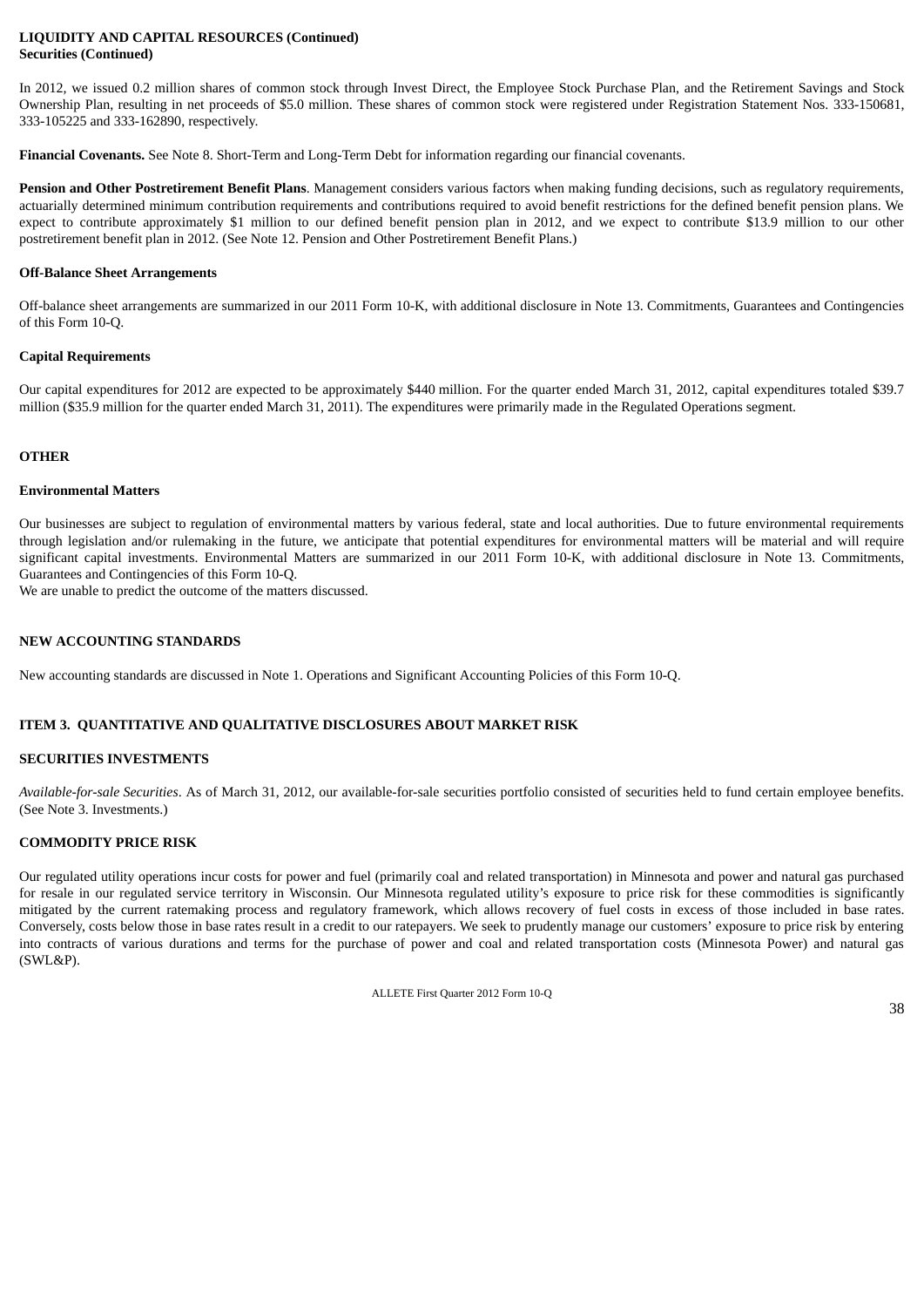#### **POWER MARKETING**

Our power marketing activities consist of: (1) purchasing energy in the wholesale market to serve our regulated service territory when retail energy requirements exceed generation output; and (2) selling excess available energy and purchased power. From time to time, our utility operations may have excess energy that is temporarily not required by retail and municipal customers in our regulated service territory. We actively sell any excess energy to the wholesale market to optimize the value of our generating facilities.

We are exposed to credit risk primarily through our power marketing activities. We use credit policies to manage credit risk, which includes utilizing an established credit approval process and monitoring counterparty limits.

#### **INTEREST RATE RISK**

We are exposed to risks resulting from changes in interest rates as a result of our issuance of variable rate debt. We manage our interest rate risk by varying the issuance and maturity dates of our fixed rate debt, limiting the amount of variable rate debt and continually monitoring the effects of market changes in interest rates. We may also enter into derivative financial instruments, such as interest rate swaps, to mitigate interest rate exposure. Interest rates on variable rate long-term debt are reset on a periodic basis reflecting prevailing market conditions. Based on the variable rate debt outstanding at March 31, 2012, and assuming no other changes to our financial structure, an increase of 100 basis points in interest rates would impact the amount of pretax interest expense by \$0.7 million. This amount was determined by considering the impact of a hypothetical 100 basis point increase to the average variable interest rate on the variable rate debt outstanding as of March 31, 2012.

#### <span id="page-38-0"></span>**ITEM 4. CONTROLS AND PROCEDURES**

**Evaluation of Disclosure Controls and Procedures.** As of March 31, 2012, evaluations were performed, under the supervision and with the participation of management, including our principal executive officer and principal financial officer, of the effectiveness of the design and operation of ALLETE's disclosure controls and procedures (as defined in Rules 13a-15(e) and 15d-15(e) of the Securities Exchange Act of 1934 (Exchange Act)). Based upon those evaluations, our principal executive officer and principal financial officer have concluded that such disclosure controls and procedures are effective to provide assurance that information required to be disclosed in ALLETE's reports filed or submitted under the Exchange Act is recorded, processed, summarized and reported within the time periods specified in the SEC's rules and forms, and such information is accumulated and communicated to our management, including our principal executive officer and principal financial officer, to allow timely decisions regarding required disclosure.

**Changes in Internal Controls.** There has been no change in our internal control over financial reporting that occurred during our most recent fiscal quarter that has materially affected, or is reasonably likely to materially affect, our internal control over financial reporting. In January 2012, the Company completed and installed new information systems designed to enhance certain supply-chain, financial and asset management applications. These changes were not the result of any identified deficiencies in our internal control over financial reporting.

## <span id="page-38-1"></span>**PART II. OTHER INFORMATION**

#### <span id="page-38-2"></span>**ITEM 1. LEGAL PROCEEDINGS**

*Interim Rate Decision.* In February 2011, Minnesota Power appealed the MPUC's interim rate decision in the Company's 2010 rate case with the Minnesota Court of Appeals. The Company appealed the MPUC's finding of exigent circumstances in the interim rate decision with the primary arguments that the MPUC exceeded its statutory authority, made its decision without the support of a body of record evidence and that the decision violated public policy. The Company desires to resolve whether the MPUC's finding of exigent circumstances was lawful for application in future rate cases. In December 2011, the Minnesota Court of Appeals concluded that the MPUC did not err in finding exigent circumstances and properly exercised its discretion in setting interim rates. On January 4, 2012, the Company filed a petition for review at the Minnesota Supreme Court. On February 14, 2012, the Minnesota Supreme Court granted the petition for review. We cannot predict the outcome at this time.

ALLETE First Quarter 2012 Form 10-Q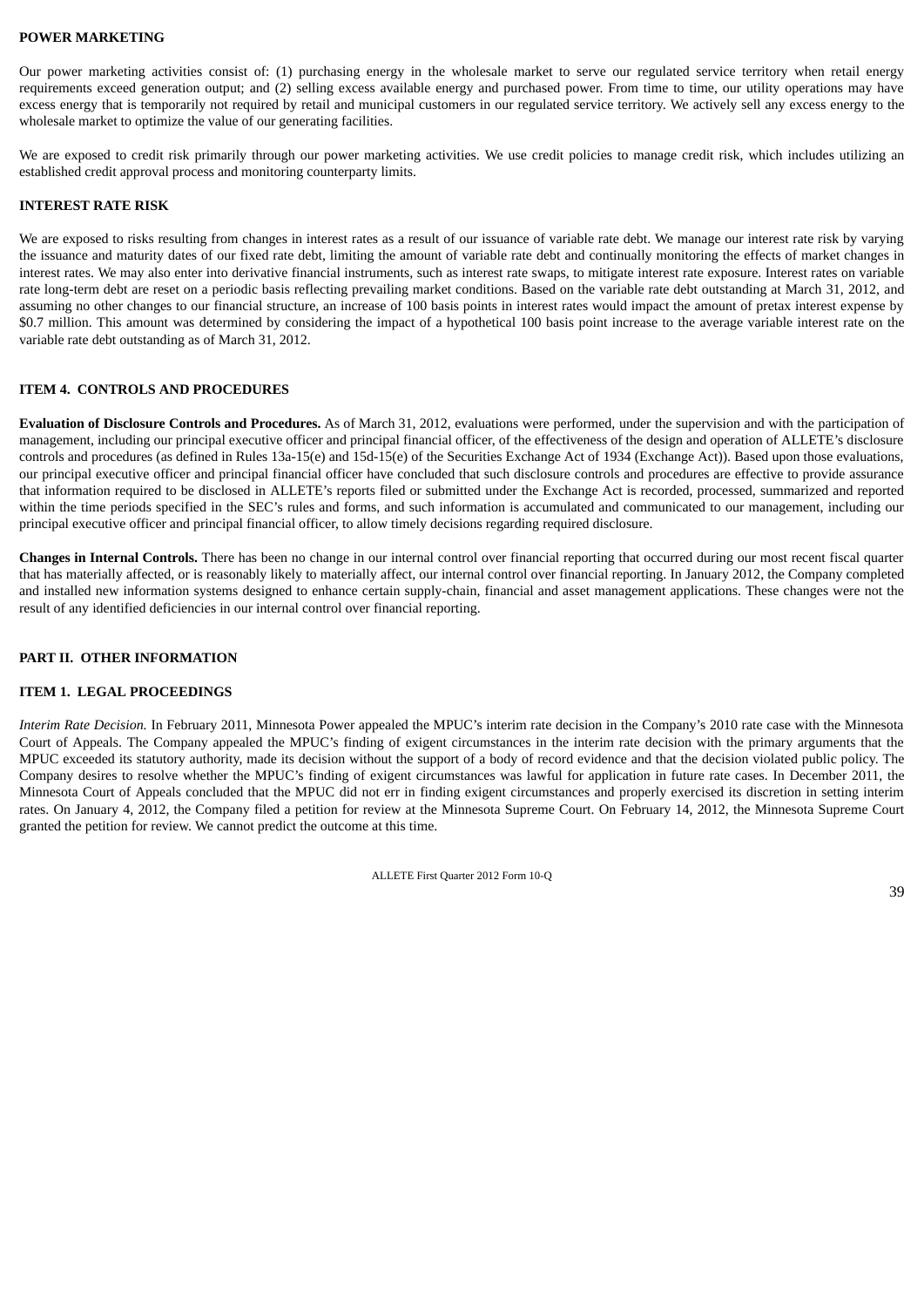## **ITEM 1. LEGAL PROCEEDINGS (Continued)**

*CapX2020 Bemidji to Grand Rapids Line.* In November 2010, the MPUC approved a route permit for the Bemidji to Grand Rapids, Minnesota line and construction for the 230 kV line project commenced in January 2011. The Leech Lake Band of Ojibwe (LLBO) subsequently requested the MPUC suspend or revoke the route permit and also served the CapX2020 owners with a complaint filed in Leech Lake Tribal Court asserting adjudicatory and regulatory authority over the project. The CapX2020 owners filed a request for declaratory judgment in the United States District Court for the District of Minnesota (District Court) that the project does not require LLBO consent to cross non-tribal land within the reservation. In June 2011, the federal judge issued a preliminary injunction directing the LLBO to cease and desist its claims of tribal court jurisdiction or from taking other actions to interfere with regulatory review, approval or project construction. The LLBO abandoned its motion to dismiss the declaratory action because the District Court's injunction order had already dismissed the basis for the motion, namely, that the District Court did not have jurisdiction to hear the CapX2020 owners' action. The parties are now proceeding with discovery and the CapX2020 owners do not anticipate any actions by the District Court until after the completion of discovery closes on May 31, 2012. The MPUC has taken no action in the matter in light of ongoing litigation in federal and tribal courts. The CapX2020 utilities are vigorously defending against the LLBO actions.

### <span id="page-39-0"></span>**ITEM 1A. RISK FACTORS**

There have been no material changes from the risk factors disclosed in Part 1, Item 1A Risk Factors of our 2011 Form 10-K.

#### <span id="page-39-1"></span>**ITEM 2. UNREGISTERED SALES OF EQUITY SECURITIES AND USE OF PROCEEDS**

None.

#### <span id="page-39-2"></span>**ITEM 3. DEFAULTS UPON SENIOR SECURITIES**

None.

#### <span id="page-39-3"></span>**ITEM 4. MINE SAFETY DISCLOSURES**

The Dodd-Frank Wall Street Reform and Consumer Protection Act (Dodd-Frank Act) requires issuers to include in periodic reports filed with the SEC certain information relating to citations or orders for violations of standards under the Federal Mine Safety and Health Act of 1977 (Mine Safety Act). Information concerning mine safety violations or other regulatory matters required by Section 1503(a) of the Dodd-Frank Act and this Item are included in Exhibit 95 to this Form 10-Q.

#### <span id="page-39-4"></span>**ITEM 5. OTHER INFORMATION**

<span id="page-39-5"></span>None.

ALLETE First Quarter 2012 Form 10-Q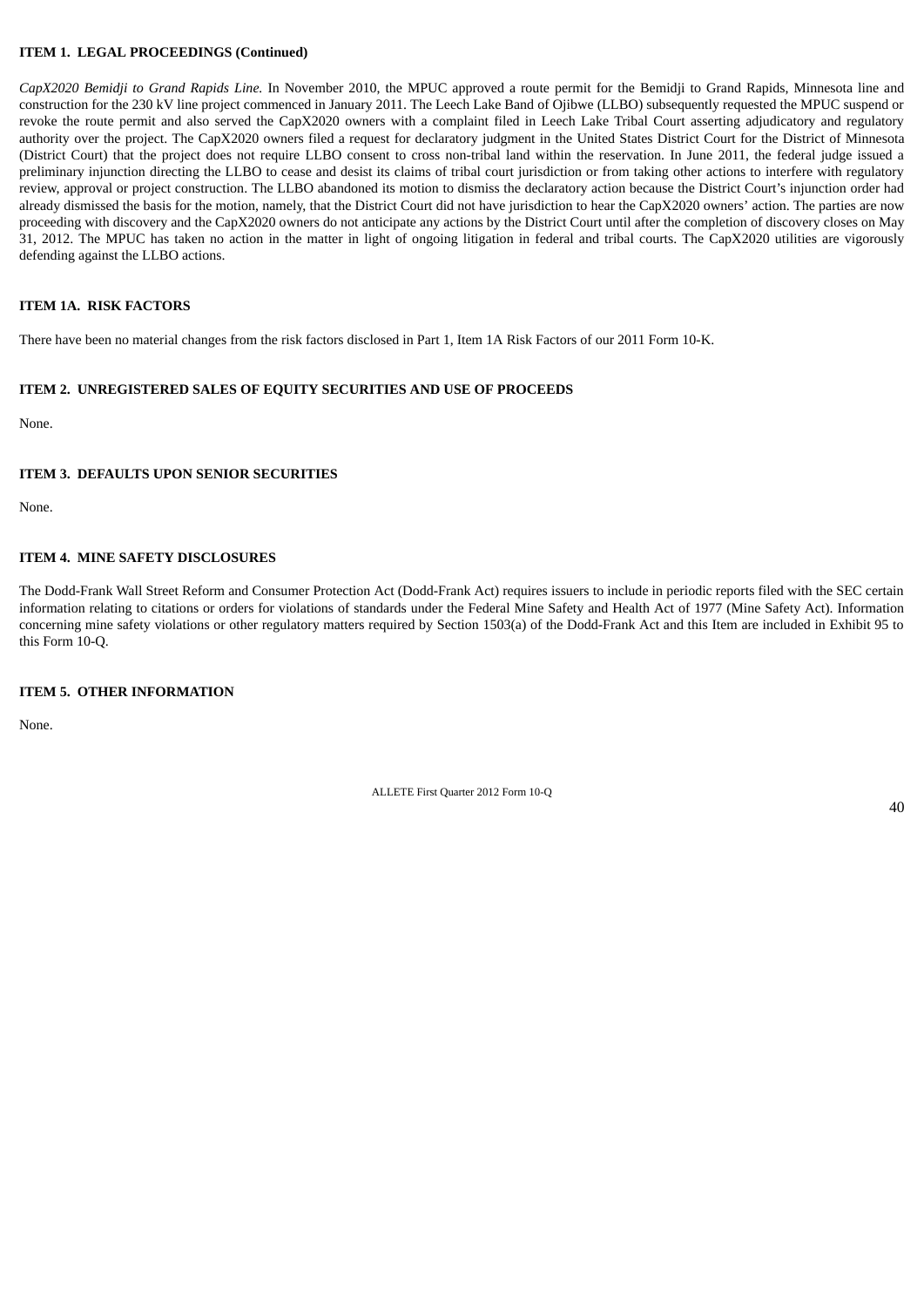### **ITEM 6. EXHIBITS**

## **Exhibit**

## **Number**

- 31(a) Rule 13a-14(a)/15d-14(a) Certification by the Chief Executive Officer Pursuant to Section 302 of the Sarbanes-Oxley Act of 2002.
- 31(b) Rule 13a-14(a)/15d-14(a) Certification by the Chief Financial Officer Pursuant to Section 302 of the Sarbanes-Oxley Act of 2002.
	- 32 Section 1350 Certification of Periodic Report by the Chief Executive Officer and the Chief Financial Officer Pursuant to Section 906 of the Sarbanes-Oxley Act of 2002.
	- 95 Mine Safety
	- 99 ALLETE News Release dated May 2, 2012, announcing 2012 first quarter earnings. **(This exhibit has been furnished and shall not be** deemed "filed" for purposes of Section 18 of the Securities Exchange Act of 1934, nor shall it be deemed incorporated by reference in any filing under the Securities Act of 1933, except as shall be expressly set forth by specific reference in such filing.)
- 101.INS XBRL Instance
- 101.SCH XBRL Schema
- 101.CAL XBRL Calculation
- 101.DEF XBRL Definition
- 101.LAB XBRL Label
- <span id="page-40-0"></span>101.PRE XBRL Presentation

ALLETE First Quarter 2012 Form 10-Q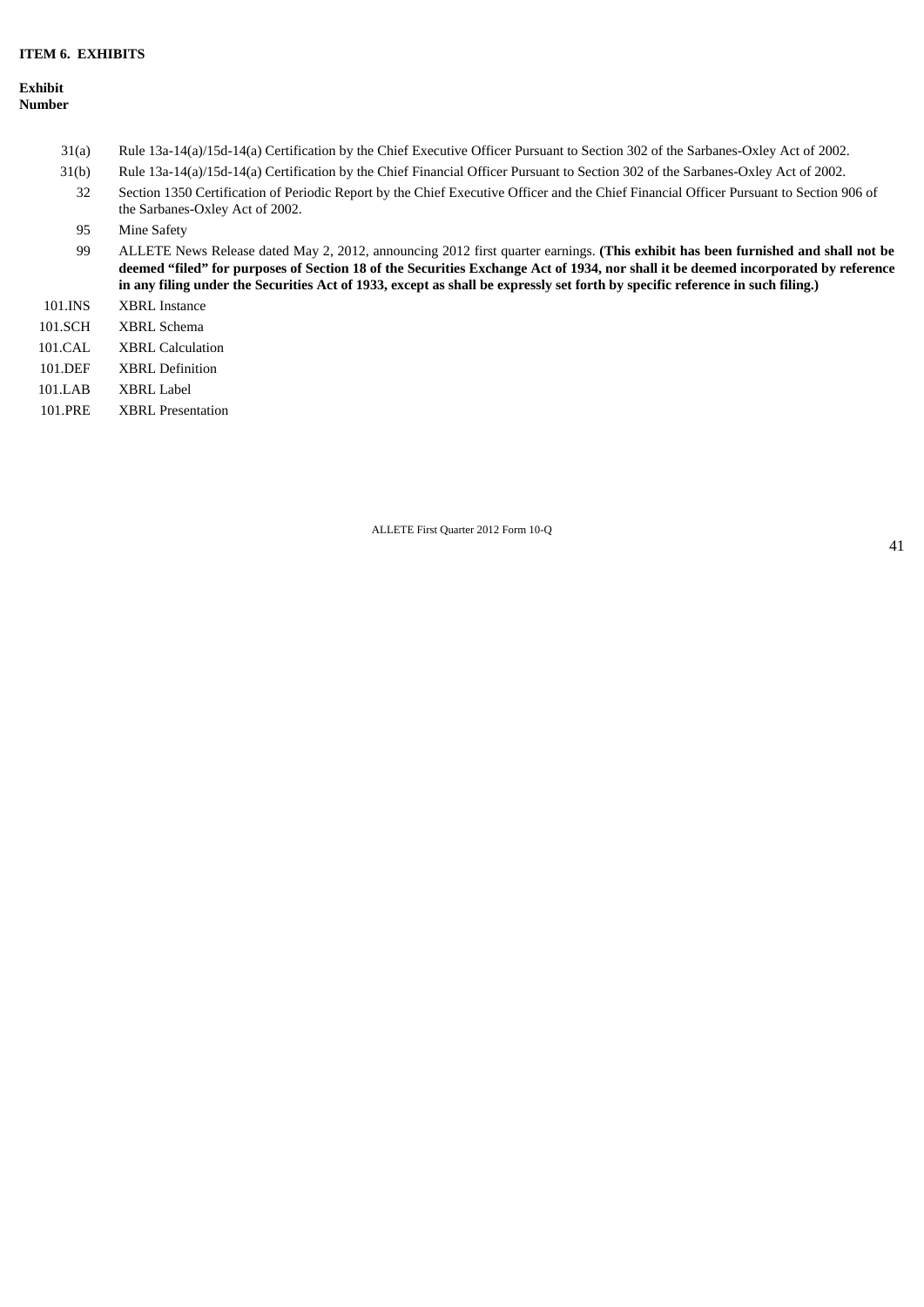## **SIGNATURES**

Pursuant to the requirements of the Securities Exchange Act of 1934, the registrant has duly caused this report to be signed on its behalf by the undersigned thereunto duly authorized.

**ALLETE, INC.**

May 2, 2012 /s/ Mark A. Schober

Mark A. Schober Senior Vice President and Chief Financial Officer

May 2, 2012 /s/ Steven Q. DeVinck

Steven Q. DeVinck Controller and Vice President – Business Support

ALLETE First Quarter 2012 Form 10-Q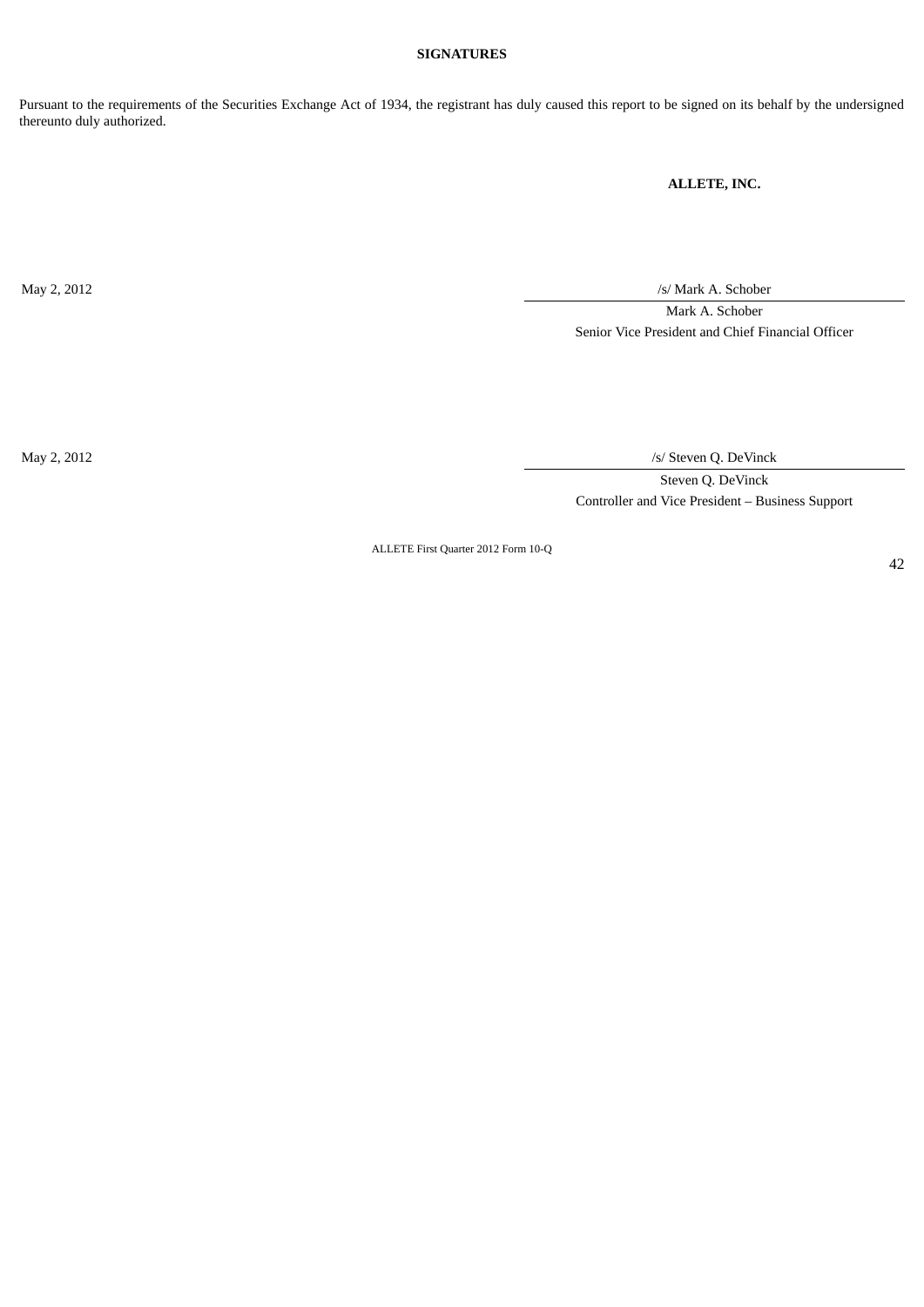## **Rule 13a-14(a)/15d-14(a) Certification by the Chief Executive Officer Pursuant to Section 302 of the Sarbanes-Oxley Act of 2002**

I, Alan R. Hodnik, of ALLETE, Inc. (ALLETE), certify that:

- 1. I have reviewed this quarterly report on Form 10-Q for the quarterly period ended March 31, 2012, of ALLETE;
- 2. Based on my knowledge, this report does not contain any untrue statement of a material fact or omit to state a material fact necessary to make the statements made, in light of the circumstances under which such statements were made, not misleading with respect to the period covered by this report;
- 3. Based on my knowledge, the financial statements, and other financial information included in this report, fairly present in all material respects the financial condition, results of operations and cash flows of the registrant as of, and for, the periods presented in this report;
- 4. The registrant's other certifying officer and I are responsible for establishing and maintaining disclosure controls and procedures (as defined in Exchange Act Rules 13a-15(e) and 15d-15(e)) and internal control over financial reporting (as defined in Exchange Act Rules 13a-15(f) and 15d-15(f)) for the registrant and have:
	- a. Designed such disclosure controls and procedures, or caused such disclosure controls and procedures to be designed under our supervision, to ensure that material information relating to the registrant, including its consolidated subsidiaries, is made known to us by others within those entities, particularly during the period in which this report is being prepared;
	- b. Designed such internal control over financial reporting, or caused such internal control over financial reporting to be designed under our supervision, to provide reasonable assurance regarding the reliability of financial reporting and the preparation of financial statements for external purposes in accordance with generally accepted accounting principles;
	- c. Evaluated the effectiveness of the registrant's disclosure controls and procedures and presented in this report our conclusions about the effectiveness of the disclosure controls and procedures, as of the end of the period covered by this report based on such evaluation; and
	- d. Disclosed in this report any change in the registrant's internal control over financial reporting that occurred during the registrant's most recent fiscal quarter (the registrant's fourth fiscal quarter in the case of an annual report) that has materially affected, or is reasonably likely to materially affect, the registrant's internal control over financial reporting; and
- 5. The registrant's other certifying officer and I have disclosed, based on our most recent evaluation of internal control over financial reporting, to the registrant's auditors and the audit committee of the registrant's board of directors (or persons performing the equivalent functions):
	- a. All significant deficiencies and material weaknesses in the design or operation of internal control over financial reporting which are reasonably likely to adversely affect the registrant's ability to record, process, summarize and report financial information; and
	- b. Any fraud, whether or not material, that involves management or other employees who have a significant role in the registrant's internal control over financial reporting.

Date: May 2, 2012 /s/ Alan R. Hodnik

Alan R. Hodnik President and Chief Executive Officer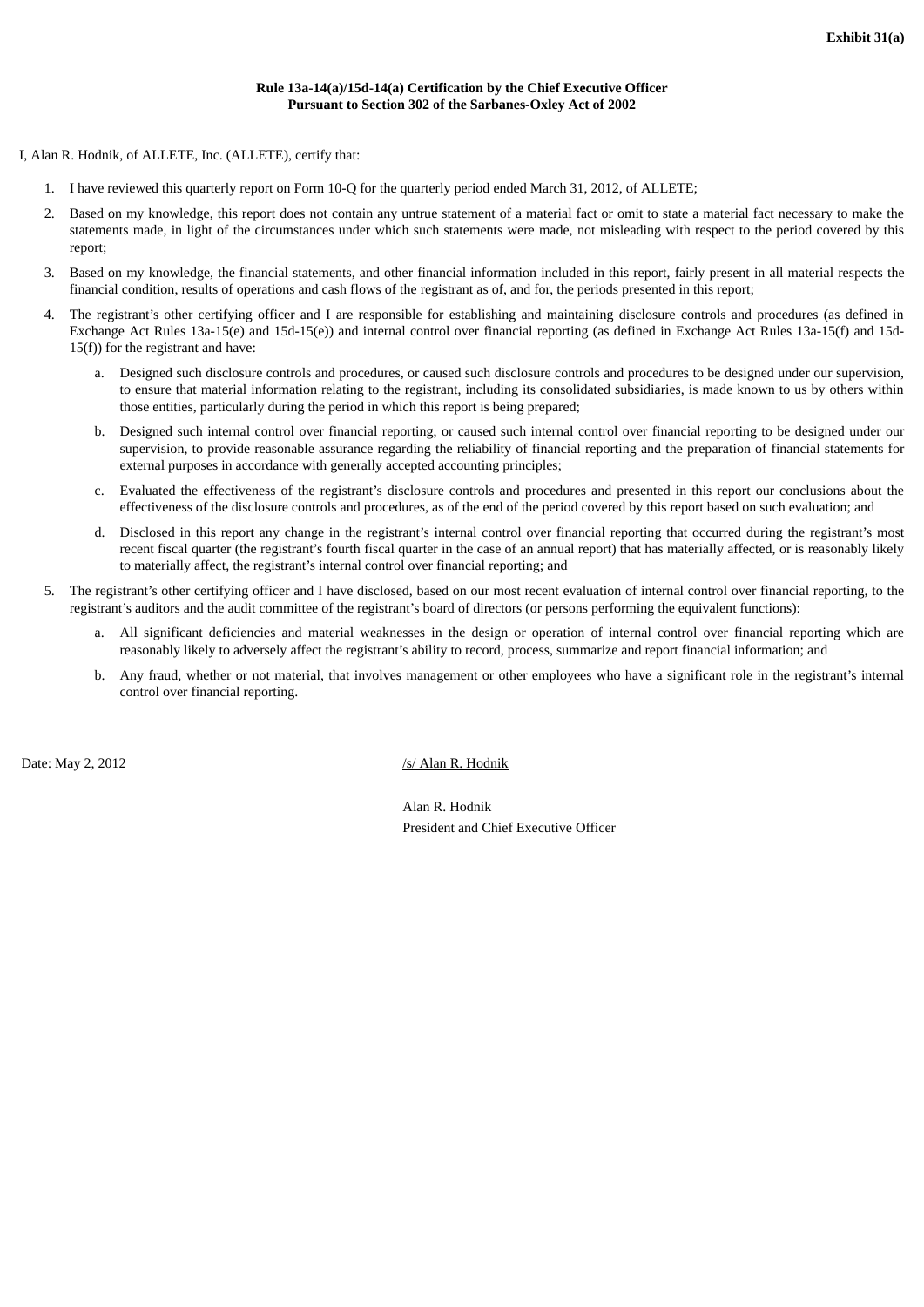## **Rule 13a-14(a)/15d-14(a) Certification by the Chief Financial Officer Pursuant to Section 302 of the Sarbanes-Oxley Act of 2002**

I, Mark A. Schober, of ALLETE, Inc. (ALLETE), certify that:

- 1. I have reviewed this quarterly report on Form 10-Q for the quarterly period ended March 31, 2012, of ALLETE;
- 2. Based on my knowledge, this report does not contain any untrue statement of a material fact or omit to state a material fact necessary to make the statements made, in light of the circumstances under which such statements were made, not misleading with respect to the period covered by this report;
- 3. Based on my knowledge, the financial statements, and other financial information included in this report, fairly present in all material respects the financial condition, results of operations and cash flows of the registrant as of, and for, the periods presented in this report;
- 4. The registrant's other certifying officer and I are responsible for establishing and maintaining disclosure controls and procedures (as defined in Exchange Act Rules 13a-15(e) and 15d-15(e)) and internal control over financial reporting (as defined in Exchange Act Rules 13a-15(f) and 15d-15(f)) for the registrant and have:
	- a. Designed such disclosure controls and procedures, or caused such disclosure controls and procedures to be designed under our supervision, to ensure that material information relating to the registrant, including its consolidated subsidiaries, is made known to us by others within those entities, particularly during the period in which this report is being prepared;
	- b. Designed such internal control over financial reporting, or caused such internal control over financial reporting to be designed under our supervision, to provide reasonable assurance regarding the reliability of financial reporting and the preparation of financial statements for external purposes in accordance with generally accepted accounting principles;
	- c. Evaluated the effectiveness of the registrant's disclosure controls and procedures and presented in this report our conclusions about the effectiveness of the disclosure controls and procedures, as of the end of the period covered by this report based on such evaluation; and
	- d. Disclosed in this report any change in the registrant's internal control over financial reporting that occurred during the registrant's most recent fiscal quarter (the registrant's fourth fiscal quarter in the case of an annual report) that has materially affected, or is reasonably likely to materially affect, the registrant's internal control over financial reporting; and
- 5. The registrant's other certifying officer and I have disclosed, based on our most recent evaluation of internal control over financial reporting, to the registrant's auditors and the audit committee of the registrant's board of directors (or persons performing the equivalent functions):
	- a. All significant deficiencies and material weaknesses in the design or operation of internal control over financial reporting which are reasonably likely to adversely affect the registrant's ability to record, process, summarize and report financial information; and
	- b. Any fraud, whether or not material, that involves management or other employees who have a significant role in the registrant's internal control over financial reporting.

Date: May 2, 2012 /s/ Mark A. Schober

Mark A. Schober Senior Vice President and Chief Financial Officer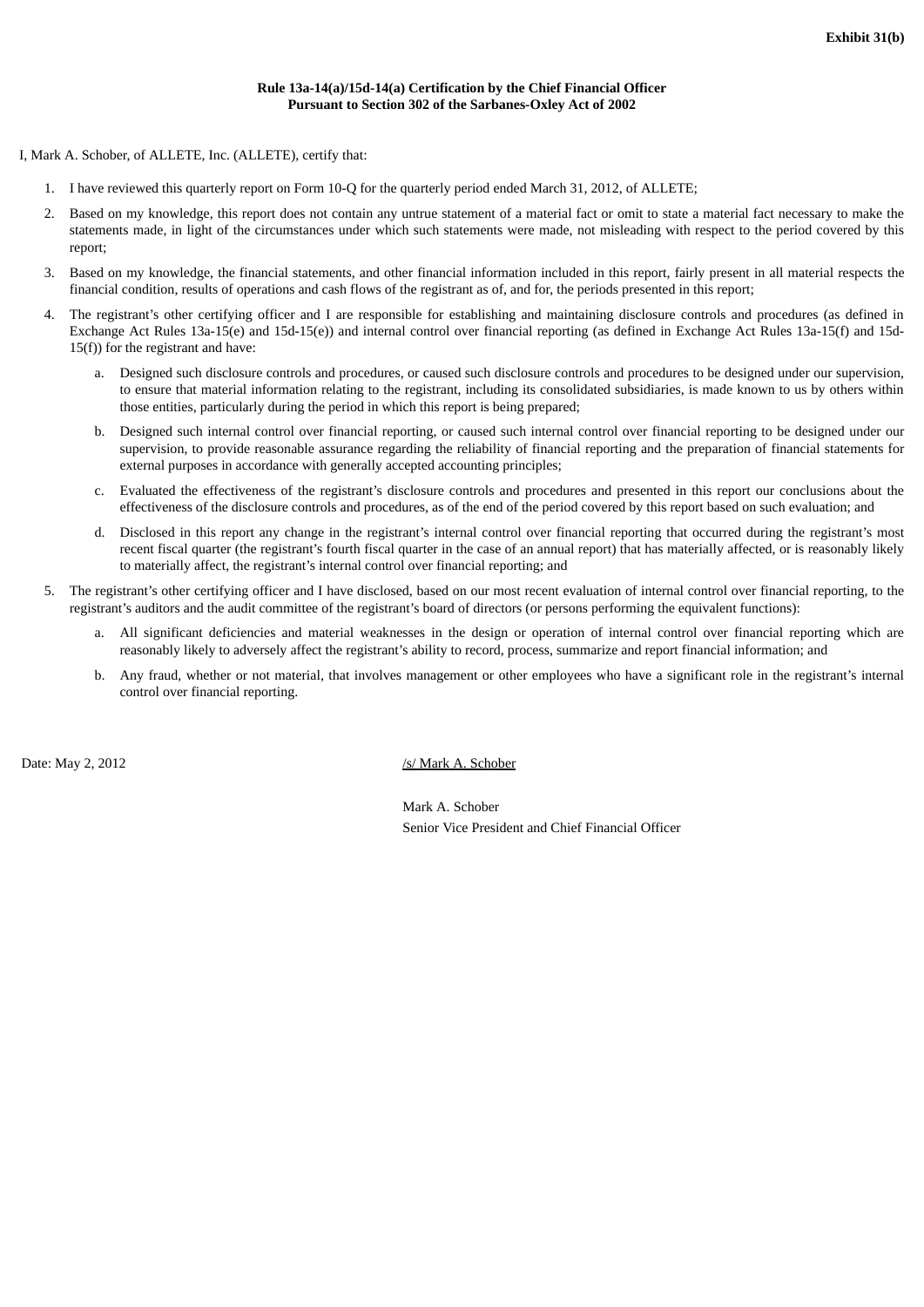#### **Section 1350 Certification of Periodic Report By the Chief Executive Officer and Chief Financial Officer Pursuant to Section 906 of the Sarbanes-Oxley Act of 2002**

Pursuant to Section 906 of the Sarbanes-Oxley Act of 2002, 18 U.S.C. Section 1350, each of the undersigned officers of ALLETE, Inc. (ALLETE), does hereby certify that:

- 1. The Quarterly Report on Form 10-Q of ALLETE for the quarterly period ended March 31, 2012, (Report) fully complies with the requirements of Section 13(a) of the Securities Exchange Act of 1934 (15 U.S.C. 78m); and
- 2. The information contained in the Report fairly presents, in all material respects, the financial condition and results of operations of ALLETE.

Date: May 2, 2012 /s/ Alan R. Hodnik

Alan R. Hodnik President and Chief Executive Officer

Date: May 2, 2012 /s/ Mark A. Schober

Mark A. Schober Senior Vice President and Chief Financial Officer

This certification shall not be deemed "filed" for purposes of Section 18 of the Securities Exchange Act of 1934 or otherwise subject to liability pursuant to that section. Such certification shall not be deemed to be incorporated by reference into any filing under the Securities Act of 1933 or the Securities Exchange Act of 1934, except to the extent that ALLETE specifically incorporates it by reference.

A signed original of this written statement required by Section 906, or other document authenticating, acknowledging, or otherwise adopting the signature that appears in typed form within the electronic version of this written statement required by Section 906, has been provided to ALLETE and will be retained by ALLETE and furnished to the Securities and Exchange Commission or its staff upon request.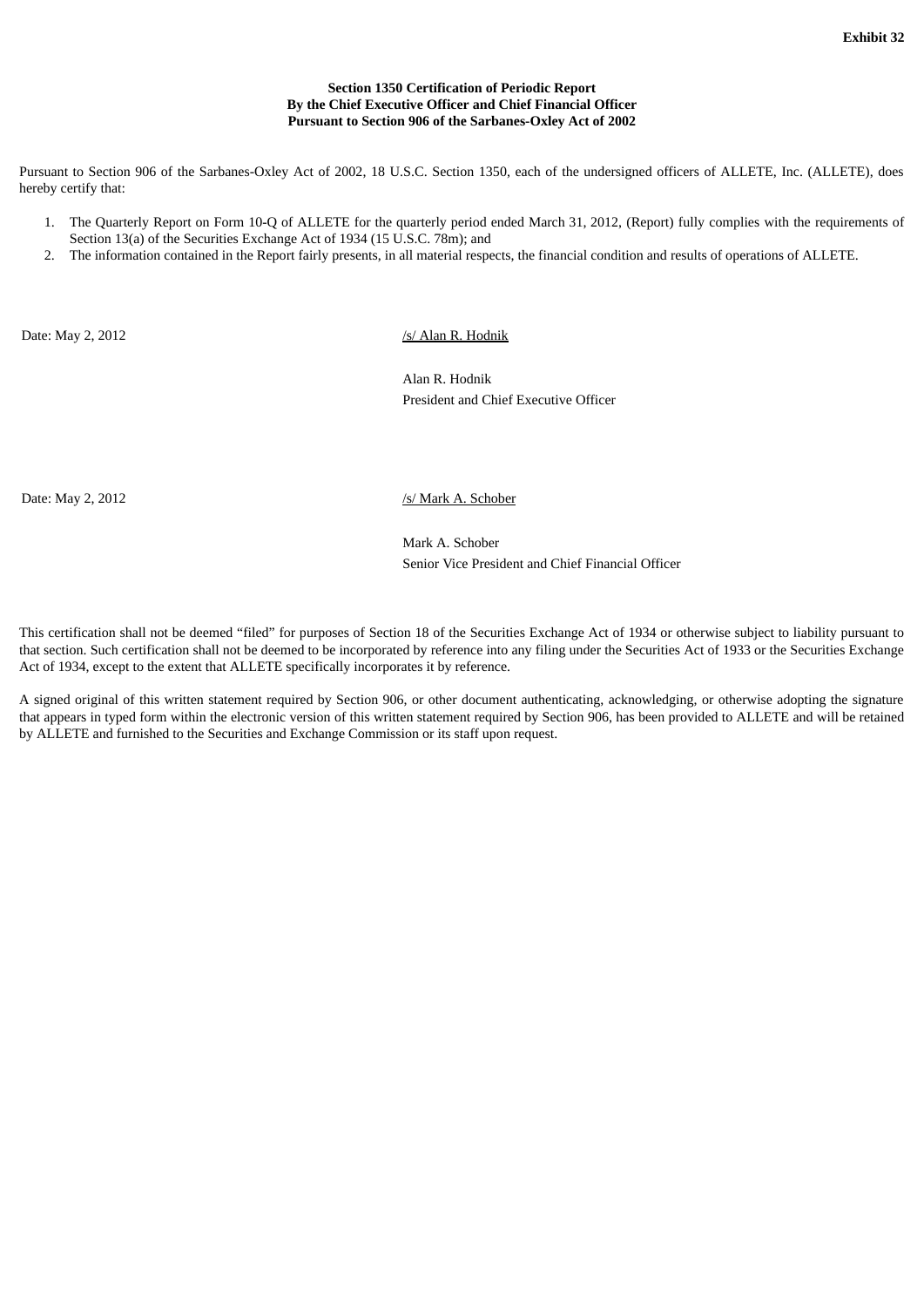| Mine or Operating<br>Name/MSHA<br>Identification Number   Citations (#)   Orders (#) | Section 104<br>S&S | Section<br>104(b) | Section<br>104(d)<br>Citations<br>and Orders<br>(# ) | Section<br>110(b)(2)<br>Violations $(\#)$ Orders $(\#)$ | Section<br>107(a) | <b>Total Dollar</b><br>Value of MSHA<br>Assessments<br>Proposed (\$) | Total<br>Number of<br>Mining<br>Related<br>Fatalities<br>(# ) | Received<br>Notice of<br>Pattern of<br>Violation<br>Under Section Under Section of Last Day<br>104(e)<br>(yes/no) | Received<br>Notice of<br>Potential to<br>Have Pattern<br>104(e)<br>(yes/no) | Legal<br>Actions<br>Pending as<br>of Period<br>(#) | Legal<br>Actions<br>Initiated<br>During<br>Period (#) | Legal Actions<br>Resolved<br>During Period |
|--------------------------------------------------------------------------------------|--------------------|-------------------|------------------------------------------------------|---------------------------------------------------------|-------------------|----------------------------------------------------------------------|---------------------------------------------------------------|-------------------------------------------------------------------------------------------------------------------|-----------------------------------------------------------------------------|----------------------------------------------------|-------------------------------------------------------|--------------------------------------------|
| Center Mine /<br>3200218                                                             |                    |                   |                                                      |                                                         |                   |                                                                      |                                                               | No                                                                                                                | No                                                                          |                                                    |                                                       |                                            |

For the quarter ended March 31, 2012, there were no citations, orders or notices received under Sections 104, 104(a), 104(b), 104(d), 107(a) or 104(e) of the Mine Safety Act, no violations of Section 110(b)(2) of the Mine Safety Act and there were no fatalities.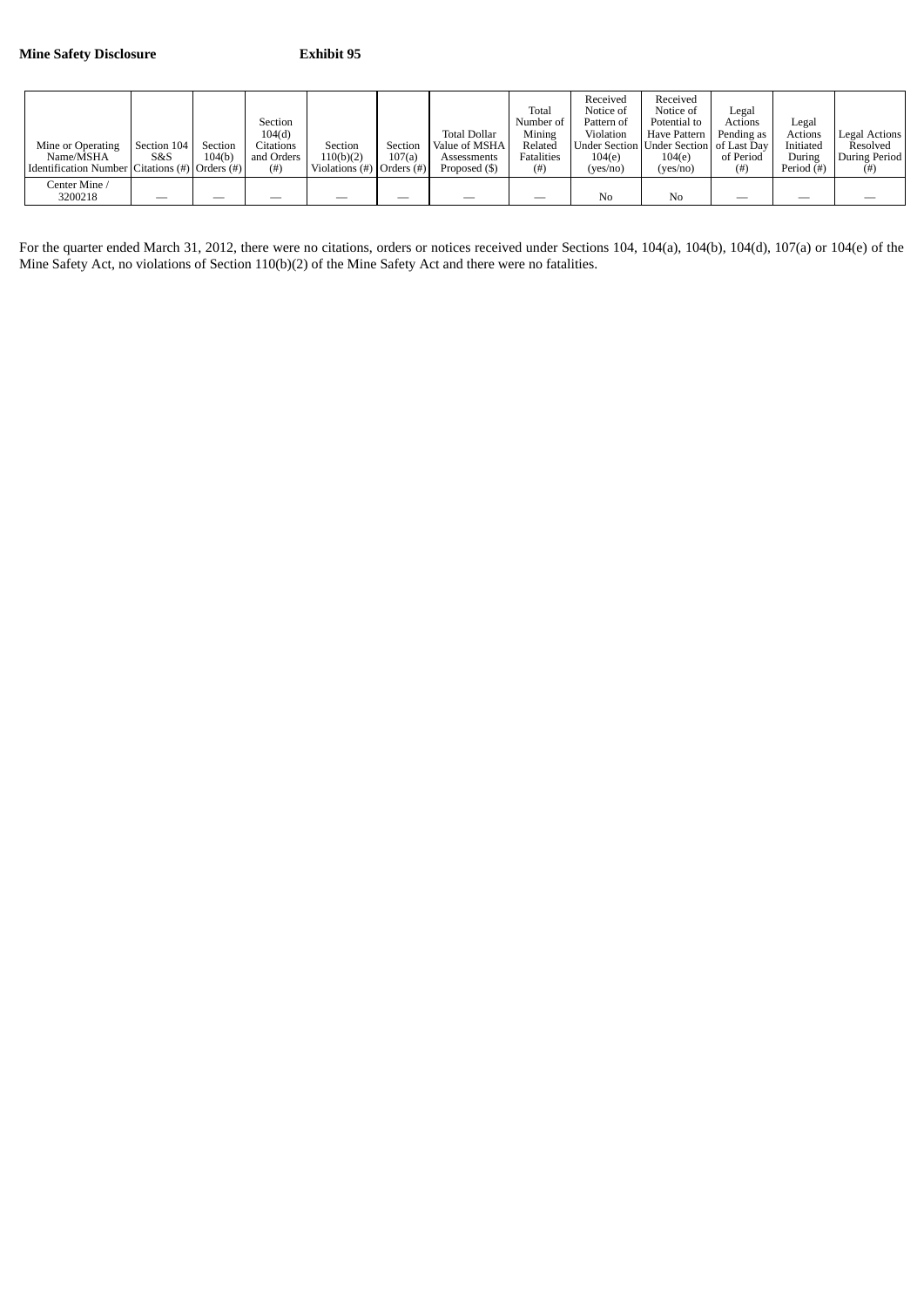

For Release: May 2, 2012 *Investor Contact:* Tim Thorp

218-723-3953 tthorp@allete.com

# *NEWS*

## **ALLETE reports first quarter results and reaffirms 2012 earnings guidance Other than weather impact, results were consistent with company's expectations**

DULUTH, Minn. -ALLETE, Inc. (NYSE:ALE) today reported first quarter 2012 earnings of 66 cents per share on net income of \$24.4 million and operating revenue of \$240.0 million, compared to \$1.07 on net income of \$37.2 million and operating revenue of \$242.2 million in 2011.

The first quarter of 2011 included the reversal of a \$6.2 million, or 18 cent-per-share, deferred tax liability from a settlement agreement approved as part of Minnesota Power's 2010 rate case.

ALLETE's Regulated Operations segment, which includes results from Minnesota Power, Superior Water, Light & Power, and the company's investment in the American Transmission Company, recorded net income of \$24.4 million versus \$38.4 million in 2011. Last year's results benefited from the \$6.2 million reversal of the deferred tax liability.

Results for this quarter included higher current cost recovery rider revenue, higher costs under the Square Butte purchased power agreement, increased operating and maintenance expenses, and higher depreciation expense than the first quarter of 2011 - all in line with the company's expectations.

Sales to Minnesota Power's industrial customers in 2012 were up 1.7 percent compared to a year ago as the company's taconite customers continued to produce at near full-capacity levels. This increase partially offset the impact of unseasonably warm weather during the first quarter of 2012, which adversely affected sales to residential customers. Total kilowatt-hour sales were down about one percent compared to a year ago. The weather-related impact on earnings was approximately five cents per share for the quarter.

"With the exception of the weather-related impact on earnings, our financial results for the quarter were as we had expected," said ALLETE Chairman, President and CEO Al Hodnik. "Industrial demand for electricity is strong, and we expect that to continue."

The Investments and Other segment recorded no net income for the quarter, compared with a \$1.2 million net loss in 2011. The year-over-year increase was primarily due to lower state income tax expense and interest expenses, partially offset by higher business development expenses in 2012.

An increase in the average number of common shares outstanding in 2012 from a year ago, with proceeds used to fund the company's capital investment program, resulted in dilution of 4 cents per share over the first quarter of 2011.

"Our full year earnings guidance remains unchanged at between \$2.45 and \$2.65 per share for 2012," Hodnik said. Full year guidance assumes continued strong industrial demand for electricity, increasing current cost recovery revenue, and an approximate five percent year-over-year increase in operating and maintenance expense, he said.

"We are excited about our prospects as we continue to execute our multi-year, multi-faceted growth plans."

The company will host a conference call and webcast at 10:00 a.m. Eastern time today to discuss details of its performance for the quarter. Interested parties may listen live by calling (877) 303-5852, or by accessing the webcast at www.allete.com. A replay of the call will be available through May 4, 2012 by dialing (855) 859-2056, pass code 69662300.

ALLETE's corporate headquarters are in Duluth, Minn. In addition to its electric utilities, Minnesota Power and Superior Water, Light & Power of Wisconsin, ALLETE owns BNI Coal in Center, N.D., ALLETE Clean Energy, also based in Duluth, and has an eight percent equity interest in the American Transmission Company. More information about the company is available at www.allete.com.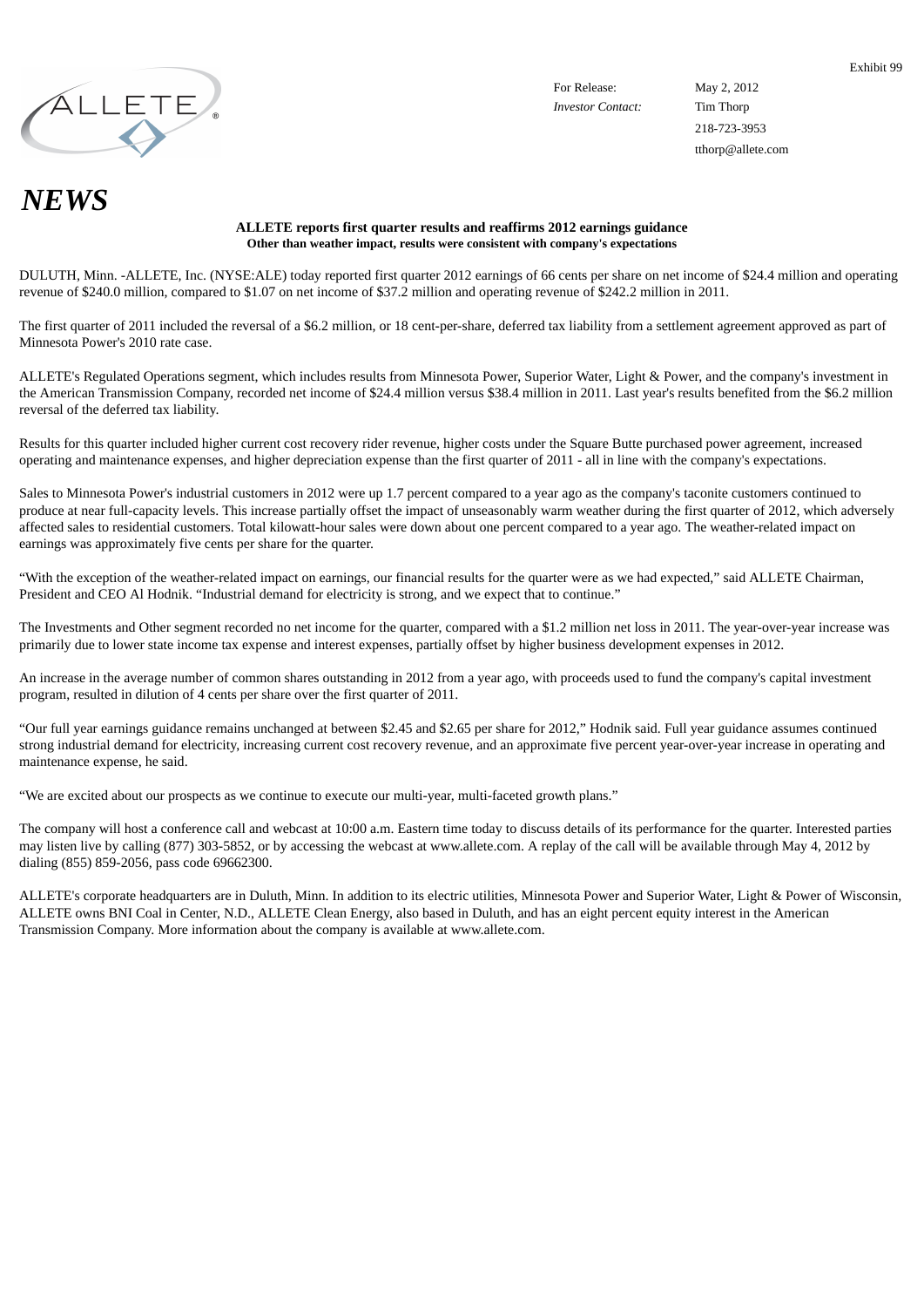The statements contained in this release and statements that ALLETE may make orally in connection with this release that are not historical facts, are forward-looking statements. Actual results may differ materially from those projected in the forward-looking statements. These forward-looking statements involve risks and uncertainties and investors are directed to the risks discussed in documents filed by ALLETE with the Securities and Exchange Commission.

ALLETE's press releases and other communications may include certain non-Generally Accepted Accounting Principles (GAAP) financial measures. A "non-GAAP financial measure" is defined as a numerical measure of a company's financial performance, financial position or cash flows that excludes (or includes) amounts that are included in (or excluded from) the most directly comparable measure calculated and presented in accordance with GAAP in the *company's financial statements.*

Non-GAAP financial measures utilized by the Company include presentations of earnings (loss) per share. ALLETE's management believes that these non-GAAP financial measures provide useful information to investors by removing the effect of variances in GAAP reported results of operations that are not indicative of changes in the fundamental earnings power of the Company's operations. Management believes that the presentation of the non-GAAP financial measures is appropriate and enables investors and analysts to more accurately compare the company's ongoing financial performance over the periods *presented.*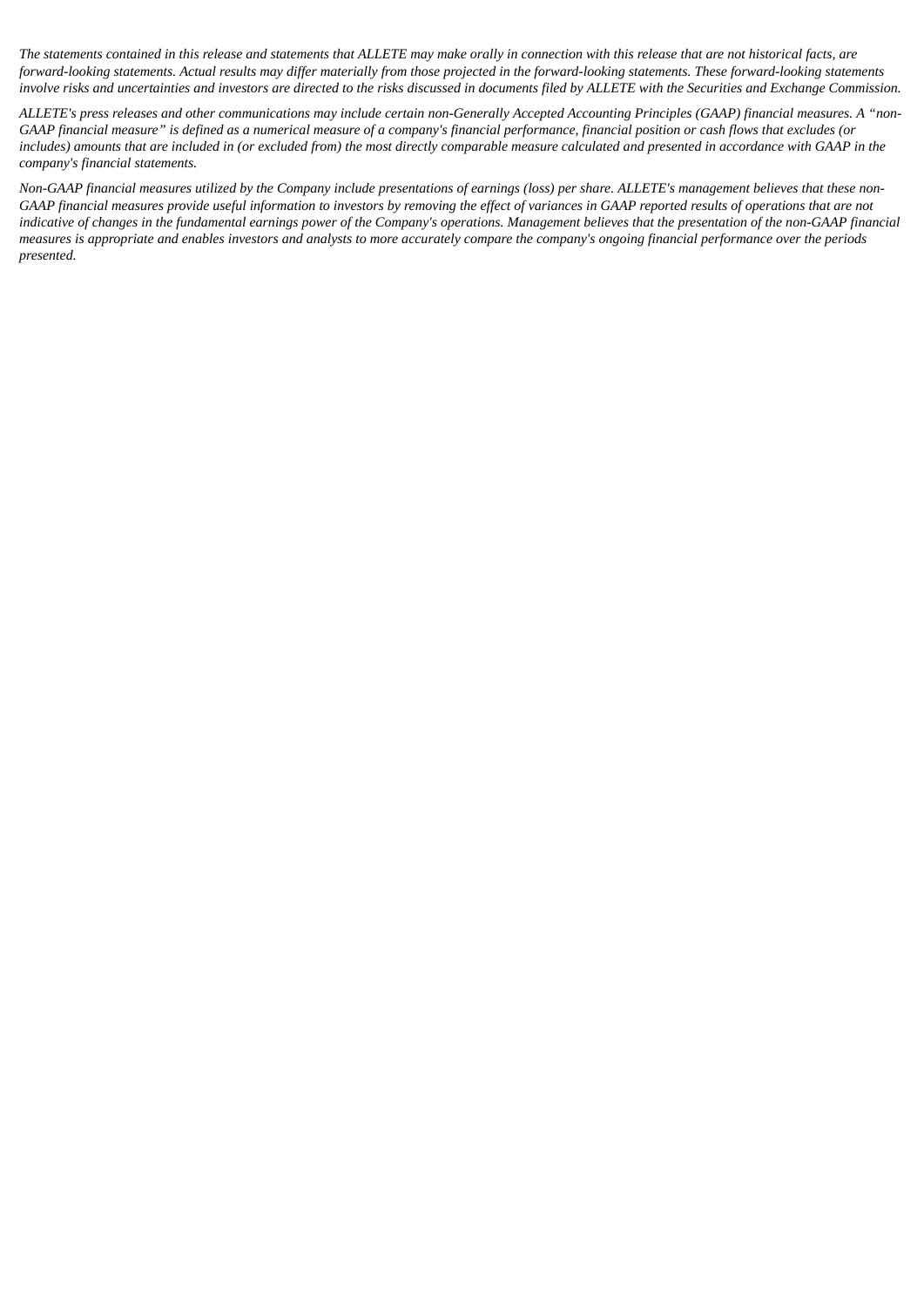## **ALLETE, Inc. Consolidated Statement of Income** Millions Except Per Share Amounts - Unaudited

|                                                                                             |             | <b>Quarter Ended</b> |          |  |
|---------------------------------------------------------------------------------------------|-------------|----------------------|----------|--|
|                                                                                             | March 31,   |                      |          |  |
|                                                                                             | 2012        | 2011                 |          |  |
| <b>Operating Revenue</b>                                                                    | \$240.0     | \$242.2              |          |  |
| <b>Operating Expenses</b>                                                                   |             |                      |          |  |
| Fuel and Purchased Power                                                                    | 77.1        | 79.0                 |          |  |
| <b>Operating and Maintenance</b>                                                            | 99.9        | 90.1                 |          |  |
| Depreciation                                                                                | 24.6        | 22.3                 |          |  |
| <b>Total Operating Expenses</b>                                                             | 201.6       | 191.4                |          |  |
| <b>Operating Income</b>                                                                     | 38.4        | 50.8                 |          |  |
| <b>Other Income (Expense)</b>                                                               |             |                      |          |  |
| <b>Interest Expense</b>                                                                     | (11.0)      | (10.7)               |          |  |
| <b>Equity Earnings in ATC</b>                                                               | 4.6         | 4.4                  |          |  |
| Other                                                                                       | 0.7         | 0.8                  |          |  |
| <b>Total Other Expense</b>                                                                  | (5.7)       | (5.5)                |          |  |
| <b>Income Before Non-Controlling Interest and Income Taxes</b><br><b>Income Tax Expense</b> | 32.7<br>8.3 | 45.3<br>8.2          |          |  |
| <b>Net Income</b>                                                                           | 24.4        | 37.1                 |          |  |
| Less: Non-Controlling Interest in Subsidiaries                                              |             | (0.1)                |          |  |
| <b>Net Income Attributable to ALLETE</b>                                                    | \$24.4      | \$37.2               |          |  |
| <b>Average Shares of Common Stock</b>                                                       |             |                      |          |  |
| <b>Basic</b>                                                                                | 36.8        | 34.6                 |          |  |
| Diluted                                                                                     | 36.9        | 34.7                 |          |  |
|                                                                                             |             |                      |          |  |
| <b>Basic Earnings Per Share of Common Stock</b>                                             | \$0.66      | \$1.07               |          |  |
| <b>Diluted Earnings Per Share of Common Stock</b>                                           | \$0.66      | \$1.07               |          |  |
| <b>Dividends Per Share of Common Stock</b>                                                  | \$0.46      | \$0.445              |          |  |
| <b>Consolidated Balance Sheet</b><br>Millions - Unaudited                                   |             |                      |          |  |
| <b>Mar. 31</b><br>Dec. 31,                                                                  |             | <b>Mar. 31</b>       | Dec. 31, |  |
| 2012<br>2011                                                                                |             | 2012                 | 2011     |  |

|                                 | $-0.1 -$  | $\sim$  |                                                                 | $-0.14$   | $\sim$    |
|---------------------------------|-----------|---------|-----------------------------------------------------------------|-----------|-----------|
| <b>Assets</b>                   |           |         | <b>Liabilities and Shareholders' Equity</b>                     |           |           |
| Cash and Short-Term Investments | \$118.2   |         | \$101.1 Current Liabilities                                     | \$142.5   | \$163.1   |
| <b>Other Current Assets</b>     | 171.8     |         | 175.9 Long-Term Debt                                            | 856.5     | 857.9     |
| Property, Plant and Equipment   | 2,002.8   | 1.982.7 | Deferred Income Taxes                                           | 383.4     | 373.6     |
| <b>Regulatory Assets</b>        | 339.3     |         | 345.9 Regulatory Liabilities                                    | 45.3      | 43.5      |
| Investment in ATC               | 100.5     | 98.9    | Defined Benefit Pension & Other<br>Postretirement Benefit Plans | 254.0     | 253.5     |
| Investments                     | 135.7     | 132.3   | <b>Other Liabilities</b>                                        | 111.1     | 105.1     |
| Other                           | 38.3      | 39.2    | Shareholders' Equity                                            | 1,113.8   | 1,079.3   |
| <b>Total Assets</b>             | \$2,906.6 |         | \$2,876.0 Total Liabilities and Shareholders' Equity            | \$2,906.6 | \$2,876.0 |